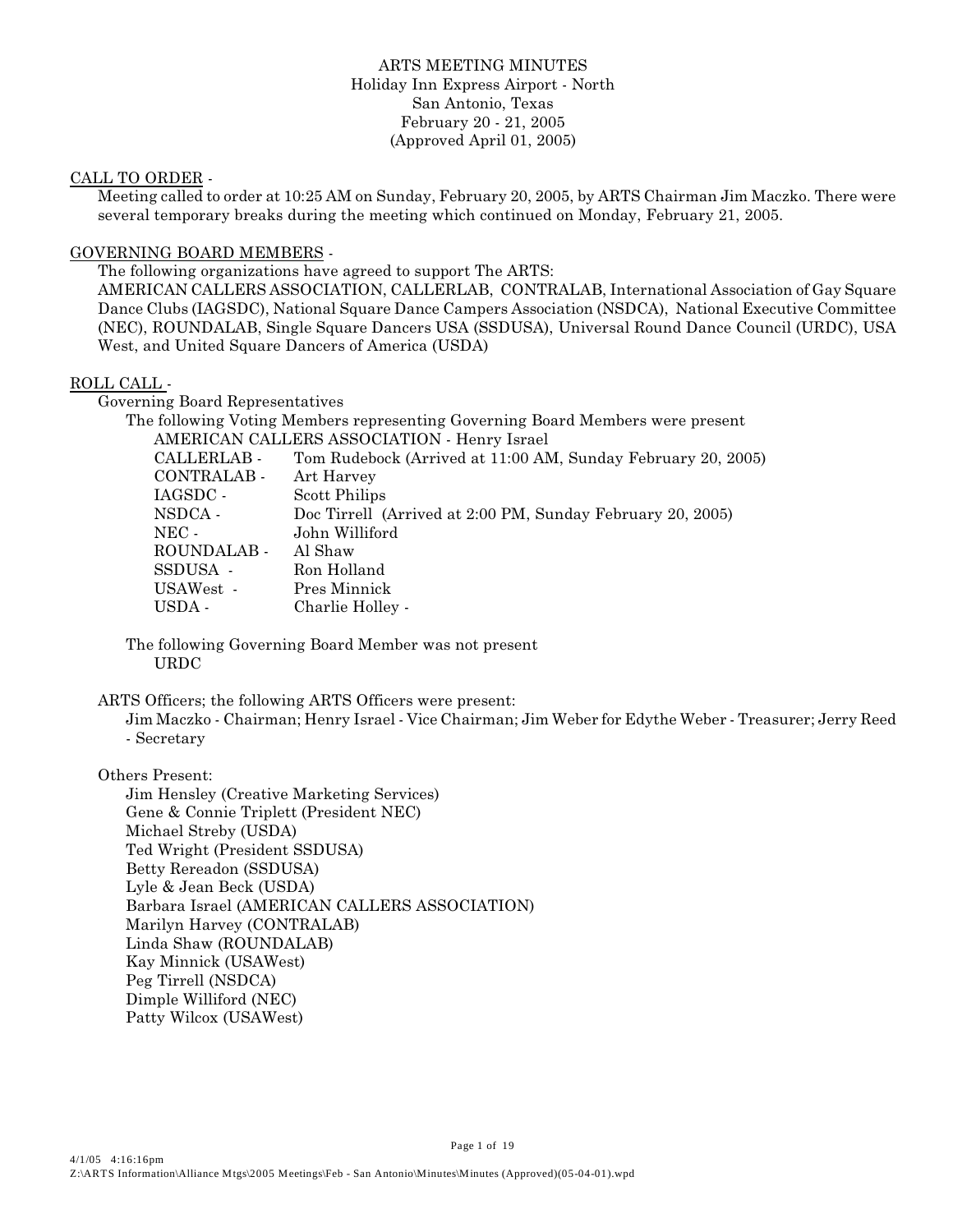#### AGENDA CHANGES/APPROVAL

The following item was added to the agenda prior to approval: California Association of Physical, Education, Recreation & Dance (CAHPERD) Report

*MOTION: Be it resolved that the agenda be accepted as amended. (MSC)* 

#### OPEN GENERAL ISSUE DISCUSSIONS -

A brief time will be allotted for informal discussion of items of interest prior to discussions of the formal agenda items.

Al Shaw opened a discussion about the status of the projects The ARTS has undertaken. A primary concern is the lack of understanding by the general dancing population of the existence and purpose of the ARTS. Another concern is a perceived lack of cohesiveness among the member organizations and the need to work as a single dance organization when we are working on ARTS projects and goals. There was considerable discussion on this issue and there was general agreement that the organization has come a long way since inception and that there is much cooperation among the members. There was also general agreement that even though there is a considerable amount of work to be done the organization can accomplish much if we work as a unified dance organization. All organizations agreed we need to do a better job of publicizing the existence, mission, and goals of The ARTS.

Charlie Holley presented a check to The ARTS from the USDA in the amount of \$750.00.

The Chairman noted that there are times when the Board will act as a committee of the whole.

MISCELLANEOUS REPORTS - The following reports were presented:

#### Finance Report -

Current Finance Report was presented by Jim Weber for Edythe Weber, Treasurer. Balance on hand as of February 12, 2005 was \$7,645.23. This total does not include any moneys donated or collected during this meeting. The finance report was received for filing and review.

#### Reports from past meetings -

Copies of the minutes of the following meetings are available October 2002 (Cocoa Beach, FL) January 2003 (Washington, DC) Summer (June) 2003 ARTS Alliance Meeting (Oklahoma City, OK) Fall (October)2003 ARTS Planning Meeting (Orlando, FL) Spring (March) 2004 ARTS Meeting (Portland, OR) Summer (June) 2004 ARTS Meeting (Denver, CO) Fall (October)2004 ARTS Meeting (Orlando, FL)

Confirm Actions by the ARTS Board Since the Last Meeting - (Attachment 1)

This item concerns a discussion and vote to confirm the action taken by the ARTS Governing Board since the October 2004 meeting. The attached list of these actions needs to be reviewed and confirmed.

*MOTION: Be it resolved that the actions taken by the ARTS Governing Board since the October 2004 meeting be confirmed. (MSC)*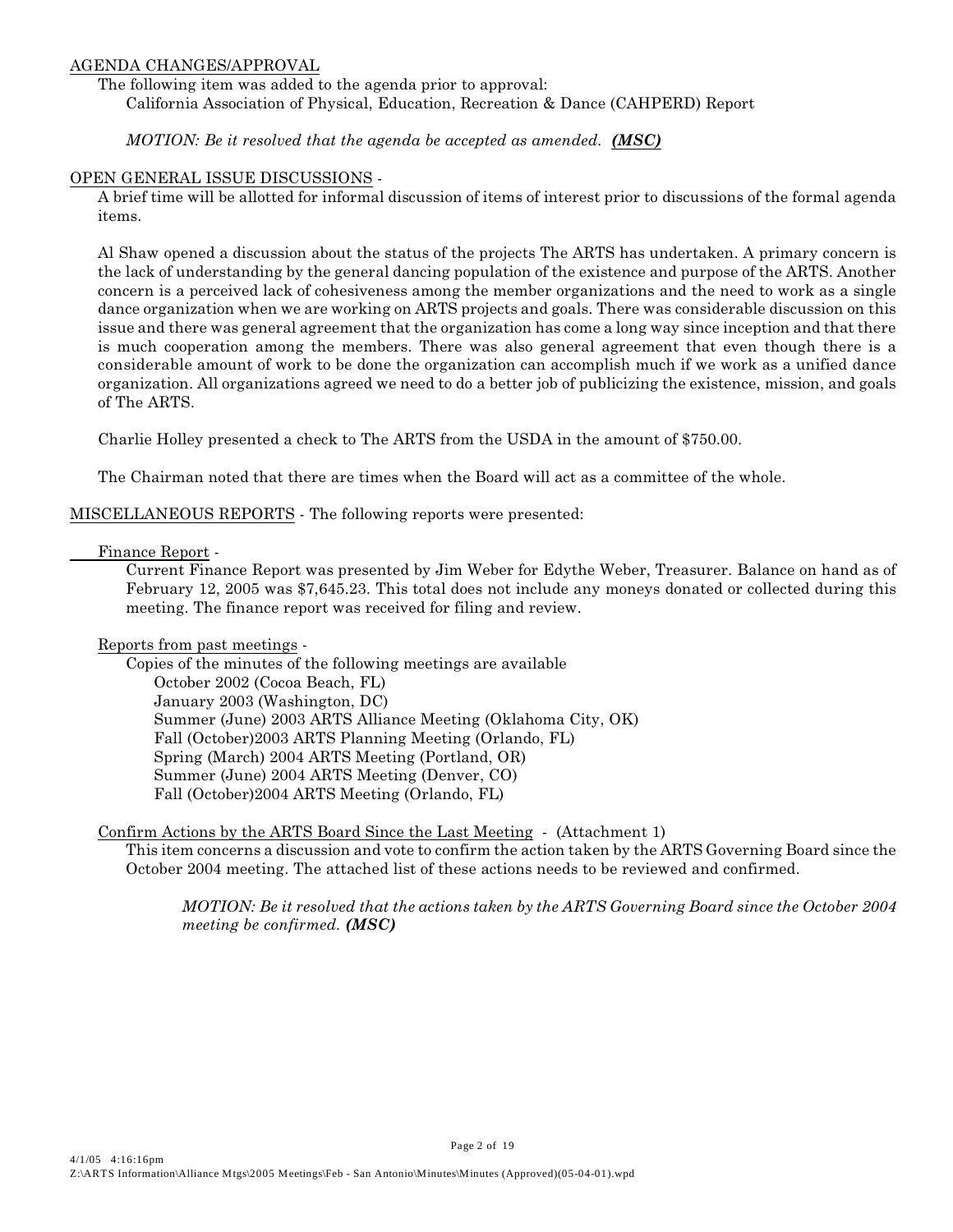#### OLD BUSINESS -

#### ARTS Dancer Survey - (FYI)

This item concerns the dancer survey which was done at the  $53<sup>rd</sup>$  NSDC in Denver in June 2004. The survey has been modified and provided to several organizations to conduct similar surveys at other dance events.

The following resulted from discussions at the October 2004 ARTS meeting: 1) By the 2005 Fall ARTS meeting, each organization is charged to perform one data collection using a survey form similar to the survey form developed by The ARTS using the same data elements and 2) The 2005 NSDC, 2006 NSDC, and 2007 NSDC be asked to support conducting a dancer survey at their conventions similar to the one conducted in Denver in 2004 with the same data elements.

The following general guidelines are provided for conducting these surveys: 1) The organization will identify changes to be made to the existing survey form; 2) Michael Streby will make the changes as requested and send a copy of the modified form to the organization; 3) The organization will print the survey form and conduct the survey; 4) The organization will return the completed forms to Michael; 5) Michael will need the number of surveys distributed and the number returned at each event; and 6) Michael and his committee will enter the data.

There have been several surveys conducted since the June 2004 ARTS meeting. The following organizations have conducted at least one survey: AMERICAN CALLERS ASSOCIATION, CALLERLAB, IAGSDC, NEC, National Square Dance Campers Association (NSDCA), ROUNDALAB, and USDA.

There is agreement that the survey will be conducted at the  $54<sup>th</sup>$  NSDC in Portland, OR and the  $55<sup>th</sup>$  NSDC in San Antonio, TX. CALLERLAB and ROUNDALAB have agreed to print the survey and the information tri-fold brochure again for the each of these events. They will be reimbursed for the cost of paper, folding, and shipping. The NEC will coordinate distribution of the survey forms and brochures to NSDC attendees. Gene & Connie Triplett have agreed to purchase the boxes for collection of the survey forms. The NEC has agreed to help collect and sort the surveys. Discussion of this item resulted in the following MOTIONs:

*MOTION: Be it resolved that the ARTS information brochure (tri-fold) be revised to remove the names of the organizations which have joined The ARTS. (MS Not Carried)* 

*MOTION: Be it resolved that the ARTS information brochure (tri-fold) be revised to include Governing Board Members and Auxiliary Board Members. (MSC)* 

*MOTION: Be it resolved that the dance survey form to be distributed at the 54<sup>th</sup> NSDC NOT be folded and that the NSDC staff be asked to provide a survey form to each convention attendee.* (*MSC*)

NOTE: After approval of the above MOTION Dimple Williford agreed to inform the 54<sup>th</sup> NSDC General Chairman..

#### Other Organizations to Join the ARTS Governing Board -

This item concerns other organizations joining The ARTS as a member of the Governing Board. The following organizations were discussed at the October 2004 ARTS meeting as possible candidates for Governing Board Members: 1) The United States Amateur Ballroom Dancing Association (USABDA); 2) The Canadian Square & Round Dance Society (CSRDS); and 3) The national cloggers organization. There have been several attempts to contact these organizations, however, there has been no direct contact from them. There was discussion of inviting the National Association of Square and Round Dance Suppliers (NASRDS) as an Auxiliary Governing Board Member. There was also discussion that the Square Dance Foundation of New England will most likely join as an Auxiliary Governing Board Member in the near future. Discussion of this item resulted in the following MOTIONS: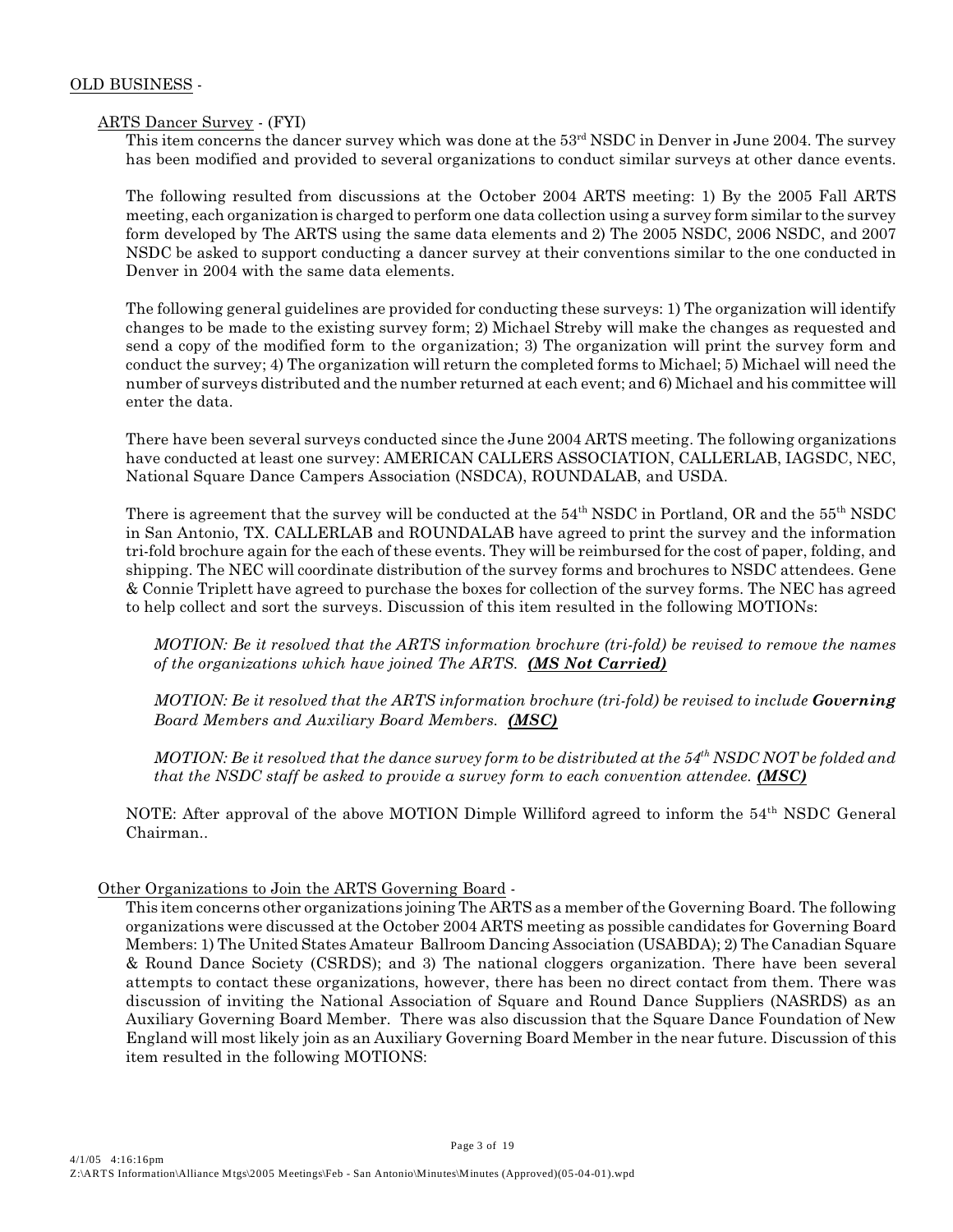*MOTION: Be it resolved that further discussion of inviting the following organizations to join The ARTS as Governing Board Members be tabled until the June 2006 ARTS meeting.1) The United States Amateur Ballroom Dancing Association (USABDA); 2) The Canadian Square & Round Dance Society (CSRDS); and 3) The national cloggers organization. (MSC)* 

*MOTION: Be it resolved that the National Association of Square and Round Dance Suppliers (NASRDS) be invited to join The ARTS as an Auxiliary Governing Board Member. (MSC)* 

#### Professional Fund Raisers -

This item concerns discussion of how we might utilized the services of professional fund raisers. Michael Streby reported there are basically two types of professional fund raisers; 1) Fee based which are paid up front to submit a grant and 2) Percentage based which are paid a percentage of the successful grant requests. There was agreement that a specific project with details such ast cost, budget, and material & support requirements must be identified before we contact any professional fund raisers.

Lyle Beck presented information concerning a study to collect data on the onset/delay of dementia. The purpose of the study is to determine if being active can help delay the onset of dementia. The possibility of this study being expanded to include dancers who attend the annual National Square Dance Convention over a period of several years was discussed. This type project could be considered as a candidate for a grant request. There was no specific action taken on this issue.

Another possible project to consider for a grant request would be a video project depicting the history of dancing as it has developed in the United States. Such a video does exist and is available through the CALLERLAB Foundation. This new project would be to modify and update any existing video products. Jerry Reed will send a copy of the existing video to Michael Streby.

Discussion of this item resulted in agreement that the members would send Michael Streby any ideas for a project to be considered as a possible project to submit to a professional fund raiser to acquire money for to support of said project.

#### LEGACY Funding -

This item concerns the money provided to LEGACY for reactivation. Since The ARTS has been approved as an IRS 501 (c)(3) corporation the plan to reactivate LEGACY is no longer required. Doc & Peg presented a check to The ARTS in the amount of \$775.70. This check is the money provided to LEGACY for reactivation, the membership dues paid to LEGACY during the October 2004 ARTS meeting and the interest on this money earned since the October 2004 ARTS meeting.

#### Square 4 Life -(Attachment 2)

 This item concerns a suggestion that the ARTS look at the "SQUARE4LIFE" organization. Apparently this is a wellness initiative program that has been disseminated through the following web site: [http://www.feenerty.com/square4life/page2.html](http://www.feenerty.com/square4life/page2.html.) This item has been discussed during the June 2004 ARTS and October 2004 meetings.

During the October 2004 meeting a report from Jim Hensley was presented and discussed. Subsequent to the meeting Jim submitted the attached (Attachment x) additional information. This additional information provided the following summary: An excellent promotional idea, but it needs additional work with its package of descriptive materials to reach its true potential.

This additional information also provided the following recommendations: 1) That The ARTS work with the Don Feenerty to create an improved 'package' with more ARTS related materials, a more diverse title and materials; 2) That we work out a program to 'partner' the concept on a national basis, and 3) That we get it ready for e-mail approval and member distribution before the February 2005 ARTS meeting in San Antonio. Discussion of this item resulted in agreement that Jim Hensley will contact the Square 4 Life organization to obtain more specific information to the be provided to the ARTS Board members and for distribution to the dance activity.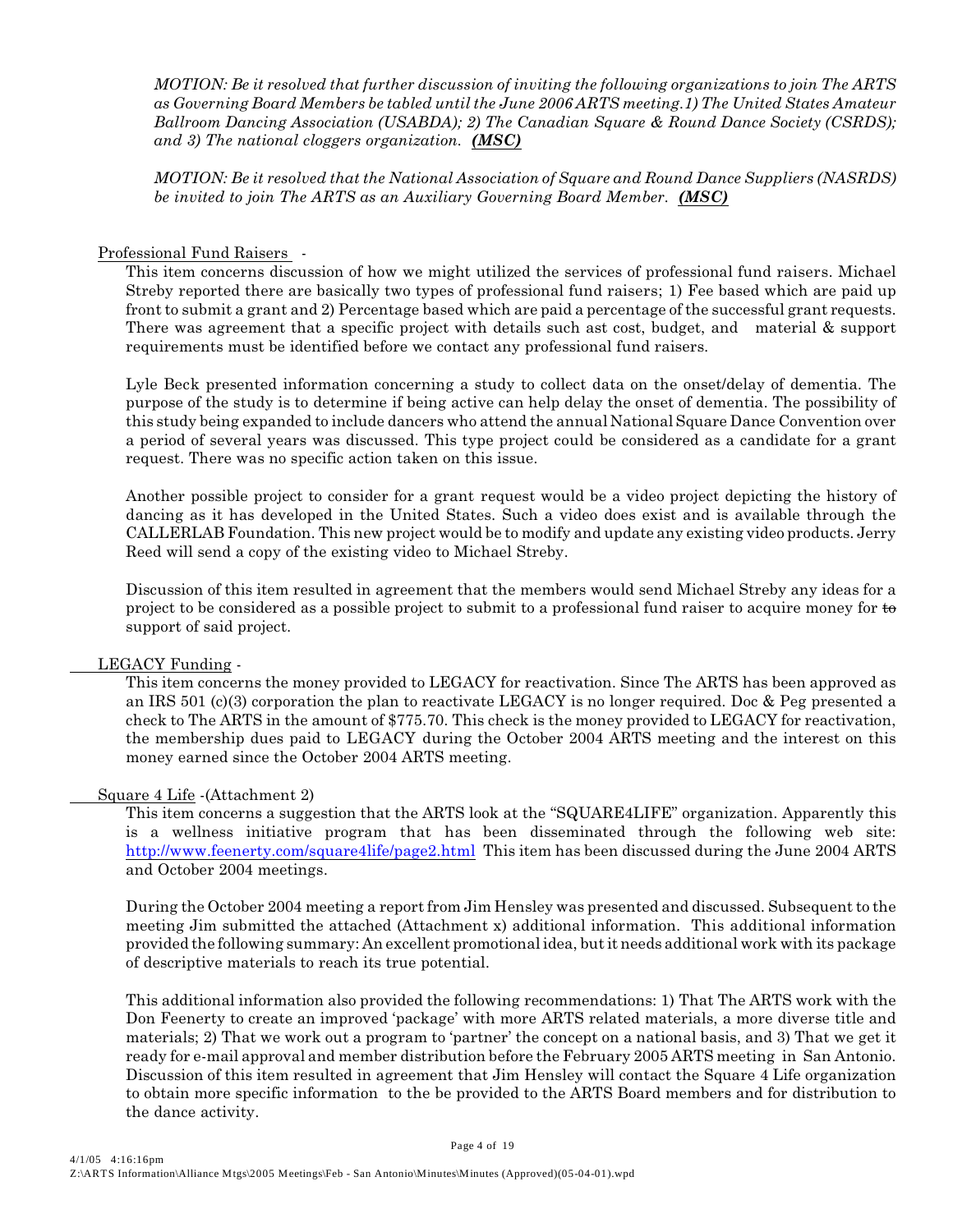#### IRS 501 (c)(3) Status - (FYI)

This item concerns the application to the IRS for  $501(c)(3)$  tax exempt non-profit corporation status. The application for IRS 501 (c) (3) status has been approved by the IRS. There was discussion of how The ARTS Board members and representatives may be able to take a tax deduction for travel expenses associated with attending ARTS meetings. There was agreement that each member should consult with their own tax preparer to determine how this should be done. Pres Minnick agreed to draft a one page letter explaining how to utilize the for  $501(c)(3)$  status.

#### Publicity Ad-Hoc Committee - (Michael Streby, Chairman)

Members, Mike Jacobs, Jim Hensley, Calvin Campbell, and Carter Ackerman

This item concerns establishing and maintaining a toll free telephone number for providing information about dancing in the USA. The phone number has been established in Michael Streby's residence as 1-866-445- ARTS (2787). It was agreed that all organizations should publicize the number and encourage usage. The basic information source at this time is the National Square Dance Directory. It was further agreed that information about other forms of dancing should be included. The ARTS Secretary will try to collect additional information on various types of dancing. It was also agreed that this telephone number be included in the updated ARTS information brochure.

Michael Streby reported that we have E-mail addresses for approximately 50% of the publications on file. He will send post cards to known publications for which we do not have an E-mail address to ask that they provide an E-mail contact point. Michael will provide a list of known publications to all ARTS Board Members. Michael was also encouraged to maintain a log to indicate the number, type and frequency of calls. This will help ARTS to determine if the phone number is worth maintaining.

It was agreed that we will provide a way for attendees at NSDCs to sign up to receive ARTS publicity via Email.

#### PR Seminar at NSDC -

This item consists of presentation of information to publicize the mission, goals, accomplishments, and organization of the ARTS at the  $54<sup>th</sup>$  NSDC in Portland and at future NSDCs. Jim Hensley reported that three one-hour presentations are scheduled for the  $54<sup>th</sup>$  NSDC in Portland, OR. The first presentation will be an introduction to The ARTS and the other two will provide Public Relations information. Jim has arranged for a professional public relations company to participate in these presentations. It was agreed that publicity for these presentations is important and should be provided to as many sources as practical. Jim Hensley will write a press release promoting this Seminar that can be sent to all publications on the ARTS electronic publications list that Michael is developing. Governing Board representatives all need to promote this Seminar as well.

We also plan to participate in the Showcase of Ideas at the convention. There was some discussion of how to best set up the Showcase display. It was agreed that a large banner will be produced to help bring interest to the Showcase display. Michael Streby and Henry Israel volunteered to develop this large banner.

#### Fundraising vs. Corporate Sponsorship vs. Grant Writing -

This item concerns follow-up to the presentation of information on the three facets of fund raising that we as the ARTS should pursue. The goal would be to establish a method of fund raising. Previous discussions of this item provided many ideas for fund raising including information about various types of professional fund raising companies and methods. Several methods for internal fund raising have been discussed including holding dances. There was some discussion of this item. Discussions of Fundraising and Grant Writing will be moved to the "Fund Raising" item on the agenda for future meetings.

There was limited discussion of possible Corporate Sponsorship, however, there was no action identified. Approval of our request for IRS 501 (c)(3) status should help with future requests for Corporate Sponsorship.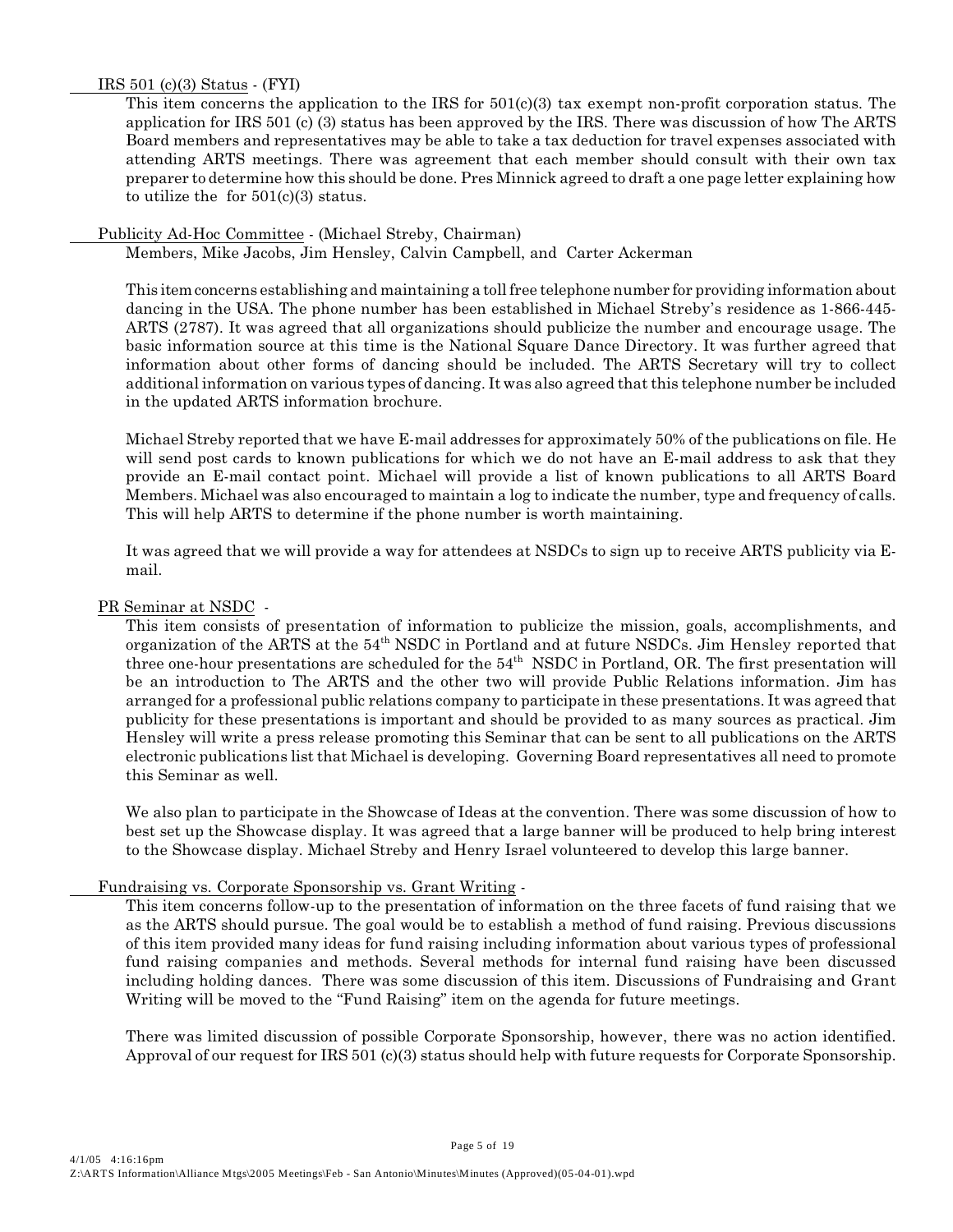#### "Think-Tank" Ad-Hoc Committee - (Tim Crawford, Chairman)

Committee members include selected members of the CALLERLAB \*RPM Committee

This item concerns a "think-tank" Ad-Hoc Committee to be established to gather fund raising ideas. There was also agreement that a presentation on how to write and submit grant requests would be a good idea.

\* Recruit, Promote, and Maintain

#### Image Enhancement -

This item concerns a plan, previously presented by Pat Demerath, to enhance the image of square dancing. Information on this item was presented by Patrick during the June 2004 ARTS meeting. Even though Patrick was not able to attend the October 2004 ARTS meeting, there was discussion of this item during the meeting. Patrick has written two additional presentations to include Round Dancing and Contra Dancing. It was agreed that all three presentations should be consolidated into a single presentation.

#### Image Enhancement Video -

This item is closely related to the Image Enhancement information above. Discussion of this item during the October 2004 ARTS meeting resulted in agreement that production of a video to promote the Image Change information should be pursued. This video would be used to present the Image Change information and rationale to the activity with the goal of educating current dancers about the goal of the Image Change.

An idea which was presented included production of a video which would be designed to present all aspects of the activity to non-dancers. Such a video could show two squares which would do a short sequence of square dancing, then blend into a contra line to show contra dancing, and then blend into round dancing. A major requirement for this production is creation of a script for the video and information and instructions on how to present the video. Michael Streby has agreed to create this video.

The proposal includes the idea of obtaining video for this at the Beginner Dance Party Leaders Seminar held immediately prior to the CALLERLAB Conventions. There is not enough time at this point to get this done at the 2005 convention, however, further investigation will look at arranging for this at the 2006 CALLERLAB Convention.

#### Executive Secretary/Administrative Assistant - (FYI)

Previous discussions of this issue have resulted in agreement that the ARTS should hire a person who would perform duties of an Executive Secretary/Director. There has been agreement that this issue would stay on the agenda for future discussion. Brief discussion of this issue resulted in agreement that the chairman and the Secretary would work together to draft a job description for this person. This job description may include information for a selection process. This item will stay on the agenda for future discussions.

#### Distribution of Information -

This item concerns ways to distribute information about the work The ARTS is doing, the goals, and accomplishments of the ARTS. Several ideas were discussed including the following:

1) Video Project -

Discussion of this item during the October 2004 meeting resulted in agreement that production of a video to promote The ARTS would be a good idea. Michael Streby has agreed to produce such a video. Production of such a video would require creation of a script for the video and information and instructions on how to present the video. Mike Jacobs agreed to coordinate creation of the script for the video. All reps were asked to provide Mike with suggestions for the script.

A possible source of video for this project is the video which has been produced by the Minnesota Central Region. CALLERLAB has obtained permission to use the video as required provided it is not sold for a profit. CALLERLAB provided Michael Streby with a copy of the DVD for use to produce a video to promote The ARTS and other projects as may be required.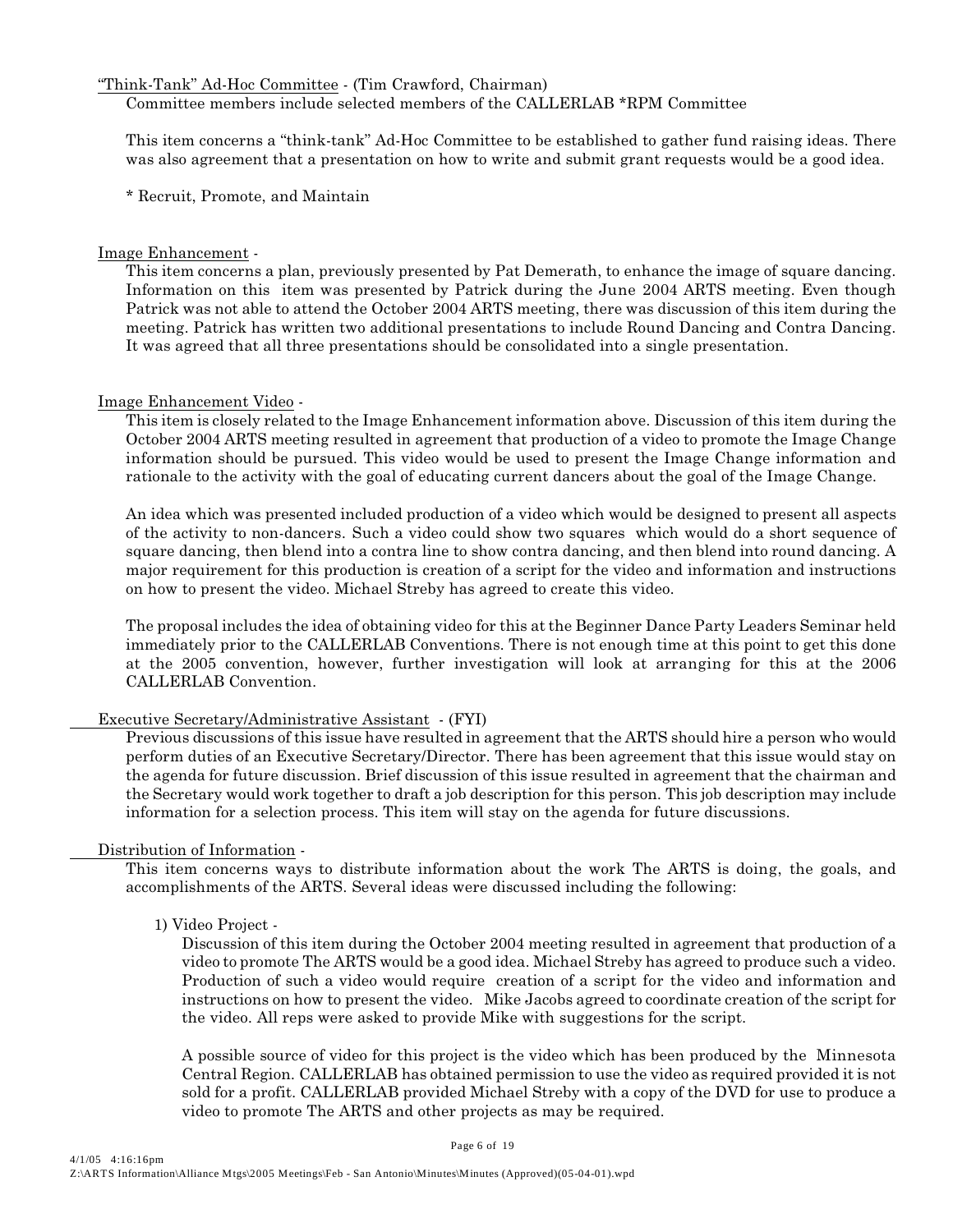2) "Ask ARTS" Information Articles -

This item concerns a proposal to create a section in all publications titled "Ask ARTS" or some other similar name. This would provide the opportunity to promote the organization and provide useful information to the dance activity. Del Reed volunteered to take this project and to write the first few articles. Del will be the contact point for this project.

3) Magnetic Signs -

This item concerns production of magnetic signs which will help publicize the activity. Henry Israel and Jerry Reed volunteered to investigate cost of producing such signs. Discussion of this item resulted in the following MOTION:

*MOTION: Be it resolved that magnetic signs with the words "Learn To Dance" and the toll free phone number "1-866-445-ARTS" be investigated. Final approval of the cost and number to be produced will be done by electronic vote in an ARTS LOG. (MSC)*

#### 4) Ad in National Square Dance Directory (NSDD) -

This item concerns a proposal to include an ad in the NSDD. Cost of such a 1/4 page ad is estimated to be approximately \$280.00. Discussion of this item resulted in the following MOTION:

*MOTION: Be it resolved that The ARTS place a 1/4 page ad in the 2006 issue of the National Square Dance Directory. This ad will include a list of the Governing Board Members. Additional wording for the ad will be determined later. (MSC)*

5) Article in National Squares -

Dimple Williford volunteered to get an article to publicize the dancer survey to be conducted at the  $54<sup>th</sup>$  NSDC in Portland, OR in the next issue of the National Squares magazine.

#### Publicity Video Production (TV Commercials) -

This item concerns production of video products to be used for 15 to 30 second TV commercials. This project could possibly use the video produced by the Minnesota Central Region. CALLERLAB has obtained the video and permission to use the video as may be determined appropriate, providing the video products are not sold for a profit. Possible uses of the video include: 1) Modifying the video to add the contact information for local groups; 2) Using portions of the video to produce shorter (15 to 60 second) "commercials" to be provided to local groups; or 3) Using portions of the video to promote The ARTS. There was no determination of further action required at this time. This item will remain on the agenda for future meetings

#### Marketing Idea Contest (Save Our Squares) - (Attachment 3)

This item concerns a proposal to create and administer a contest to help gather marketing ideas to help our marketing efforts. The basic idea is to involve college marketing students from colleges and universities from all around the country in a "competition" to develop and submit marketing ideas and was presented by Alan Chmura. The ideas submitted by the students would be judged and the "top idea" would receive a cash prize. Michael Streby submitted an idea to have the project result in a video, rather than a marketing plan.

The ARTS Secretary has tried to contact Alan several times by E-mail, without success. It seems that if we are to go forward with this idea, the ARTS will need to do the work.

Considerable discussion of this proposal resulted in agreement that this is a good idea and that it is conceivable that the plan could be publicized, ideas submitted and evaluated, and the winner determined by the55th NSDC in San Antonio, TX in 2006. Henry Israel volunteered to contact Alan to obtain additional information and to possibly enlist his help in setting up and administering this project.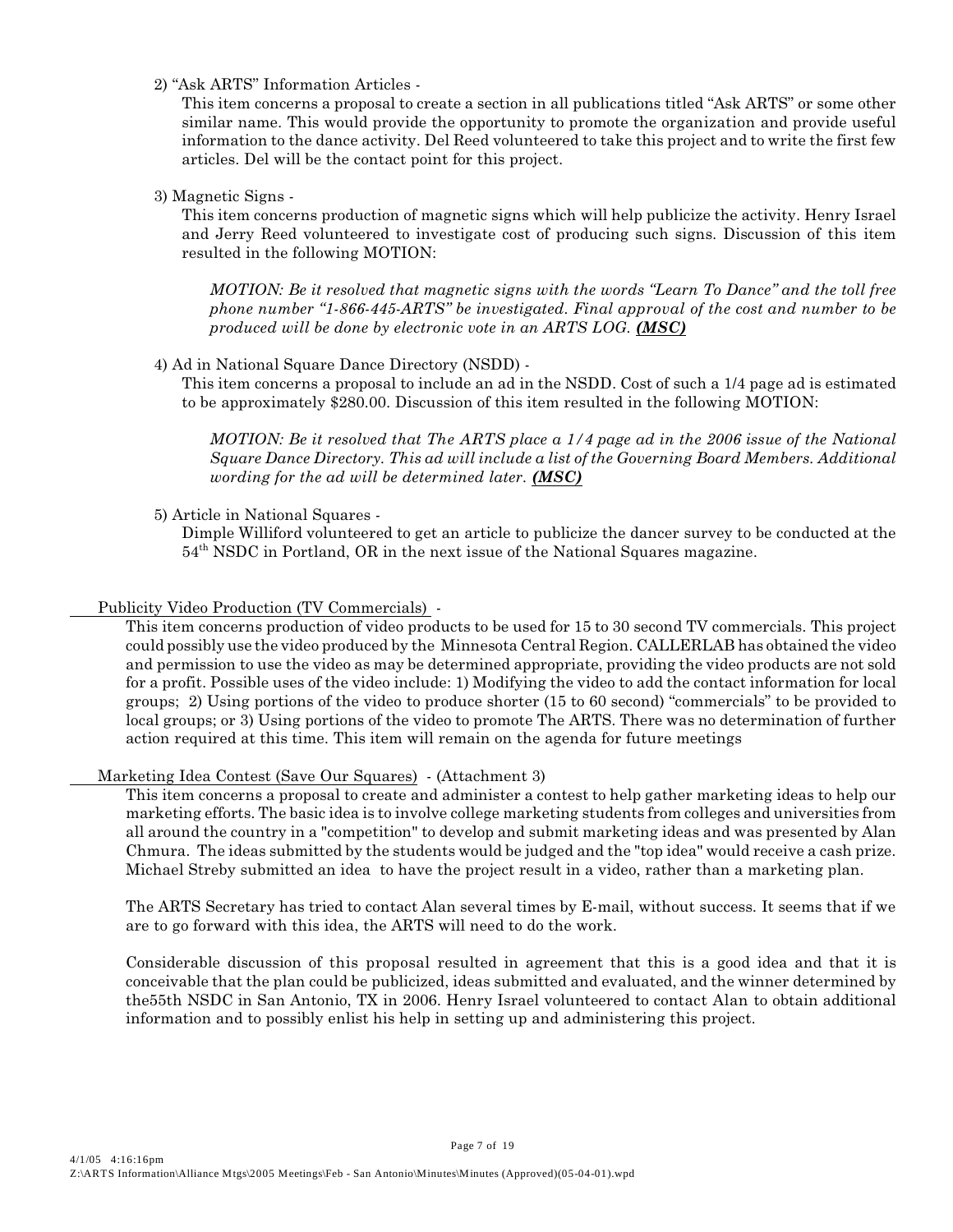Dues & Donations -

We continue to receive donations from individuals, organizations, and benefit dances. A MOTION was approved at the June 2003 meeting that each organization would be encouraged to make a donation to the ARTS to help fund startup costs.

The members of the Governing Board listed below have made a donation: AMERICAN CALLERS ASSOCIATION - \$500.00 in 2004 CALLERLAB - \$500.00 in 2003 CONTRALAB - \$100.00 in 2003 and \$100.00 in 2004 IAGSDC - \$350.00 in 2004 National Square Dance Campers ASSOCIATION - \$100.00 IN 2005 NEC - \$1,000.00 in 2004 Single Square Dancers USA - \$250.00 in 2003. ROUNDALAB - \$350.00 in 2004 URDC - \$350.00 in 2004 USAWest - \$250.00 in 2003 USDA - \$1,000.00 in 2004 and \$750.00 in 2005

#### Long Range Plans For Meetings - (FYI)

This item concerns a long range plan for future ARTS meetings. The following general plan has been approved: 1) A Spring meeting immediately following the NSDC Pre-Convention; 2) A summer meeting immediately following the NSDC, and 3) A fall meeting immediately preceding the CALLERLAB Executive Committee meeting. The ARTS meeting at the Pre-convention planning meeting for the 2007 NSDC will be April 2 - 3, 2006 in Charlotte, NC. For information, the 2006 CALLERLAB Convention dates are April 10-12, 2006 in Charlotte, NC. The ARTS will host ARTS meetings.

#### New Associate Memberships

The following have been approved for Associate Membership for a 12 month period starting January 4, 2005: 1) Heart of America Federation - Kansas City, MO, and 2) Metrolina Dancers Association - NC.

#### Individual Memberships

The following have made a donation and applied for Individual Membership: Si & Marilyn Kittle. Brief discussion of this item resulted in the following MOTION:

*MOTION: Be it resolved that the following be approved for Individual Membership in The ARTS; Si & Marilyn Kittle, Tom & Bev Rudebock, Pres & Kay Minnick, Doc & Peg Tirrell, Gene & Connie Triplett, and Art & Marilyn Harvey. (MSC)*

Additional discussion of this item resulted in the following MOTION:

*MOTION: Be it resolved that Si & Marilyn Kittle, having made a donation of \$100.00 and in light of the bylaws amendment to the amount for Individual Membership, be approved for Individual Membership for a period of two years.* **(MSC)**

The following have renewed their Individual Membership: John & Dimple Williford, Charlie & Kitty Holley, and Jerry & Del Reed.

#### Auxiliary Board Memberships -

Discussion of possible Auxiliary Governing Board Members during the October 2004 ARTS meeting resulted in the following organizations being invited to join The ARTS as Auxiliary Governing Board Members: 1) U.S. Handicapable Association; 2) Lloyd Shaw Foundation; AND 3) Kentucky Dance Foundation. All three organizations have agreed to join The ARTS as Auxiliary Board Members. The Square Dance Foundation of New England has also been invited to join and an affirmative response is expected soon.

Discussion of other possible candidates resulted in agreement that we would not extend any additional invitations at this time but that we will review and discuss any requests from other organizations to join.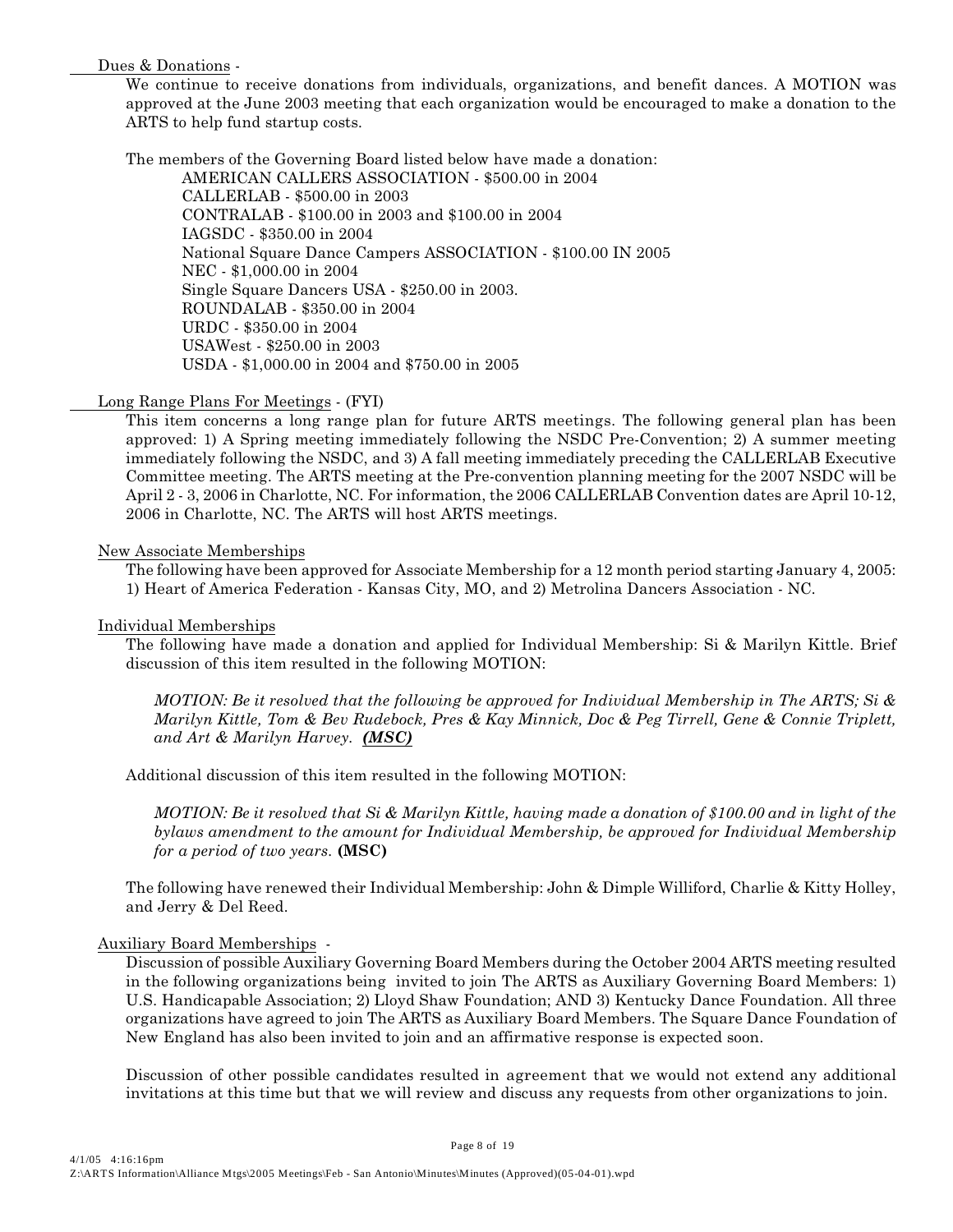#### Membership Category Donation Amounts -

This item concerns a bylaws change to change the dollar amount of Individual Membership donations. The current Bylaws state: "Individual Membership status may be granted to contributors who annually donate a minimum of \$50 to the ARTS." Considerable discussion of this item at the October 2004 ARTS meeting resulted in submission of an amendment to the bylaws. Presentation of this MOTION at the October 2004 meeting meets the requirement in Article XI - Amendment of Bylaws - which reads as follows: "These Bylaws may be amended at any regular meeting of the Corporation by a two-thirds vote, provided that the amendment has been submitted in writing at the previous regular meeting." The MOTION to approve this amendment reads as follows:

*MOTION: Be it resolved that Article III - Members, Section C. Individual Membership; Paragraph (3) be revised to read as follows: "(3) Individual Membership may be granted to contributors who annually donate a minimum of \$50.00 per couple OR \$25.00 per individual to The ARTS."* **(MSC)**

#### Spring 2007 Meeting -

This item concerns possible conflicts for the Spring 2007 ARTS meeting. The ARTS has now tied it's Spring meeting to the NSDC Pre-Convention meeting. The 2007 Pre-Convention is in Wichita, KS, March 29-30-31, 2007. The 2007 CALLERLAB Convention in 2007 will be in the Colorado Springs, Co, April 2 - 4, 2007. The CALLERLAB convention starts on the Monday immediately following the Pre-Convention in Wichita. The concern is that there will not be time for the Sunday normal afternoon ARTS meeting in Wichita for the ARTS Reps who would be attending the 2007 CALLERLAB Convention. Scheduling the ARTS meeting prior to the Pre-Convention may be an option, however, there are other conflicts during that time as well. Discussion of this item resulted in the following MOTION:

*MOTION: Be it resolved that further discussion of the date for the Spring 2007 ARTS meeting be tabled until the June 2006 ARTS meeting.* **(MSC)**

#### World Dance 2000 - (FYI)

This item concerns the World Dance 2000. This was proposed in 2000 as a world wide internet dance. At that time it was determined that technology wasn't readily available to produce such an event. The idea is now being revived. Involvement by The ARTS could include fund raising, or increase awareness of ARTS. Brief discussion of this item resulted in agreement There was a brief discussion of this item during the October 2004 ARTS meeting which resulted in agreement that no action was required at that time. It was agreed that this item would be discussed further at this meeting. ARTS will continue to monitor the progress of this effort and report to the Governing Board.

#### Information Available from ARTS Organizations -

This item concerns creating a page on the ARTS web site to include a list of publications and documents available from each board member organization. This item was discussed during the October 2004 ARTS meeting with agreement that each organization would send a list to Jim Weber, ARTS web master. Jim will create a list of these publications on the ARTS web site and made available to the dance community. Discussion of this item resulted in agreement that each organization would be reminded to submit this list to the ARTS webmaster.

#### California Association of Physical, Education, Recreation & Dance (CAHPERD) Report -

This item concerns a report from Bonnie Abramson on the progress of the project by the California Square Dance Council, Inc. Youth Advisory Committee for the CAHPERD. The CAHPERD Conference will be held March 17 - 19, 2005 in Monterey, CA. The ARTS made a \$1,000.00 grant to help support this project. A copy of the report from Bonnie is attached.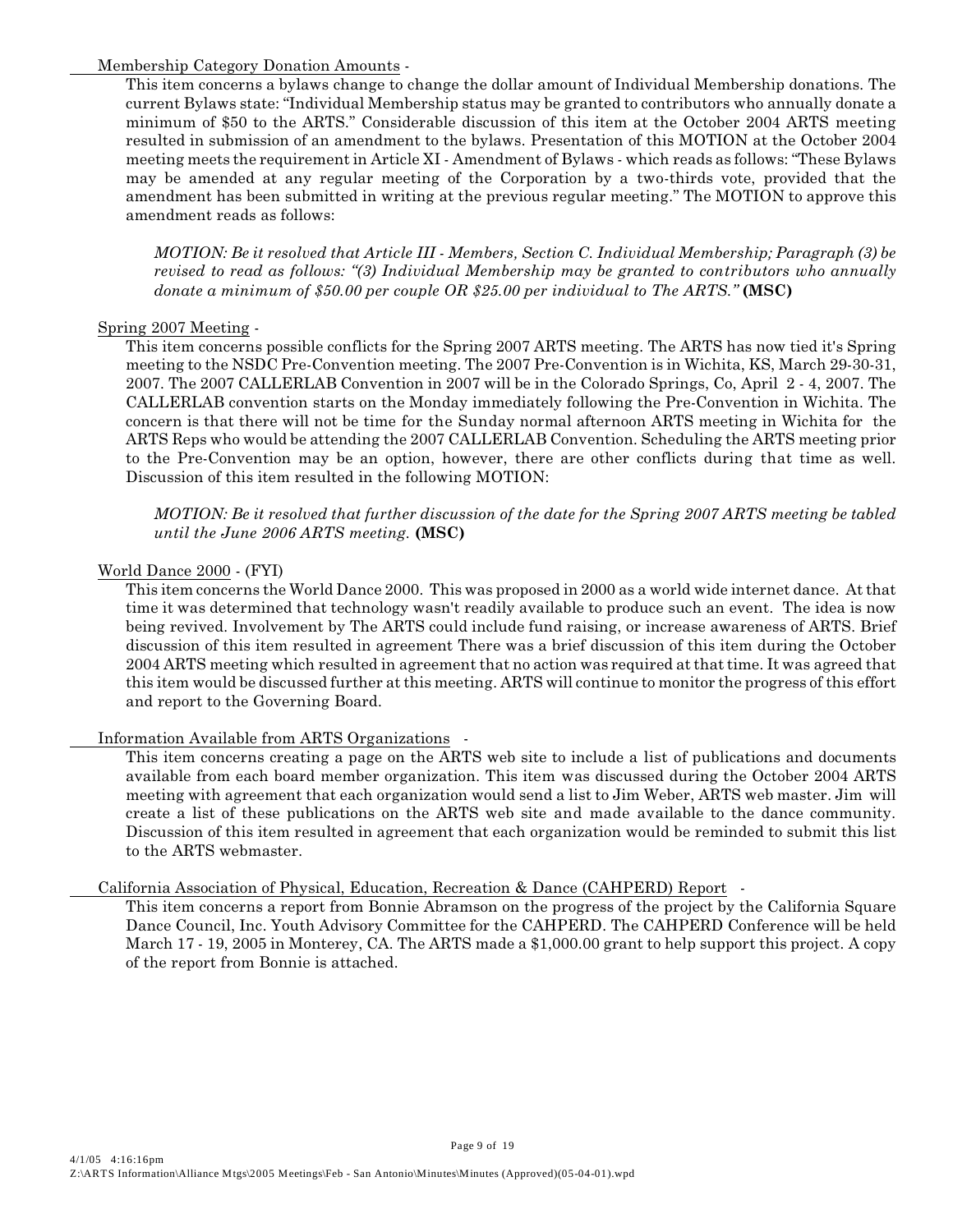#### NEW BUSINESS -

#### Benefit Dances -

This item concerns a discussion of benefit dances. There have been several dances held with the proceeds being donated to The ARTS. An example flyer was presented for a benefit dance which will be held in San Diego, CA on April 9, 2005. The flyer provides some good information and ideas for a flyer for a dance. It was noted that having a "re-cycle sale" as part of the dance is a very good idea.

Discussion of this item resulted in a proposal for a series of national benefit dances, perhaps on a specific day. Discussion of this item resulted in the following MOTION:

*MOTION: Be it resolved that The ARTS promote a nationwide ARTS benefit dances throughout the USA. These dances will be held on Friday, February 29, 2008. The event will be called "ARTS National Day Of Dance".* **(MSC)**

Upon approval of the above MOTION, Linda Shaw volunteered to Chair this project and will provide additional information at a future time.

#### Utilization of CMS by the ARTS - (attached)

This item concerns information from Jim Hensley, CMS Marketing, on how CMS may be able to provide support and services to The ARTS. Jim provided considerable information and several documents outlining his thoughts on the state of the activity and how CMS may be able to assist. Included is a proposed agreement for services to be entered into by CMS and The ARTS. Considerable discussion of this item resulted in the following MOTION:

*MOTION: Be it resolved that further discussion of the utilization of Creative Marketing Services (CMS) be tabled until the ARTS Business Plan has been reviewed.* **(MSC)**

#### Phoenix Plan (Marketing Plan) - (FYI)

This item concerns a marketing plan , known as "The Phoenix Plan" as approved by the CALLERLAB Foundation. A copy of the overview of the plan was distributed and has been provide3d to the ARTS web master for posting on the ARTS web site.

#### Trophies for Square Dancers - (FYI)

This item concerns a request from Ron Holland (SSDUSA) to discuss the possibility of establishing a method to present trophies to square dancers. The idea would be to establish some type of competition which could be judged and graded and which would result in trophies being awarded to contestants. A brief discussion of this item resulted in agreement that no action is required at this time.

#### Single Dancer Rotation - (FYI)

Ron Holland (SSDUSA) provided information concerning the rotation system some singles groups use during dance events. No action is required for this item.

#### Nomination Of Officers -

It is time to begin to think about the nominations for election of officers at the Fall ARTS meeting. The Bylaws provide for the following: A) Nominations for office shall be received at the Summer meeting of the Corporation from the member organizations of the Governing Board; B) Elections for office shall take place at the Fall (Annual) meeting of the Corporation; and C) Any member representing one of the Governing Board organizations shall be eligible to hold office in the Corporation. Nominations for ARTS Officers are to be submitted at the June 2005 ARTS Meeting in Portland, OR and the election will be done during the Fall 2005 ARTS meeting. The ARTS officers shall be nominated and elected in the following order: 1) Chairman, 2) Vice Chairman, 3) Secretary, and 4) Treasurer. Pres Minnick, Chairman and Members Scot Philips, and Charlie Holley were appointed as the Nominating Committee.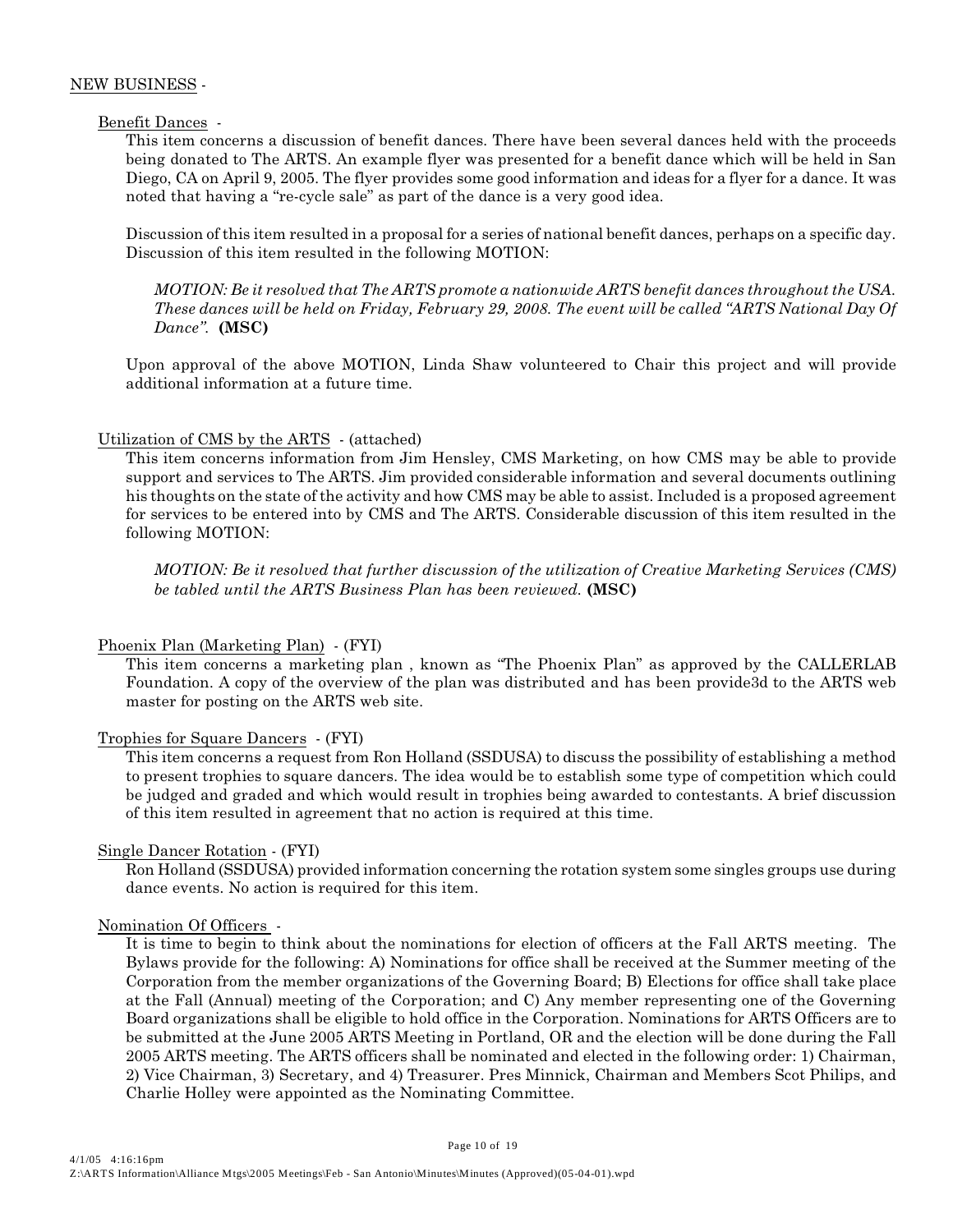#### "Give-Away" Item for Individual Memberships -

This item concerns a proposal that the ARTS obtain some type of "Give-Away" item to be presented to individuals who join as Individual members of the ARTS. It has been suggested that we obtain lapel/hat/badge pins which would identify the recipient as an ARTS Member. The Secretary has investigated such pins and they can be obtained for approximately \$1.75 to 2.00 each, plus a one time setup charge. Discussion of this item resulted in the following MOTION:

*MOTION: Be it resolved that The ARTS obtain 100 "lapel" type pins to be presented to future Individual Members. The pin would be inscribed with the ARTS Logo.* **(MSC)**

#### ARTS Dangles For Badges -

This item concerns a proposal that the ARTS obtain dangles for presentation for dancers to attach to their badge. Henry Israel volunteered to investigate cost of the dangles. Discussion of this item resulted in the following MOTION:

*MOTION: Be it resolved that Henry Israel investigate the cost of obtaining dangles with the ARTS logo to be given to individuals who donate additional funds to the ARTS.* **(MSC)**

#### Dance For Your Heart -

This item concerns information an interesting item in the "Consumer Reports On Health" newsletter. Scot Philips pointed out that the article reported on hospitals in 24 cities across the country are joining in a national Day of Dance for Heart Health on February 26. Sponsored by Spirit of Women, a nonprofit women's health advocacy group, the events will include hours of music and dancing, from ballroom to salsa, plus health screening, doctor's presentations, and CPR demonstrations. Visit www.dayofdance.org to look for an event near you

#### Donations For Tsunami Victims -

This item concerns an idea submitted by a square dancer (Denise Goodrich) as a way to get very positive publicity for square dancing. Denise submitted a suggestion that dancers be asked to donate \$1.00 to a special Square Dancers fund to help the Tsunami devastated Countries. The idea is that this effort would help get the word about our activity. Discussion of this item resulted in agreement that even though this is a good idea, however, it is felt that it is too late to gain any real publicity from this effort. All organizations are encouraged to donate to the Tsunami victims as they may want to.

#### Dance For Health Wrist Bands (Fund Raiser) - (attached)

This item concerns a fund raising idea submitted by Jim Hensley. This idea is similar to the very popular wrist band fund raiser for cancer. Jim has submitted the attached information for discussion and consideration. See attachment (5). Considerable discussion of this item resulted in agreement that it may be a good idea, but no action should be taken at this time. This item will remain on the agenda for discussion at future ARTS meetings.

#### ARTS Business Plan -

This item concerns a long range Business Plan for to the organization to cover up to a ten year time span. Al Shaw has volunteered to Chair a Committee with Committee members Pres Minnick and Pat Demerath to develop the ARTS Business Plan. The plan will start in June 2005 and will include what we need to accomplish in the first six months, in the first year, in the first 18 months, in two years, and then year by year out to ten years. The plan will be updated at least once a year to report which goals have been met, which have not been met, and any changes which are required. Al is looking for input, review, and recommended changes from all ARTS Reps.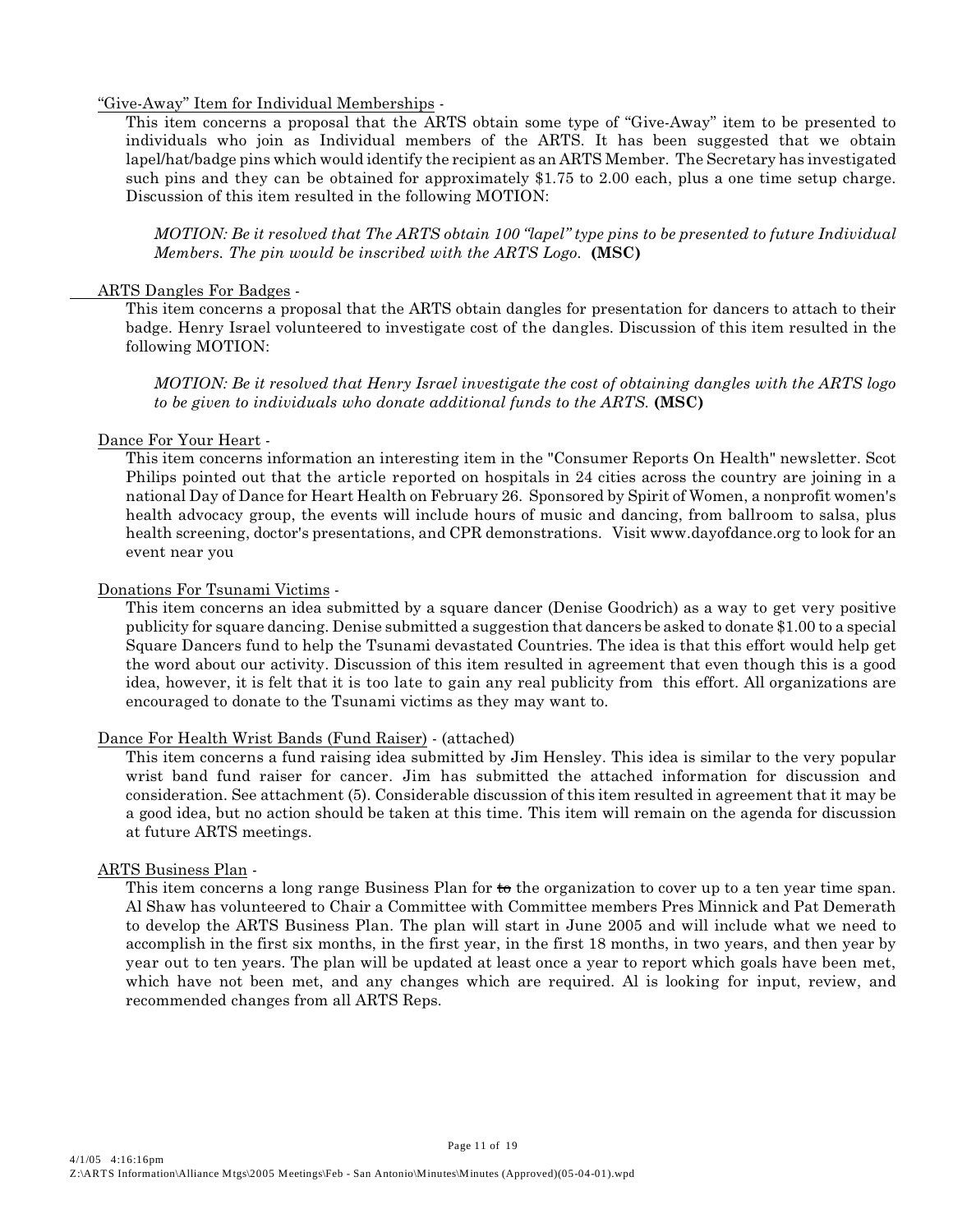#### CALLERLAB RPM Committee Report - (FYI)

#### Marketing Ad-Hoc Committee Report -

This item concerns a report from the RPM Committee Chairman Tom Rudebock on the activities of the CALLERLAB Recruit, Promote, and Maintain Committee as it relates to items of interest to The ARTS. An Ad-Hoc Marketing Committee has been established under the RPM Committee to work toward creation of a marketing plan for use by clubs, associations, and others to help increase the number of dancers. Several ARTS reps are members of this Ad-hoc Committee. Tom provided a brief summation of the activities of this Ad-Hoc Committee. Completion of the work of this Committee is expected at the 2005 CALLERLAB Convention in March 2005.

The Committee has identified the following areas to be worked on: 1) Need to determine who our target market is; 2) Identify benefits the target market would be seeking from the activity; 3) Identify our position; 4) Marketing challenges; and 5) Tactics to increase interest to attract more dancers. A full report of the work of this Ad-Hoc is planned to be presented at the 2005 CALLERLAB Convention March 21 - 23, 2005 in Louisville, KY. Discussion of this item resulted in agreement that no action is required at this time.

#### Add-A-Buck Project -

This item concerns a project which has been under consideration for a long time. The basic idea behind this project is that festivals, conventions, association dances, and club dances and dances sponsored by individuals would provide publicity and the opportunity for attendees to donate a certain amount (possibly \$1.00) in additional to the dance admission cost. The Committee has nearly completed a package which can be provided to those interested in helping with this effort. The package will include: 1) An introduction letter; 2) A promotion letter,3) A Sample Flyer; 4) Handout information; 5) Poster for display at the dance event; 6) Record keeping information; 7) a Thank you letter. At the present time this project is geared toward obtaining donations for the CALLERLAB Foundation. It is possible that this project could be revised to be geared toward obtaining donations for The ARTS.

NOTE - Both of these projects will be reviewed for approval by the CALLERLAB Board of Governors. It is possible that both will be presented to the ARTS for review and approval as ARTS projects.

#### Dance Logo -

This item concerns the possible creation of a logo to represent "dance" which would be reviewed and approved by the ARTS Board. Jim Maczko provided ab brief presentation of this item. Some possible logos include Interlocking Squares and Interlocking Square & Circle with a Dancing Couple. Brief discussion of this item resulted in agreement a that no action is required at this time, but that it should remain on the agenda for future meetings. All reps were asked to review this item and bring ideas for a logo to the next meeting.

#### Will Codicil - (attached)

This item concerns a codicil which may be added to a will so that a person could leave money to another entity such as The ARTS. Jim Maczko reported that our attorney had reviewed a sample will codicil and suggested that it NOT be used due to differing State legal requirements. He also suggested that The ARTS should not provide this codicil. Discussion of this item resulted in agreement that we should encourage others to make a provision to leave a donation to the arts, but that we should not provide a sample form.

#### Charitable Gift Annuity - (FYI) (attached)

This item concerns a donation/annuity program to benefit The ARTS. Jim Hensley provided information and the attached information on setting up a charitable gift annuity by dancers to benefit The ARTS. This plan provides a way in which dancers (or anyone else) can set up an annuity which will allow them to transfer cash or securities to The ARTS while the donor continues to receive the income (interest or dividends) from the donated item. Such a plan provides a way for the ARTS to receive, at some time in the future the benefit of the donated cash or securities. Brief discussion of this item did not result in any decision nor is any action required at this time. This item will remain on the agenda for discussion at future ARTS meetings.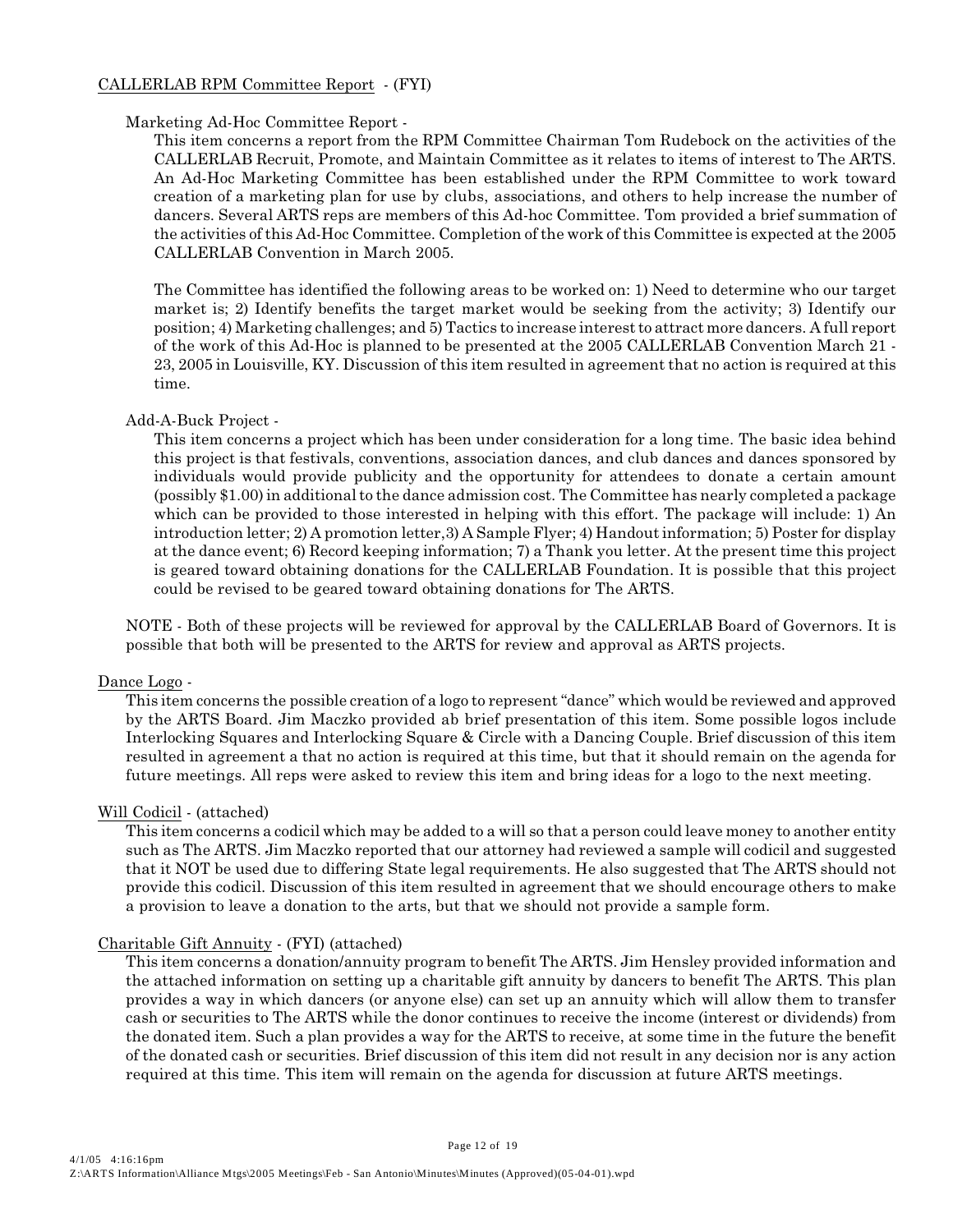#### Newsletter/Member Mailing List - (FYI)

This item concerns establishing a mailing list to inform members and persons who donate to The ARTS so that they may receive information, including The ARTS Newsletter, and other mailings. Discussion of this item resulted in agreement that this is a good idea and that such a list will be established.

#### American Square Dance Magazine Donations - (FYI)

This item concerns an offer from the American Square Dance Magazine to offer a discounted subscription to members of CALLERLAB, the American Callers Association, and ROUNDALAB which would include a donation to The ARTS. Details have not yet been worked out, but Bill Boyd, from ASD is working to get the program in place soon. Brief discussion of this item resulted in agreement that no further action is required at this time and that this item will remain on the agenda for discussion at future meetings.

#### Promotion of National Events - (FYI)

This item concerns a suggestion that all callers, cuers, and dancers be encouraged to help promote national dance events such as USAWest, the NSDCs, the IAGSDC convention, and other national dance events. There was agreement that this item will be on the agenda for the next ARTS meeting.

#### NEXT MEETING -

The next meeting is scheduled to be immediately following the  $54<sup>th</sup>$  NSDC in Portland, OR in the Double Tree Hotel. The meeting is scheduled to start at 9:00 AM on Sunday, June 26, 2005. As agreed by the ARTS Governing Board, The ARTS will host future meetings.

#### ADJOURNMENT -

The meeting was adjourned at 11:55 AM on Monday, February 21, 2005

Approved April 1, 2005 by ARTS LOG# 05-0228-001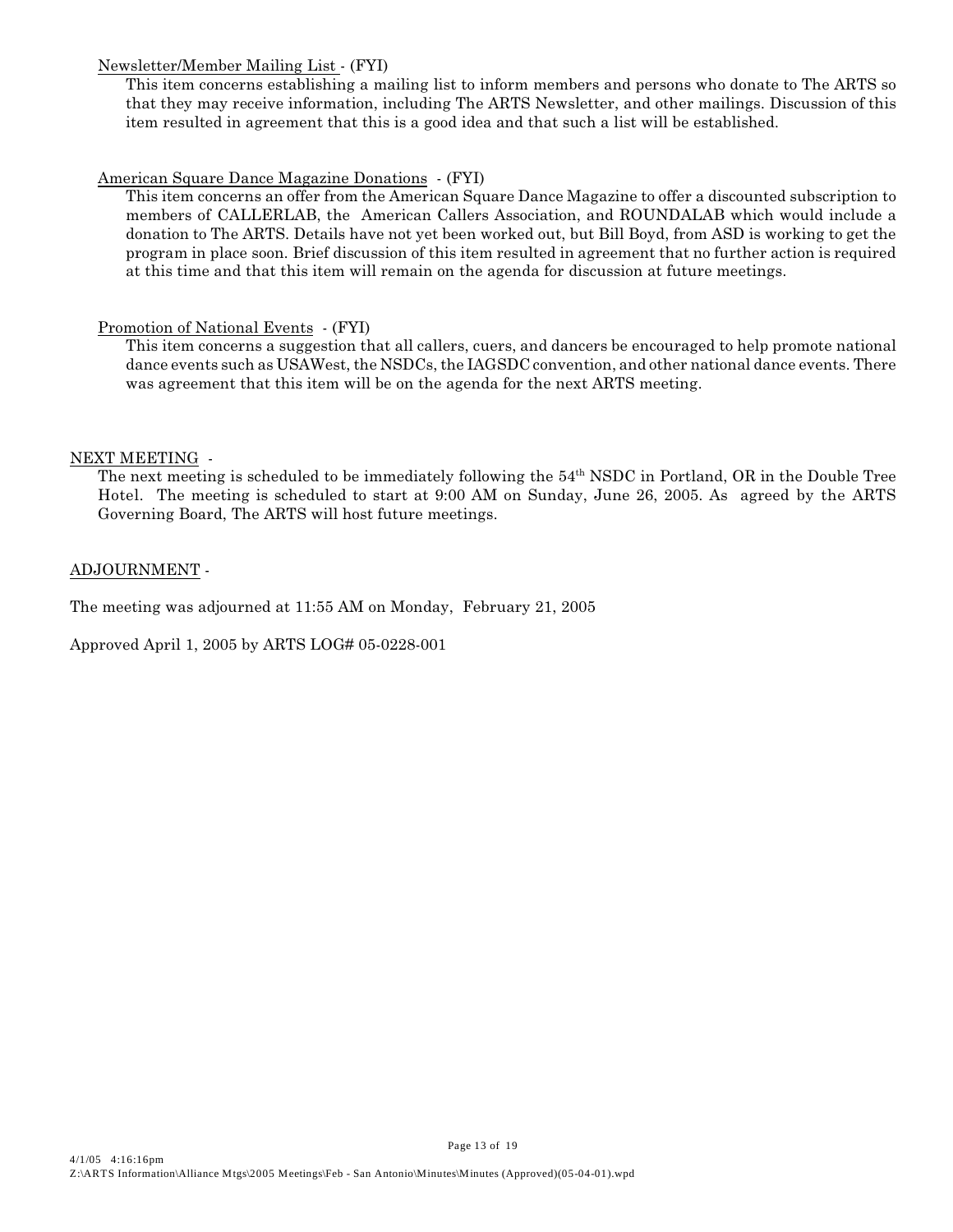02/11/05

 $\mathcal{O}(\frac{1}{2})$ 

# Alliance of Round Traditional and Square Dance Inc<br>Income and Expense Detail<br>October 1, 2004 through February 12, 2005

AN

| Income<br>Badge Income<br>andre en grote adgige vi<br>Deposit<br>10/27/20<br>Tirrell, Peg & Doc<br>Two badges<br>16.00<br>Deposit<br>10/27/20<br>Ackerman, Carter & Ruby<br>Two badges<br>Total Badge Income<br>.<br>이 사진 : 10 사이<br>Donations<br>nan mgo<br>Deposit<br>10/27/20<br>lowa State Federation of Sq/Rd Dance<br>Donation<br>300.00<br>计功能<br>Deposit<br>10/27/20<br>CONTRALAB<br>Donation<br>Deposit<br>11/18/20<br>Single Spinners Square Dance Club<br>Additional donation<br>136.50<br>Deposit<br>11/18/20<br>California Square Dance Council<br>Additional donation<br><b>CONSTRUCT</b><br>150.00<br>Deposit<br>2/11/200<br>Fiesta De La Cuadrilla<br>Donation from dance<br>38.00<br><b>Total Donations</b><br>行政 网络内<br>724.50<br>Dues<br>Sautofonja E<br><b>Associate Dues</b><br>Deposit<br>10/18/20<br>Cumberland Valley Western Sq/Rd Dn<br>Associate member dues and a support in<br>100.00<br>Deposit<br>10/18/20<br>Arkansas State Square Dance Federat<br>Associate member dues week as a pro-<br>100.00<br>Deposit<br>10/27/20<br>lowa State Federation of Sq/Rd Dance<br>Associate dues<br>100.00<br>Robert Bark (Monocono II)<br>Deposit<br>11/18/20<br>Heart of Ameria Federation of Sq/Dn<br>Associate dues<br>100.00<br>Deposit<br>11/18/20<br>Single Spinners Square Dance Club<br>Associate dues<br>100.00<br>Deposit<br>11/18/20<br>California Square Dance Council<br>Associat dues<br>100.00<br>Deposit<br>12/2/200<br>Metrolina Dancers Association<br>Associate Dues<br>100.00<br>Deposit<br>2/11/200<br>Kittle, Si & Marilyn<br>Associate dues<br>100.00<br>Deposit<br>2/11/200<br>Tanglefoots Square Dance Club, 5Co<br>Associate dues<br>100.00<br>2/11/200<br>Deposit<br>Wisconsin Sq/Dn Convention Corp.<br>Associate dues<br>100.00<br>4 S<br><b>Total Associate Dues</b><br>1,000.00<br><b>Total Dues</b><br>1,000.00<br>T-Shirt/Cap Sales<br>Deposit<br>10/27/20<br>T-shirt sales<br>T-shirt sales<br>10.00<br>Total T-Shirt/Cap Sales<br>10.00<br>Total Income<br>1,766.50<br><b>Expense</b><br><b>Bank Service Charges</b><br>Check<br>11/24/20<br>Service Charge - deposit slip order<br>5.00<br>Total Bank Service Charges<br>5.00<br><b>Grant Funds</b><br>Check<br>10/27/20<br>LEGACY International Inc.<br>Grant to Reinstate LEGACY<br>750.00<br><b>Total Grant Funds</b><br>750.00<br><b>Professional Fees</b><br><b>Legal Fees</b><br>Check<br>12/2/200<br>CA Secretary of State<br>California filing & disclosure fee<br>25.00<br>Check<br>12/6/200<br>Wyatt Early Harris Wheeler LLP<br>Legal services through 11-14-04<br>860.22<br>Check<br>1/17/200<br>North Carolina Secretary of State<br>Register change of address for Gene & C<br>5.00<br>Total Legal Fees<br>890.22<br><b>Total Professional Fees</b><br>890.22<br><b>Total Expense</b><br>1,645.22<br>科學<br>Net Income<br>121.28 | Type | Date<br>Name<br>Memo |  | Amount |        |
|-------------------------------------------------------------------------------------------------------------------------------------------------------------------------------------------------------------------------------------------------------------------------------------------------------------------------------------------------------------------------------------------------------------------------------------------------------------------------------------------------------------------------------------------------------------------------------------------------------------------------------------------------------------------------------------------------------------------------------------------------------------------------------------------------------------------------------------------------------------------------------------------------------------------------------------------------------------------------------------------------------------------------------------------------------------------------------------------------------------------------------------------------------------------------------------------------------------------------------------------------------------------------------------------------------------------------------------------------------------------------------------------------------------------------------------------------------------------------------------------------------------------------------------------------------------------------------------------------------------------------------------------------------------------------------------------------------------------------------------------------------------------------------------------------------------------------------------------------------------------------------------------------------------------------------------------------------------------------------------------------------------------------------------------------------------------------------------------------------------------------------------------------------------------------------------------------------------------------------------------------------------------------------------------------------------------------------------------------------------------------------------------------------------------------------------------------------------------------------------------------------------------------------------------------------------------------------------------------------------------------------------------------------------------------------------------------------------------------------------------------------------------------------------------------------------------------------------------------------|------|----------------------|--|--------|--------|
|                                                                                                                                                                                                                                                                                                                                                                                                                                                                                                                                                                                                                                                                                                                                                                                                                                                                                                                                                                                                                                                                                                                                                                                                                                                                                                                                                                                                                                                                                                                                                                                                                                                                                                                                                                                                                                                                                                                                                                                                                                                                                                                                                                                                                                                                                                                                                                                                                                                                                                                                                                                                                                                                                                                                                                                                                                                       |      |                      |  |        |        |
|                                                                                                                                                                                                                                                                                                                                                                                                                                                                                                                                                                                                                                                                                                                                                                                                                                                                                                                                                                                                                                                                                                                                                                                                                                                                                                                                                                                                                                                                                                                                                                                                                                                                                                                                                                                                                                                                                                                                                                                                                                                                                                                                                                                                                                                                                                                                                                                                                                                                                                                                                                                                                                                                                                                                                                                                                                                       |      |                      |  |        |        |
|                                                                                                                                                                                                                                                                                                                                                                                                                                                                                                                                                                                                                                                                                                                                                                                                                                                                                                                                                                                                                                                                                                                                                                                                                                                                                                                                                                                                                                                                                                                                                                                                                                                                                                                                                                                                                                                                                                                                                                                                                                                                                                                                                                                                                                                                                                                                                                                                                                                                                                                                                                                                                                                                                                                                                                                                                                                       |      |                      |  |        |        |
|                                                                                                                                                                                                                                                                                                                                                                                                                                                                                                                                                                                                                                                                                                                                                                                                                                                                                                                                                                                                                                                                                                                                                                                                                                                                                                                                                                                                                                                                                                                                                                                                                                                                                                                                                                                                                                                                                                                                                                                                                                                                                                                                                                                                                                                                                                                                                                                                                                                                                                                                                                                                                                                                                                                                                                                                                                                       |      |                      |  |        | 16.00  |
|                                                                                                                                                                                                                                                                                                                                                                                                                                                                                                                                                                                                                                                                                                                                                                                                                                                                                                                                                                                                                                                                                                                                                                                                                                                                                                                                                                                                                                                                                                                                                                                                                                                                                                                                                                                                                                                                                                                                                                                                                                                                                                                                                                                                                                                                                                                                                                                                                                                                                                                                                                                                                                                                                                                                                                                                                                                       |      |                      |  |        | 32.00  |
|                                                                                                                                                                                                                                                                                                                                                                                                                                                                                                                                                                                                                                                                                                                                                                                                                                                                                                                                                                                                                                                                                                                                                                                                                                                                                                                                                                                                                                                                                                                                                                                                                                                                                                                                                                                                                                                                                                                                                                                                                                                                                                                                                                                                                                                                                                                                                                                                                                                                                                                                                                                                                                                                                                                                                                                                                                                       |      |                      |  |        |        |
|                                                                                                                                                                                                                                                                                                                                                                                                                                                                                                                                                                                                                                                                                                                                                                                                                                                                                                                                                                                                                                                                                                                                                                                                                                                                                                                                                                                                                                                                                                                                                                                                                                                                                                                                                                                                                                                                                                                                                                                                                                                                                                                                                                                                                                                                                                                                                                                                                                                                                                                                                                                                                                                                                                                                                                                                                                                       |      |                      |  |        |        |
|                                                                                                                                                                                                                                                                                                                                                                                                                                                                                                                                                                                                                                                                                                                                                                                                                                                                                                                                                                                                                                                                                                                                                                                                                                                                                                                                                                                                                                                                                                                                                                                                                                                                                                                                                                                                                                                                                                                                                                                                                                                                                                                                                                                                                                                                                                                                                                                                                                                                                                                                                                                                                                                                                                                                                                                                                                                       |      |                      |  |        | 100.00 |
|                                                                                                                                                                                                                                                                                                                                                                                                                                                                                                                                                                                                                                                                                                                                                                                                                                                                                                                                                                                                                                                                                                                                                                                                                                                                                                                                                                                                                                                                                                                                                                                                                                                                                                                                                                                                                                                                                                                                                                                                                                                                                                                                                                                                                                                                                                                                                                                                                                                                                                                                                                                                                                                                                                                                                                                                                                                       |      |                      |  |        |        |
|                                                                                                                                                                                                                                                                                                                                                                                                                                                                                                                                                                                                                                                                                                                                                                                                                                                                                                                                                                                                                                                                                                                                                                                                                                                                                                                                                                                                                                                                                                                                                                                                                                                                                                                                                                                                                                                                                                                                                                                                                                                                                                                                                                                                                                                                                                                                                                                                                                                                                                                                                                                                                                                                                                                                                                                                                                                       |      |                      |  |        |        |
|                                                                                                                                                                                                                                                                                                                                                                                                                                                                                                                                                                                                                                                                                                                                                                                                                                                                                                                                                                                                                                                                                                                                                                                                                                                                                                                                                                                                                                                                                                                                                                                                                                                                                                                                                                                                                                                                                                                                                                                                                                                                                                                                                                                                                                                                                                                                                                                                                                                                                                                                                                                                                                                                                                                                                                                                                                                       |      |                      |  |        |        |
|                                                                                                                                                                                                                                                                                                                                                                                                                                                                                                                                                                                                                                                                                                                                                                                                                                                                                                                                                                                                                                                                                                                                                                                                                                                                                                                                                                                                                                                                                                                                                                                                                                                                                                                                                                                                                                                                                                                                                                                                                                                                                                                                                                                                                                                                                                                                                                                                                                                                                                                                                                                                                                                                                                                                                                                                                                                       |      |                      |  |        |        |
|                                                                                                                                                                                                                                                                                                                                                                                                                                                                                                                                                                                                                                                                                                                                                                                                                                                                                                                                                                                                                                                                                                                                                                                                                                                                                                                                                                                                                                                                                                                                                                                                                                                                                                                                                                                                                                                                                                                                                                                                                                                                                                                                                                                                                                                                                                                                                                                                                                                                                                                                                                                                                                                                                                                                                                                                                                                       |      |                      |  |        |        |
|                                                                                                                                                                                                                                                                                                                                                                                                                                                                                                                                                                                                                                                                                                                                                                                                                                                                                                                                                                                                                                                                                                                                                                                                                                                                                                                                                                                                                                                                                                                                                                                                                                                                                                                                                                                                                                                                                                                                                                                                                                                                                                                                                                                                                                                                                                                                                                                                                                                                                                                                                                                                                                                                                                                                                                                                                                                       |      |                      |  |        |        |
|                                                                                                                                                                                                                                                                                                                                                                                                                                                                                                                                                                                                                                                                                                                                                                                                                                                                                                                                                                                                                                                                                                                                                                                                                                                                                                                                                                                                                                                                                                                                                                                                                                                                                                                                                                                                                                                                                                                                                                                                                                                                                                                                                                                                                                                                                                                                                                                                                                                                                                                                                                                                                                                                                                                                                                                                                                                       |      |                      |  |        |        |
|                                                                                                                                                                                                                                                                                                                                                                                                                                                                                                                                                                                                                                                                                                                                                                                                                                                                                                                                                                                                                                                                                                                                                                                                                                                                                                                                                                                                                                                                                                                                                                                                                                                                                                                                                                                                                                                                                                                                                                                                                                                                                                                                                                                                                                                                                                                                                                                                                                                                                                                                                                                                                                                                                                                                                                                                                                                       |      |                      |  |        |        |
|                                                                                                                                                                                                                                                                                                                                                                                                                                                                                                                                                                                                                                                                                                                                                                                                                                                                                                                                                                                                                                                                                                                                                                                                                                                                                                                                                                                                                                                                                                                                                                                                                                                                                                                                                                                                                                                                                                                                                                                                                                                                                                                                                                                                                                                                                                                                                                                                                                                                                                                                                                                                                                                                                                                                                                                                                                                       |      |                      |  |        |        |
|                                                                                                                                                                                                                                                                                                                                                                                                                                                                                                                                                                                                                                                                                                                                                                                                                                                                                                                                                                                                                                                                                                                                                                                                                                                                                                                                                                                                                                                                                                                                                                                                                                                                                                                                                                                                                                                                                                                                                                                                                                                                                                                                                                                                                                                                                                                                                                                                                                                                                                                                                                                                                                                                                                                                                                                                                                                       |      |                      |  |        |        |
|                                                                                                                                                                                                                                                                                                                                                                                                                                                                                                                                                                                                                                                                                                                                                                                                                                                                                                                                                                                                                                                                                                                                                                                                                                                                                                                                                                                                                                                                                                                                                                                                                                                                                                                                                                                                                                                                                                                                                                                                                                                                                                                                                                                                                                                                                                                                                                                                                                                                                                                                                                                                                                                                                                                                                                                                                                                       |      |                      |  |        |        |
|                                                                                                                                                                                                                                                                                                                                                                                                                                                                                                                                                                                                                                                                                                                                                                                                                                                                                                                                                                                                                                                                                                                                                                                                                                                                                                                                                                                                                                                                                                                                                                                                                                                                                                                                                                                                                                                                                                                                                                                                                                                                                                                                                                                                                                                                                                                                                                                                                                                                                                                                                                                                                                                                                                                                                                                                                                                       |      |                      |  |        |        |
|                                                                                                                                                                                                                                                                                                                                                                                                                                                                                                                                                                                                                                                                                                                                                                                                                                                                                                                                                                                                                                                                                                                                                                                                                                                                                                                                                                                                                                                                                                                                                                                                                                                                                                                                                                                                                                                                                                                                                                                                                                                                                                                                                                                                                                                                                                                                                                                                                                                                                                                                                                                                                                                                                                                                                                                                                                                       |      |                      |  |        |        |
|                                                                                                                                                                                                                                                                                                                                                                                                                                                                                                                                                                                                                                                                                                                                                                                                                                                                                                                                                                                                                                                                                                                                                                                                                                                                                                                                                                                                                                                                                                                                                                                                                                                                                                                                                                                                                                                                                                                                                                                                                                                                                                                                                                                                                                                                                                                                                                                                                                                                                                                                                                                                                                                                                                                                                                                                                                                       |      |                      |  |        |        |
|                                                                                                                                                                                                                                                                                                                                                                                                                                                                                                                                                                                                                                                                                                                                                                                                                                                                                                                                                                                                                                                                                                                                                                                                                                                                                                                                                                                                                                                                                                                                                                                                                                                                                                                                                                                                                                                                                                                                                                                                                                                                                                                                                                                                                                                                                                                                                                                                                                                                                                                                                                                                                                                                                                                                                                                                                                                       |      |                      |  |        |        |
|                                                                                                                                                                                                                                                                                                                                                                                                                                                                                                                                                                                                                                                                                                                                                                                                                                                                                                                                                                                                                                                                                                                                                                                                                                                                                                                                                                                                                                                                                                                                                                                                                                                                                                                                                                                                                                                                                                                                                                                                                                                                                                                                                                                                                                                                                                                                                                                                                                                                                                                                                                                                                                                                                                                                                                                                                                                       |      |                      |  |        |        |
|                                                                                                                                                                                                                                                                                                                                                                                                                                                                                                                                                                                                                                                                                                                                                                                                                                                                                                                                                                                                                                                                                                                                                                                                                                                                                                                                                                                                                                                                                                                                                                                                                                                                                                                                                                                                                                                                                                                                                                                                                                                                                                                                                                                                                                                                                                                                                                                                                                                                                                                                                                                                                                                                                                                                                                                                                                                       |      |                      |  |        |        |
|                                                                                                                                                                                                                                                                                                                                                                                                                                                                                                                                                                                                                                                                                                                                                                                                                                                                                                                                                                                                                                                                                                                                                                                                                                                                                                                                                                                                                                                                                                                                                                                                                                                                                                                                                                                                                                                                                                                                                                                                                                                                                                                                                                                                                                                                                                                                                                                                                                                                                                                                                                                                                                                                                                                                                                                                                                                       |      |                      |  |        |        |
|                                                                                                                                                                                                                                                                                                                                                                                                                                                                                                                                                                                                                                                                                                                                                                                                                                                                                                                                                                                                                                                                                                                                                                                                                                                                                                                                                                                                                                                                                                                                                                                                                                                                                                                                                                                                                                                                                                                                                                                                                                                                                                                                                                                                                                                                                                                                                                                                                                                                                                                                                                                                                                                                                                                                                                                                                                                       |      |                      |  |        |        |
|                                                                                                                                                                                                                                                                                                                                                                                                                                                                                                                                                                                                                                                                                                                                                                                                                                                                                                                                                                                                                                                                                                                                                                                                                                                                                                                                                                                                                                                                                                                                                                                                                                                                                                                                                                                                                                                                                                                                                                                                                                                                                                                                                                                                                                                                                                                                                                                                                                                                                                                                                                                                                                                                                                                                                                                                                                                       |      |                      |  |        |        |
|                                                                                                                                                                                                                                                                                                                                                                                                                                                                                                                                                                                                                                                                                                                                                                                                                                                                                                                                                                                                                                                                                                                                                                                                                                                                                                                                                                                                                                                                                                                                                                                                                                                                                                                                                                                                                                                                                                                                                                                                                                                                                                                                                                                                                                                                                                                                                                                                                                                                                                                                                                                                                                                                                                                                                                                                                                                       |      |                      |  |        |        |
|                                                                                                                                                                                                                                                                                                                                                                                                                                                                                                                                                                                                                                                                                                                                                                                                                                                                                                                                                                                                                                                                                                                                                                                                                                                                                                                                                                                                                                                                                                                                                                                                                                                                                                                                                                                                                                                                                                                                                                                                                                                                                                                                                                                                                                                                                                                                                                                                                                                                                                                                                                                                                                                                                                                                                                                                                                                       |      |                      |  |        |        |
|                                                                                                                                                                                                                                                                                                                                                                                                                                                                                                                                                                                                                                                                                                                                                                                                                                                                                                                                                                                                                                                                                                                                                                                                                                                                                                                                                                                                                                                                                                                                                                                                                                                                                                                                                                                                                                                                                                                                                                                                                                                                                                                                                                                                                                                                                                                                                                                                                                                                                                                                                                                                                                                                                                                                                                                                                                                       |      |                      |  |        |        |
|                                                                                                                                                                                                                                                                                                                                                                                                                                                                                                                                                                                                                                                                                                                                                                                                                                                                                                                                                                                                                                                                                                                                                                                                                                                                                                                                                                                                                                                                                                                                                                                                                                                                                                                                                                                                                                                                                                                                                                                                                                                                                                                                                                                                                                                                                                                                                                                                                                                                                                                                                                                                                                                                                                                                                                                                                                                       |      |                      |  |        |        |
|                                                                                                                                                                                                                                                                                                                                                                                                                                                                                                                                                                                                                                                                                                                                                                                                                                                                                                                                                                                                                                                                                                                                                                                                                                                                                                                                                                                                                                                                                                                                                                                                                                                                                                                                                                                                                                                                                                                                                                                                                                                                                                                                                                                                                                                                                                                                                                                                                                                                                                                                                                                                                                                                                                                                                                                                                                                       |      |                      |  |        |        |
|                                                                                                                                                                                                                                                                                                                                                                                                                                                                                                                                                                                                                                                                                                                                                                                                                                                                                                                                                                                                                                                                                                                                                                                                                                                                                                                                                                                                                                                                                                                                                                                                                                                                                                                                                                                                                                                                                                                                                                                                                                                                                                                                                                                                                                                                                                                                                                                                                                                                                                                                                                                                                                                                                                                                                                                                                                                       |      |                      |  |        |        |
|                                                                                                                                                                                                                                                                                                                                                                                                                                                                                                                                                                                                                                                                                                                                                                                                                                                                                                                                                                                                                                                                                                                                                                                                                                                                                                                                                                                                                                                                                                                                                                                                                                                                                                                                                                                                                                                                                                                                                                                                                                                                                                                                                                                                                                                                                                                                                                                                                                                                                                                                                                                                                                                                                                                                                                                                                                                       |      |                      |  |        |        |
|                                                                                                                                                                                                                                                                                                                                                                                                                                                                                                                                                                                                                                                                                                                                                                                                                                                                                                                                                                                                                                                                                                                                                                                                                                                                                                                                                                                                                                                                                                                                                                                                                                                                                                                                                                                                                                                                                                                                                                                                                                                                                                                                                                                                                                                                                                                                                                                                                                                                                                                                                                                                                                                                                                                                                                                                                                                       |      |                      |  |        |        |
|                                                                                                                                                                                                                                                                                                                                                                                                                                                                                                                                                                                                                                                                                                                                                                                                                                                                                                                                                                                                                                                                                                                                                                                                                                                                                                                                                                                                                                                                                                                                                                                                                                                                                                                                                                                                                                                                                                                                                                                                                                                                                                                                                                                                                                                                                                                                                                                                                                                                                                                                                                                                                                                                                                                                                                                                                                                       |      |                      |  |        |        |
|                                                                                                                                                                                                                                                                                                                                                                                                                                                                                                                                                                                                                                                                                                                                                                                                                                                                                                                                                                                                                                                                                                                                                                                                                                                                                                                                                                                                                                                                                                                                                                                                                                                                                                                                                                                                                                                                                                                                                                                                                                                                                                                                                                                                                                                                                                                                                                                                                                                                                                                                                                                                                                                                                                                                                                                                                                                       |      |                      |  |        |        |
|                                                                                                                                                                                                                                                                                                                                                                                                                                                                                                                                                                                                                                                                                                                                                                                                                                                                                                                                                                                                                                                                                                                                                                                                                                                                                                                                                                                                                                                                                                                                                                                                                                                                                                                                                                                                                                                                                                                                                                                                                                                                                                                                                                                                                                                                                                                                                                                                                                                                                                                                                                                                                                                                                                                                                                                                                                                       |      |                      |  |        |        |
|                                                                                                                                                                                                                                                                                                                                                                                                                                                                                                                                                                                                                                                                                                                                                                                                                                                                                                                                                                                                                                                                                                                                                                                                                                                                                                                                                                                                                                                                                                                                                                                                                                                                                                                                                                                                                                                                                                                                                                                                                                                                                                                                                                                                                                                                                                                                                                                                                                                                                                                                                                                                                                                                                                                                                                                                                                                       |      |                      |  |        |        |
|                                                                                                                                                                                                                                                                                                                                                                                                                                                                                                                                                                                                                                                                                                                                                                                                                                                                                                                                                                                                                                                                                                                                                                                                                                                                                                                                                                                                                                                                                                                                                                                                                                                                                                                                                                                                                                                                                                                                                                                                                                                                                                                                                                                                                                                                                                                                                                                                                                                                                                                                                                                                                                                                                                                                                                                                                                                       |      |                      |  |        |        |
|                                                                                                                                                                                                                                                                                                                                                                                                                                                                                                                                                                                                                                                                                                                                                                                                                                                                                                                                                                                                                                                                                                                                                                                                                                                                                                                                                                                                                                                                                                                                                                                                                                                                                                                                                                                                                                                                                                                                                                                                                                                                                                                                                                                                                                                                                                                                                                                                                                                                                                                                                                                                                                                                                                                                                                                                                                                       |      |                      |  |        |        |
|                                                                                                                                                                                                                                                                                                                                                                                                                                                                                                                                                                                                                                                                                                                                                                                                                                                                                                                                                                                                                                                                                                                                                                                                                                                                                                                                                                                                                                                                                                                                                                                                                                                                                                                                                                                                                                                                                                                                                                                                                                                                                                                                                                                                                                                                                                                                                                                                                                                                                                                                                                                                                                                                                                                                                                                                                                                       |      |                      |  |        |        |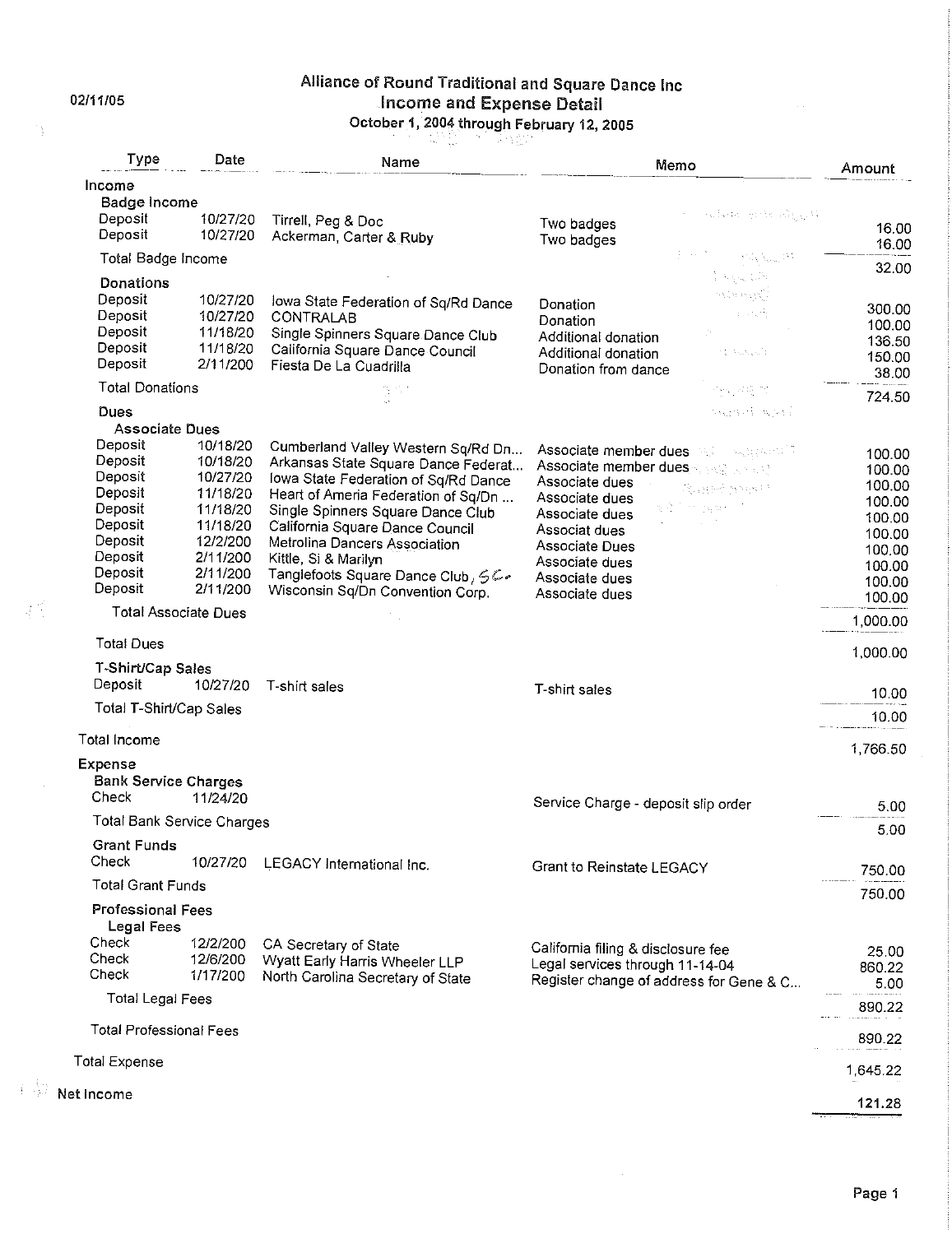#### ARTICLE CONSTRUCTION

02/11/05

 $\sim 2$  $\bar{\nu}_\mathrm{b}$ 

 $\eta \simeq 1$ 

a salah<br>Mantan roka Er

Andr  $\hat{L}_{\text{2D}}(\vec{x})$ 

 $\hat{p}^{\dagger}$  and

 $\tau_{\rm eff}$ 

 $\sim$  10  $\mu$ 

 $\sim \gamma_{\rm Pl}$  $\zeta_{\rm{c}}$  ,  $\zeta_{\rm{c}}$ 

 $\sim 10^7$ 

 $\langle \cdot \rangle_{\rm log}$  as

 $\mathcal{L}$ 

 $\label{eq:Ricci} \mathcal{B}^{\mathcal{R}}(a)^{\frac{1}{2}}=\frac{1}{2}\sum_{i=1}^{n}a_{i}^{2}$ 

#### Alliance of Round Traditional and Square Dance Inc **Financial Statement**  $\alpha_{\rm s}$  ,  $\beta_{\rm s}$ February 12, 2005

| Beginning Balance 10-1-04                                                                                                                              | \$7,523.95               | filmada                                                 |                                           | 医复合植物体                                      |
|--------------------------------------------------------------------------------------------------------------------------------------------------------|--------------------------|---------------------------------------------------------|-------------------------------------------|---------------------------------------------|
| Oct 1, '04 - Feb 12, 05<br>Income                                                                                                                      |                          |                                                         |                                           | says of white products                      |
| <b>Badge Income</b><br>Donations<br>o dagoat i                                                                                                         | 32.00<br>724.50          | Page di Peaksys                                         | 的物理学                                      |                                             |
| Dues<br><b>Associate Dues</b><br><b>Total Dues</b>                                                                                                     | 1,000.00<br>1,000.00     | 1개 1개 남자 6개<br>and the standard<br>세인의 원립한              | i Kalifornia<br><b>Bind</b>               |                                             |
|                                                                                                                                                        | 10.00                    |                                                         |                                           | Light attachma<br>unasieren<br>大学           |
| T-Shirt/Cap Sales<br><b>Total Income</b>                                                                                                               | 1,766.50                 |                                                         | <b>Alternative</b>                        | 35377<br>$\gamma_{\rm c1}$ $\gamma_{\rm c}$ |
| Expense Oct 1, '04 - Feb 12, 05<br><b>Bank Service Charges</b><br><b>Grant Funds</b><br><b>Professional Fees</b><br>as providents<br><b>Legal Fees</b> | 5.00<br>750.00<br>890.22 | Fortunation (1)<br>Antonia<br>antik Sora<br>法安德 医软皮管麻醉法 | 花乳やい                                      | e (1973)<br>Profite<br>en tra<br>3013537    |
| la kola juga la<br><b>Total Professional Fees</b>                                                                                                      | 890.22                   | Linds - Strike 파괴<br>보도 시골에도                            | 표정의<br>s está                             | 经转变 计划                                      |
| $\mathcal{M}_{\mathcal{M}}$<br><b>Total Expense</b>                                                                                                    | 1,645.22                 |                                                         |                                           | je u k                                      |
| Ending Balance 2-12-05                                                                                                                                 | \$7,645.23               |                                                         |                                           | in summa                                    |
|                                                                                                                                                        |                          |                                                         | $\sigma_{\rm{B}} \sigma_{\rm{e}}^{2}$ and | 지역 그는 아직 장애                                 |

 $\sim 10^{11}$  and  $\sim 10^{11}$  and  $\sim 10^{11}$ 

 $\sim 100$ 

意

 $\langle \tau_{\rm eff} \rangle$  ,  $\tau_{\rm eff}$ 

 $\langle \cdot \rangle_{\mathcal{A}}(\mathcal{X})$ 

 $\label{eq:2.1} \begin{split} \mathcal{D}^{(1)}(z) &= \mathcal{D}^{(1)}(z) \mathcal{D}^{(1)}(z) \mathcal{D}^{(1)}(z) \\ &= \mathcal{D}^{(1)}(z) \mathcal{D}^{(1)}(z) \mathcal{D}^{(1)}(z) = \mathcal{D}^{(1)}(z) \mathcal{D}^{(1)}(z) \\ &= \mathcal{D}^{(1)}(z) \mathcal{D}^{(1)}(z) \mathcal{D}^{(1)}(z) \mathcal{D}^{(1)}(z) \mathcal{D}^{(1)}(z) \mathcal{D}^{(1)}(z) \mathcal{D$ 

 $\label{eq:2} \begin{split} \mathcal{A}^{(1)} & = \mathcal{A}^{(1)} \mathcal{A}^{(1)} \mathcal{A}^{(1)} \mathcal{A}^{(1)} \mathcal{A}^{(1)} \mathcal{A}^{(1)} \mathcal{A}^{(1)} \mathcal{A}^{(1)} \mathcal{A}^{(1)} \mathcal{A}^{(1)} \mathcal{A}^{(1)} \mathcal{A}^{(1)} \mathcal{A}^{(1)} \mathcal{A}^{(1)} \mathcal{A}^{(1)} \mathcal{A}^{(1)} \mathcal{A}^{(1)} \mathcal{A}^{(1)} \mathcal{A}^{(1)} \mathcal{A}$  $\tau_{\rm gas}$  .

 $\label{eq:1} \mathcal{O}(\mathcal{O}(\mathcal{O}_1, \mathcal{O}_2, \mathcal{O}_1)) \times \mathcal{O}(\mathcal{O}_2) \times \mathcal{O}(\mathcal{O}_2)$ 

 $\label{eq:1} \mathcal{F}_1(\Sigma) = \mathcal{F}_2(\mathcal{L}(\Sigma), \mathcal{F}_2) = \mathcal{F}_1(\mathcal{F}_1) = \mathcal{F}_1(\Sigma)$ Siyaan

**就?** 

 $\omega_{\rm eff}^{\rm eq}$ i<br>Har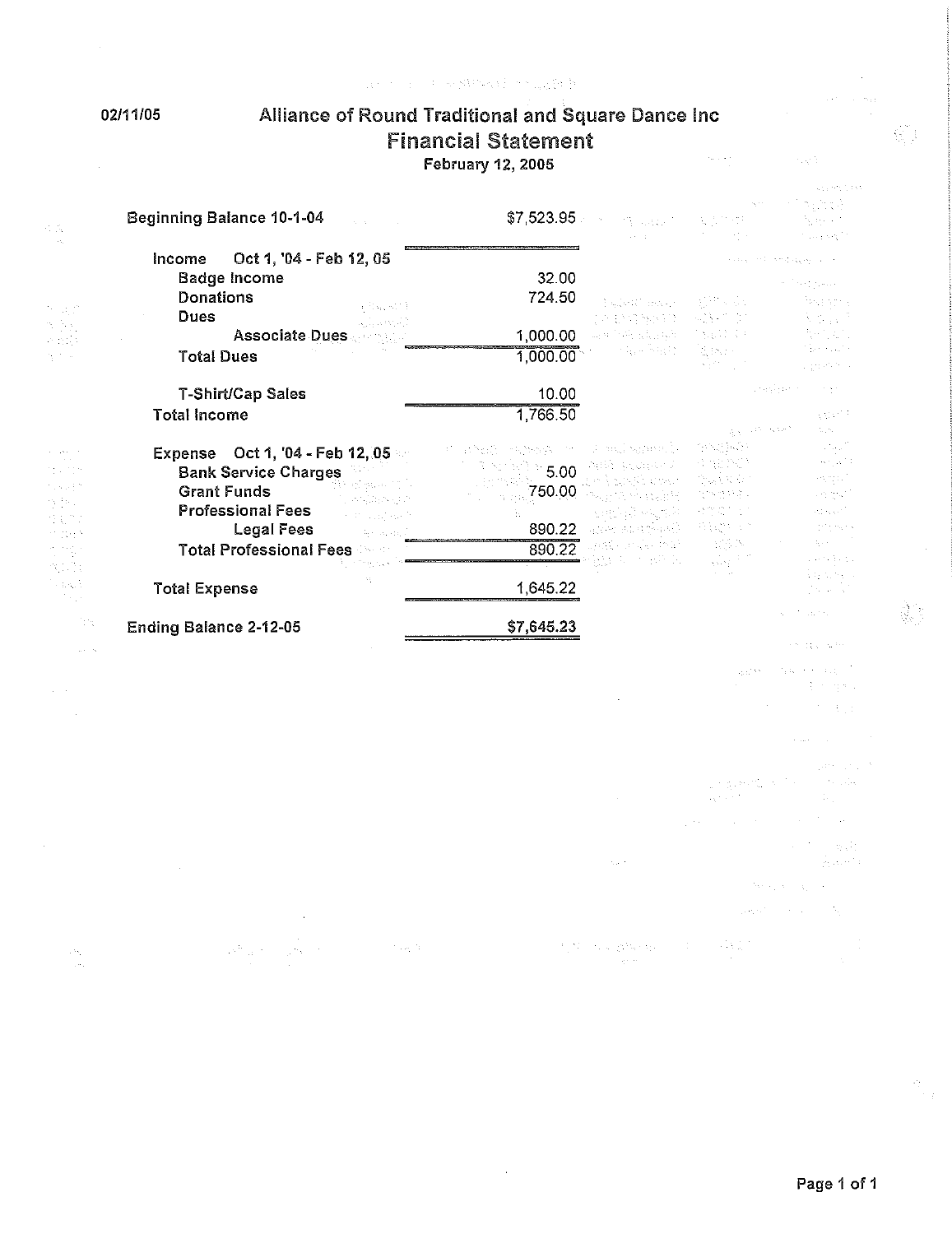(Action By Arts Governing Board -E-mail)Page 1 of 1)

## *The following are ARTS Governing Board Actions Taken By E-mail Since the October 2004 ARTS Meeting*

ARTS LOG# 04-1015-001 (Save our Squares)

MOTION: Be It Resolved That: The idea for a competition named "Save Our Squares (SOS)" be approved with implementation for completion at the 55th NSDC in San Antonio, TX.

This issue was discussed at the October 2004 ARTS meeting in Orlando. Discussion of this item resulted in agreement that this is a good idea, but that we need more information. The Secretary was asked to contact Alan Chmura to coordinate revision of the proposal and to gather more information

The Secretary tried to contact Alan Chmura three times, without success. We need to determine what further action we should take now

ARTS LOG 04-1109-001 (Oct Meeting Minutes)

MOTION: Be It Resolved That: The minutes of the October 2004, ARTS meeting (Draft 2, dated November 22, 2004) be approved. (APPROVED 12/08/2004)

ARTS LOG 04-1230-001 Memberships)

MOTION: Be It Resolved That: The ARTS Governing Board confirm Associate Membership for a 12 month period from the date of approval of this MOTION for: Heart of America Federation - Kansas City, MO and Metrolina Dancers Association - NC (APPROVED 01/04/2005)

ARTS LOG 05-0114-001 (February ARTS Meeting)

This ARTS LOG requested organization reps to provide information about any other known meetings, the recommended start time, and the organization reps to the meeting. (ACTION COMPLETED ON 02/07/2005)

ARTS LOG 05-0114-002 (Voting Reps-February ARTS Meeting) This ARTS LOG requested organization reps to provide the name of the voting reps for the February 2005 ARTS meeting.

(ACTION COMPLETED ON 02/11/2005)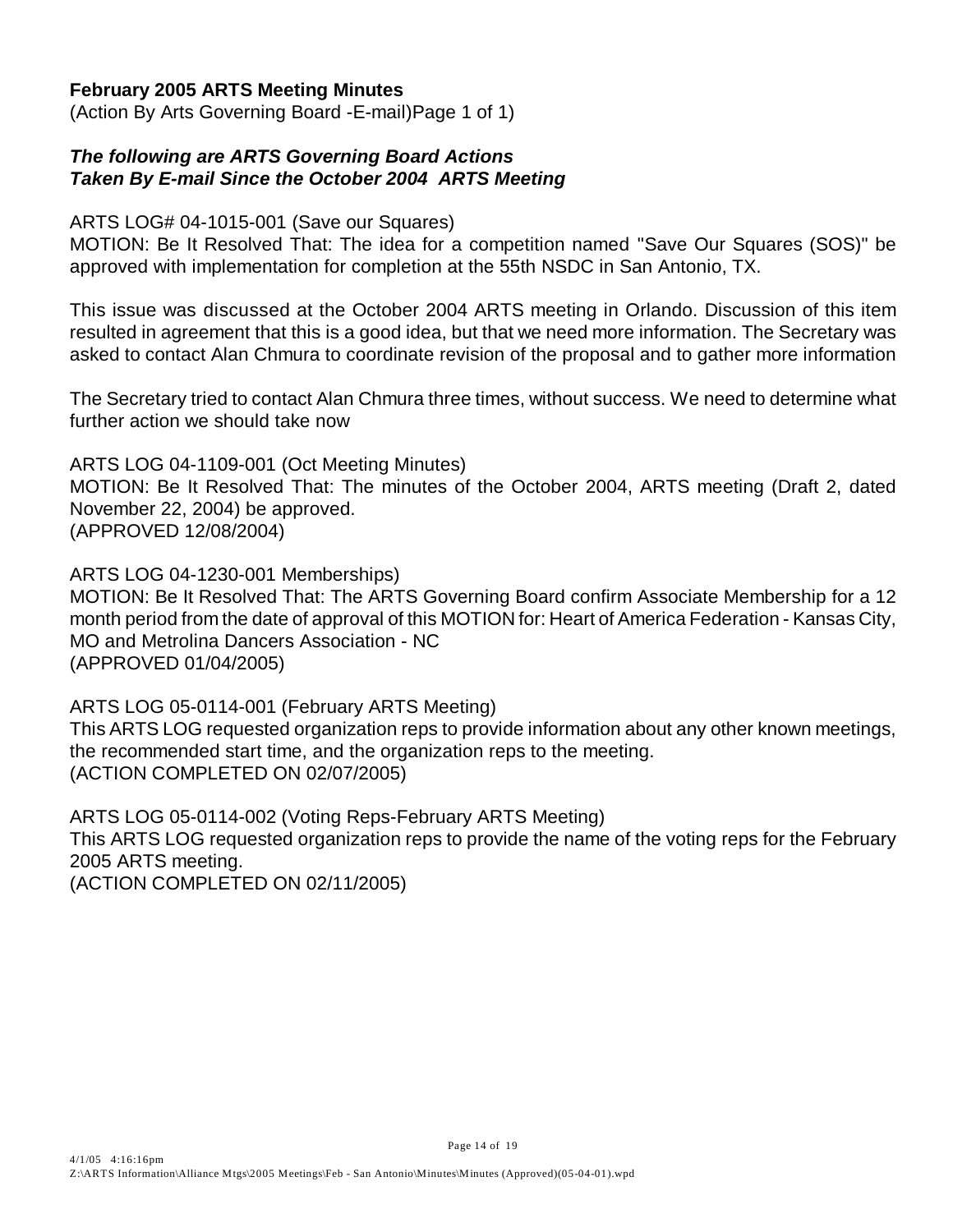(Square For Life) Page 1 of 1

In a message dated 10/30/2004 2:27:52 PM Eastern Standard Time, cmarkets@earthlink.net writes:

This is a copy (below) of the material sent to be presented at the Orlando ARTS meeting. Jerry Reed suggested that I forward a copy to all members since it was not distributed there. I have added an addendum in the front, rather than at the end.

#### ADDENDUM:

 I had a couple of productive conversations with Don Feenerty this week, and I am very impressed with what he and Angela have been able to accomplish in their federation and club. They have understood the need to present our dance activity in "new ways" and have truly "embraced the changes"—a concept that I have been trying to express and have recommended from the beginning of my tenure. They have approached the problem of recruitment in a couple of new ways. First, they presented the dance format as an integral part of a 'Health Initiative', where new dancers will initially be attracted because of its exercise (and weight loss) potential. They know that it's inherent value as a recreational and traditional social experience will naturally follow because of this initial exposure

Using this same thinking they found the next opportunity as part of the growing movement of authentic historical restorations and reenactments. Because they live in a geographical area with beautiful restored Victorian homes, they initiated a series of holiday oriented formal Victorian dances in which they are incorporating various types of our dance forms. And their work in this area is now in line for, and may receive a substantial grant from groups that are associated with traditional historical restorations. Their thinking is absolutely "on center"—do what it takes to get people to their first positive encounter with this activity, and trust that their "experience" will overcome the image problem and do the rest. .

In my opinion the recruitment success and progress this couple has demonstrated should not only make our "Winning Ways" document, but their thinking and work ethic could easily be used as a prototype or model for future ARTS recruitment recommendations. If this activity is to be turned around it will be because of this kind of work ethic and creative thinking, coupled with professional public relations assistance that will make it happen!

"Reconnect with Folk—Dance for the Health of It!"

My review of the Square4life concept;

In summary: An excellent promotional idea, but it needs additional work with its package of descriptive materials to reach its true potential,

. Recommendation: We work with the Feenertys to create an improved 'package' with more ARTS related and diverse title and materials, and that we work out a program to 'partner' the concept on a national basis, and that we get it ready for e-mail approval and member distribution before your spring ARTS meeting in San Antonio.

I again reviewed the materials from Don and Angela Feenerty's web site—I had spoken to them much earlier when they first took their position with the ECOWV Square and Round Dance Federation. They are also serving as co-presidents of the Ohio Valley Promenaders which gives them a good perspective on recruitment issues at both the club and regional level. I complimented them then on their sq4lilfe program because it emphasized and raised the importance of the "health" aspect of our dance activity. This is one of the first groups to reposition this activity primarily as an exercise/weight loss, and secondarily as a recreational hobby. I have pushed for positioning this activity in the health field from the early stages of developing the Phoenix Plan. And I was pleased to see USDA pick up on their materials and incorporate them in their web site. I have e-mailed Don and Angela for an update of their program, and will keep Council informed of the results.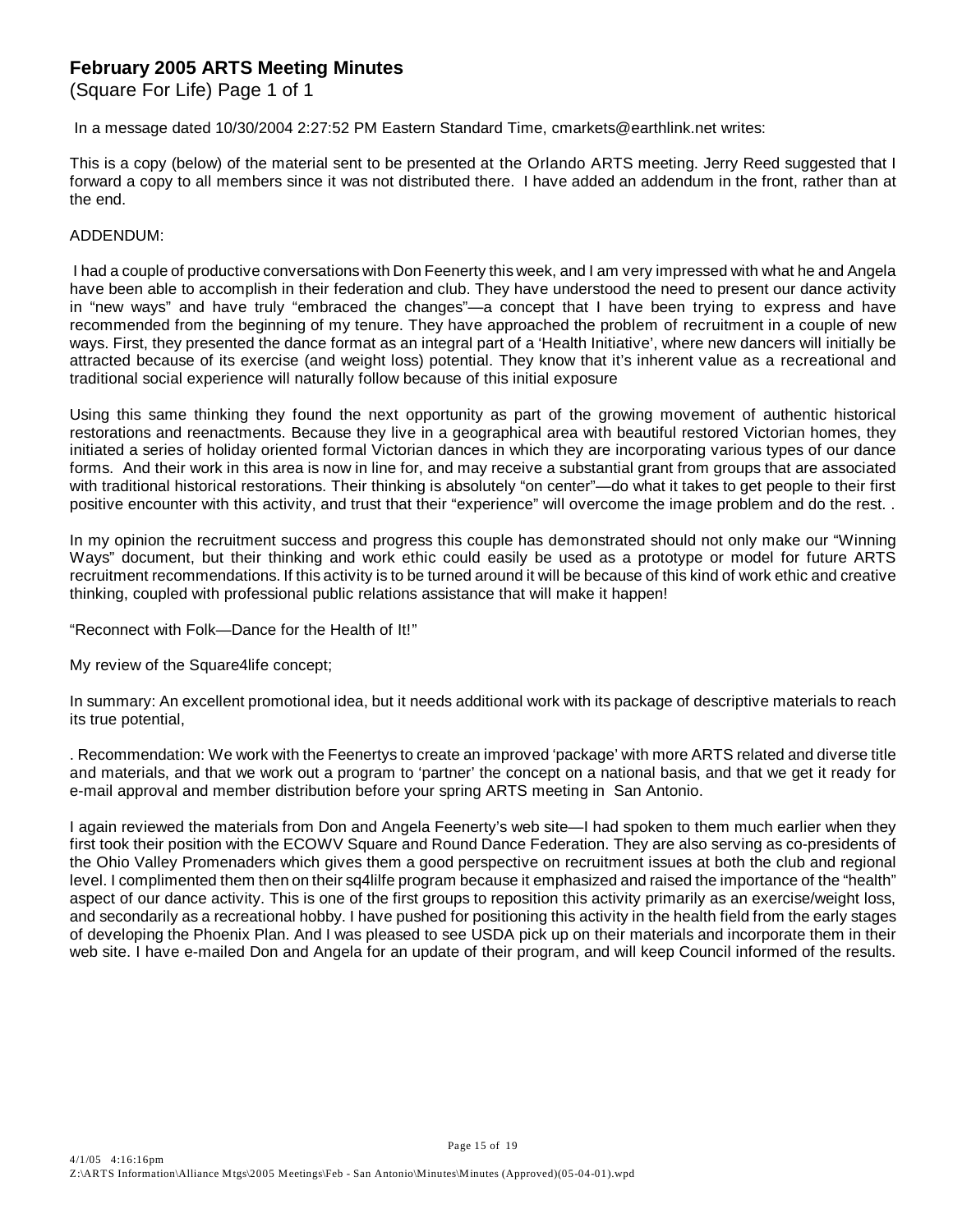(Save Our Squares - SOS) Page 1 of 1

Save Our Squares (S.O.S.) DRAFT 3 (August 28, 2004) Submitted by Alan Chmura

#### **Announcement**

The CALLERLAB Foundation for the Preservation and Promotion of Square Dancing (The Foundation) announces the Save Our Squares Competition. Entries are encouraged from individual students or teams of graduate (Master level) and undergraduate (Associate and Bachelor level) students enrolled in accredited degree programs in colleges and universities located in the United States and Canada.

#### **The Foundation**

The purpose of the Foundation is to support the funding of projects that preserve and promote square dancing and other associated dance forms. The projects protect the heritage of the activity and contribute to its growth, emphasizing the social, physical, and mental benefits of square dancing. The Foundation also increases public awareness of the activity by showing the fun and fellowship that make square dancing a popular recreation.

#### **Square Dancing**

Modern American square dancing has evolved as a truly American dance activity full of tradition and history. It is performed and enjoyed by people from all walks of life, to many types of music, and in nearly every country. Square dancing is a wholesome recreational activity for people of all ages, from teenager through octogenarian and beyond. It helps improve the social as well as the physical well being of those who participate.

#### **Why Have a Competition?**

The number of active square dancers has declined in recent years. While a number of theories have been proposed, no definitive answers have been forthcoming to answer the question, "What is the best way to preserve and promote square dancing?" We want you to work with us to answer that question

#### **The Competition**

The Competition's purpose is to encourage students, especially those majoring in Entrepreneurship, Management, Marketing, and the Fine or Performing Arts, to identify the problems affecting square dancing and (more importantly) to offer practical solutions to those problems.

#### **Questions and Answers**

#### *Why should I enter the Competition?*

Money. At least one team and as many as four teams will receive an award of \$2,000 per team. Résumé material. Winning an award in an international competition has got to look good on a résumé .

Altruism. You will be working on a worthwhile project to help people in all walks of life.

#### *How do I enter the Competition?*

1. Form a group of at least one student (yourself) or as many as six students enrolled in an accredited degree program and one or more for-credit classes at your school Students may have any major, or they may not yet have declared a major. The school may be a junior college, a community college, a college, or a university. It may be a private school or a public school. The school must be accredited by…

2. Enlist the aid of your school's Business, Fine or Performing Arts, or other faculty.

- 3. Contact square dance club officers and callers local to your area and involve them actively in your work.
- 4. Identify square dancing's problems and offer practical, detailed solutions to the problems you have identified.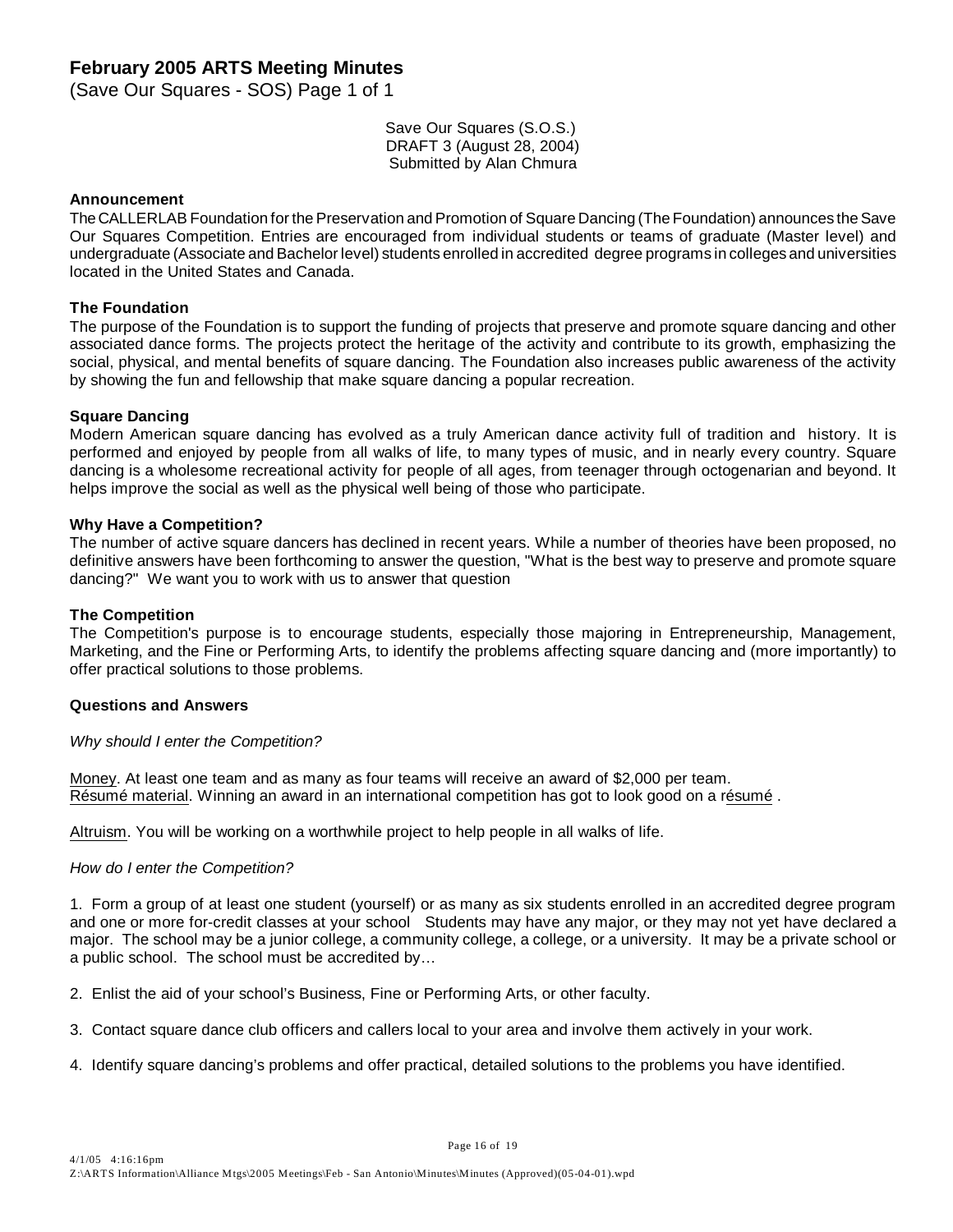

California Square Dance Council, Inc., Youth Advisory Committee

CAHPERD Report February 12, 2005 Bonnie Abramson, Chair

YEA

#### California Association of Health, Physical Education, Recreation & Dance 75<sup>TH</sup> CAHPERD CONFERENCE March 17 - 19, 2005; Portola Plaza Hotel, Monterey, CA

WORKSHOP: "Square 'em Up! A Teacher's Guide to Teaching Square Dancing" will take place from 10:45 a.m. to 11:45 a.m. on Friday, March 18<sup>th</sup>. Following the submission of our application, we realized the date conflict with the Bakersfield Fiesta (one of the largest festivals in California) where Bronc Wise is one of the featured callers. Scot Byars has agreed to fill in for Bronc and join Bonnie Abramson in presenting this interactive workshop that will begin with a brief overview of the program and then get attendees up to dance a few of the basics. The focus will be on health benefits as well as the idea of bringing square dancing "out of the barn" and into the lives of today's youth.

EXHIBIT BOOTH: Space rental has been paid and the California Square Dance Council, Inc., (CASDC) will be in booth #507. There were 96 booth spaces available and all have been sold. We were even listed in one of their early newsletters as being one of the vendors. Bob Kamuf, Jim Mazcko, Patty Wilcox and Bonnie Abramson are set to staff the booth. Materials are still being gathered for distribution, but so far we have some materials from USDA, Callerlab and ARTS, as well as information being put together for CASDC. We are gathering video tapes of square dancing that will be shown on a television located in the exhibit booth. We figure this will offer constant "music and action" in the background of the booth. We also plan to have a photo display of youth dancing and recent newspaper articles.

| Exhibit Set-up:       | Thursday, March $17th - 12:00$ noon to 6:00 p.m.                              |
|-----------------------|-------------------------------------------------------------------------------|
| Conference Reception: | Thursday, March $17th - 6:30$ p.m. to 7:30 p.m. in the Exhibit Hall           |
| Grand Opening Event:  | Thursday, March 17 <sup>th</sup> – 7:30 p.m. to 9:00 p.m. in the Exhibit Hall |
| Exhibits Open:        | Friday, March $18^h - 8:00$ a.m. to 4:00 p.m.                                 |
| <b>Exhibits Open:</b> | Saturday, March $19^{\text{th}} - 8:00$ a.m. to 4:00 p.m.                     |
| Exhibit Tear Down:    | Saturday, March $19^{th} - 4:00$ p.m. to 7:00 p.m.                            |

EXHIBIT HALL DEMONSTRATION DANCE: CASDC, in conjunction with the exhibit booth, is being allowed a 20-minute demonstration beginning at 10:00 a.m. on Saturday morning. Eric Henerlau will be calling for this event, and we are looking for 3 to 4 squares of dancers, including as many youth dancers as we can get, to do this performance. This will be "show" only, no audience participation. We have been granted "free" admission for the demo dancers, and I plan to have them meet no later than 9:30 a.m. at the entrance to the Portola Plaza Hotel so that we can escort them all in as a group.

MATERIALS BEING DISTRIBUTED: Among the materials to be distributed in the booth will be:

CASDC - California Youth Scholarship Program information

CASDC - Information on Square Dancing in California, including breakdown of geographic area and contacts for each area of the State.

CASDC - Information on the California State Youth Square Dance Competition

CASDC - "Teach the Teacher" program booklet and music CD

USDA - Youth Fund Scholarship Program

USDA - Youth Program Guidelines

USDA - Take a Youthful Step to the Future: A Step-by-Step Guide to Establishing a Youth Square Dance Club CALLERLAB – Running a Successful Youth Square Dance Group

ARTS – Bookmarks and general information flyers about ARTS Dance

NEXT CAHPERD CONFERENCE: I have just received notice of the next CAHPERD conference which will be held in November, 2005 in Sacramento. Depending on the success of this March conference we will see about future participation.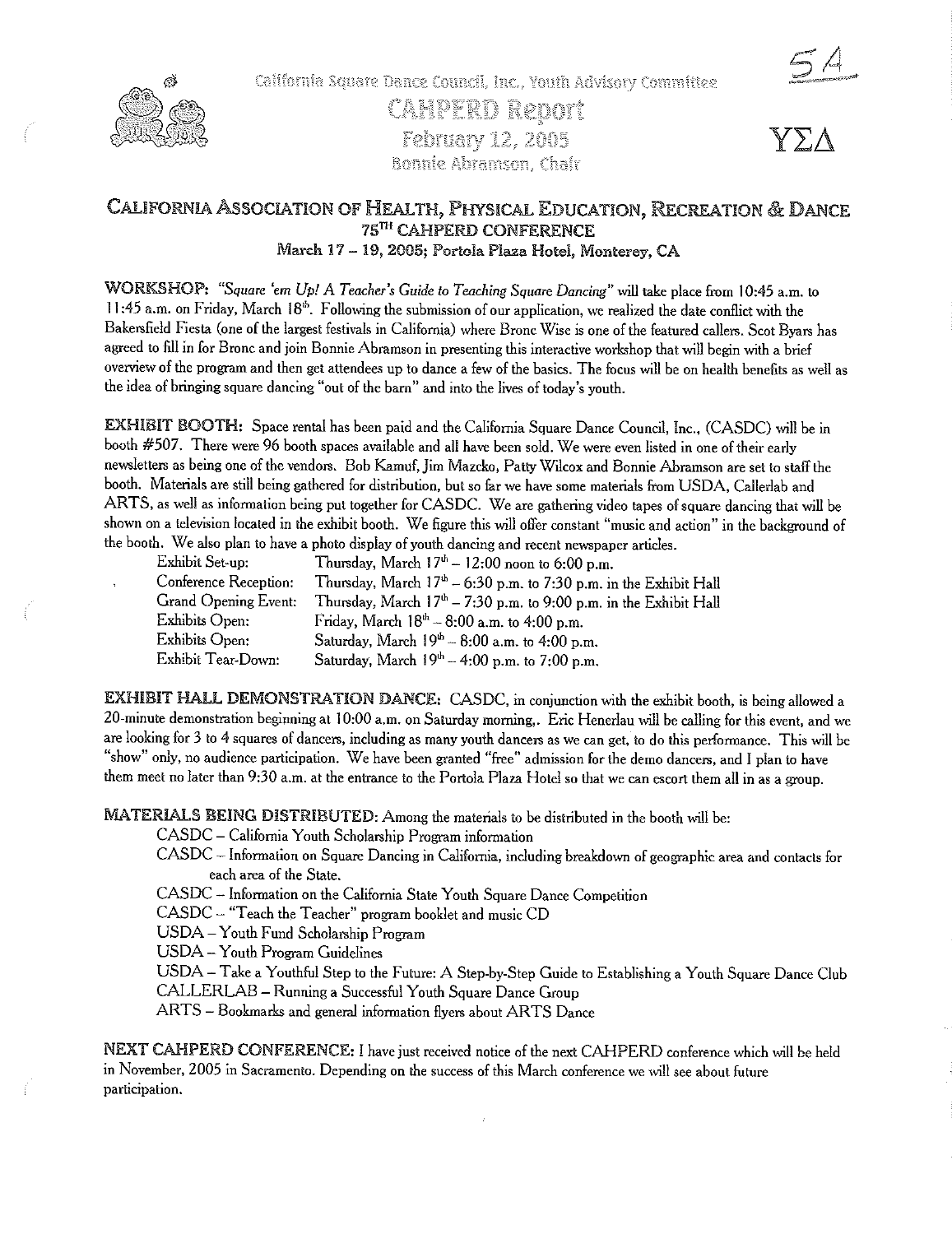## A 'State of the Dance' Address

A CMS **REVIEW** 

These areas show excellent progress in advancing the goals of the ARTS Dance Foundation and the Phoenix Plan and should be praised for their efforts:

- $\bullet$ Completion of the Foundation as an operating and functional NPO with C-3 status. Perseverance proved the key to completion.
- An effective outreach program offering membership to all elements and allied B organizations within the dance community resulting in growth. This alliance needs to be ecumenical in purpose and membership.
- The assimilation and use of market research data, and the efforts to continue conducting such studies in all areas of activity. The more data the better.
- Continued strengthening the credibility of the Phoenix Plan concept with member organization. Knowledge and understanding at all levels is essential for success.

Continuing and effective inroads into intra group communication and goal setting At some point 'you' and 'I' will becomes 'us' and the value of unity will become clear to everyone.

These are areas of operation that remain incomplete and will require increased focus for ARTS leadership in their next stage of planning.

- A realistic appraisal of the available time and skills of the ARTS' members'
- and leadership when reviewing the remaining tasks for completing the Plan. What items on the goal and directive list can we expect current, informed ARTS leadership to have the time and commitment to complete? And what are the alternatives?
- Encourage member organizations of the ARTS to extend the time period served e by their representatives. (recommend 3 to 5 years) This board and its member representatives make up a working body as apposed to a advisory board, and less turn-over helps to provide better continuity for planning and committee w
- The immediate adoption and implementation of an effective funding programs for Ð the Foundation-both short and long term. All possible areas of funding need exploration as a prerequisite for Phase II agenda.
- Creation of an inter-group communication system reaching all the way to the individual dancer level. There is no substitute for an effective and updated data base. Almost all other goal items (fund raising, public relations, etc) are tied to the success of this network.

Initiate agreement with CMS and utilization of their services for liaison and recruitment work with public relation companies, advertising and sponsorship agencies, and progress evaluation (i.e. present document) as required

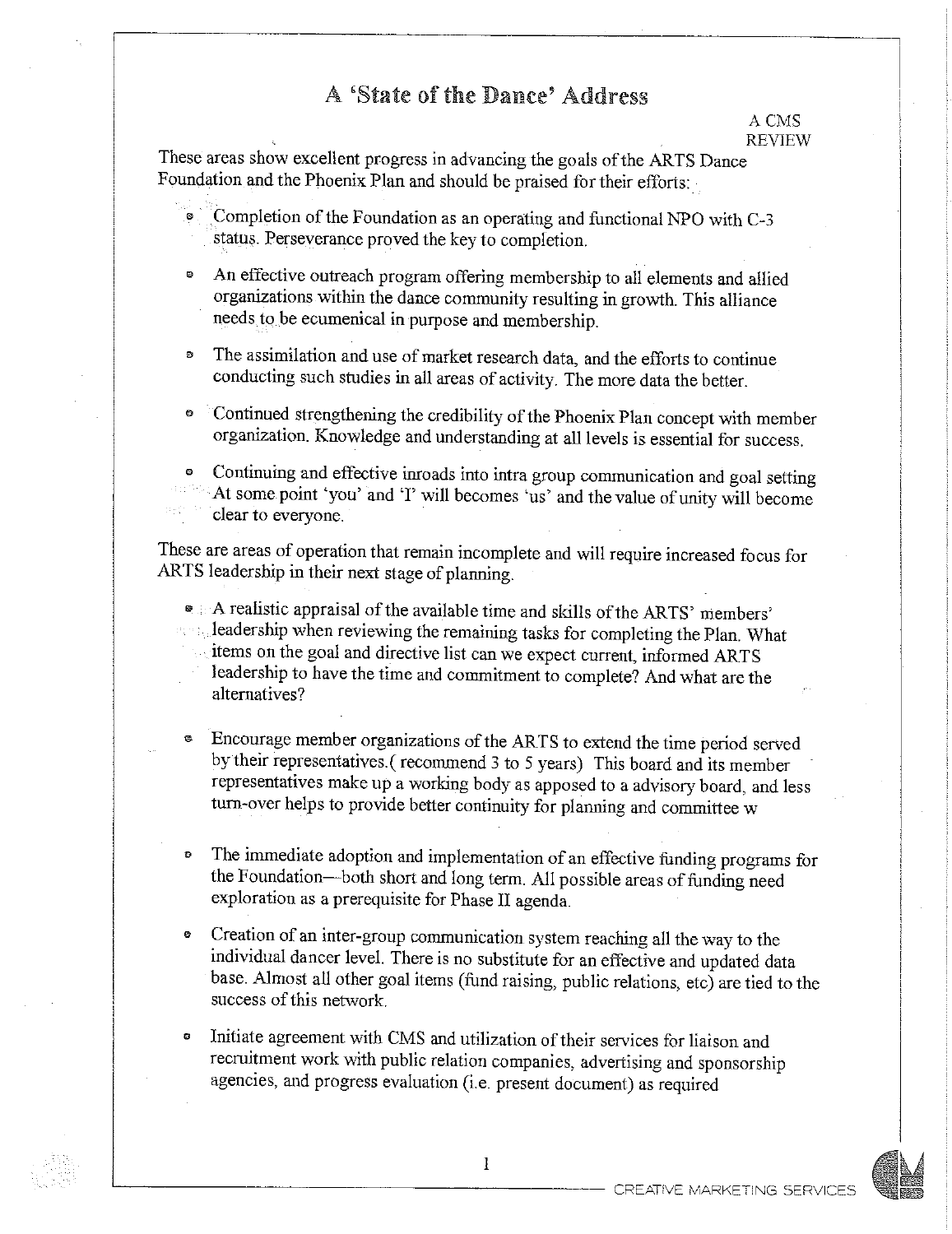An improved level of familiarity with details of the marketing program by the ARTS Board and its member leadership. CMS should review and provide both material and a familiarization program on the PP, its goals, objectives and their rational. Appreciation comes from clear understanding, and understanding leads to commitment. This process could be accomplished via e-mail 'sessions'.

The Board needs to appoint an executive director ASAP. It is unrealistic to expect the Chairman to initiate, follow-up, and monitor the details arising from the variety of projects and programs associated with the Plan. Consider part-time, interested people (even volunteers) using donated office space and services.

Establish and began appointing an advisory board of community, corporate, institutional or relevant organizational leaders who periodically meet with the ARTS Board and offer help through their experience and/contacts.

Began to entertain proposals and presentations from prospective public relations, advertising, and other support companies. Even though budget restrictions may extend initiating contracts, these presentations will act to educate and familiarize the Board and council with future requirements.

Create contests and communication programs that encourage club and organization level individuals or groups to submit ideas, film, photos and/or promotional programs and materials. Just as we have. There may be another Michael Streby out there—but regardless, it will certainly be one more unifying activity to solicit support. This effort awaits the development of an effective network of communication.

In summary, this alliance must create a communication network as a primary tool in gaining the support of existing dancers. And through that network, collective fundraising, publicity and other group related projects will began to function. If done correctly, and in timely fashion, the education and motivated involvement of all the necessary support groups (both inside and outside of the dance community) will be made possible. With communication established a collective fund raising program must be quickly and effectively implemented.

Either there is a story worth telling here or there isn't! And through their actions ARTS leadership has indicated their commitment and belief in this product value. And every criterion in which CMS has reviewed this project indicates that this is a marketable product-given adequate support and effective implementation of its marketing plan.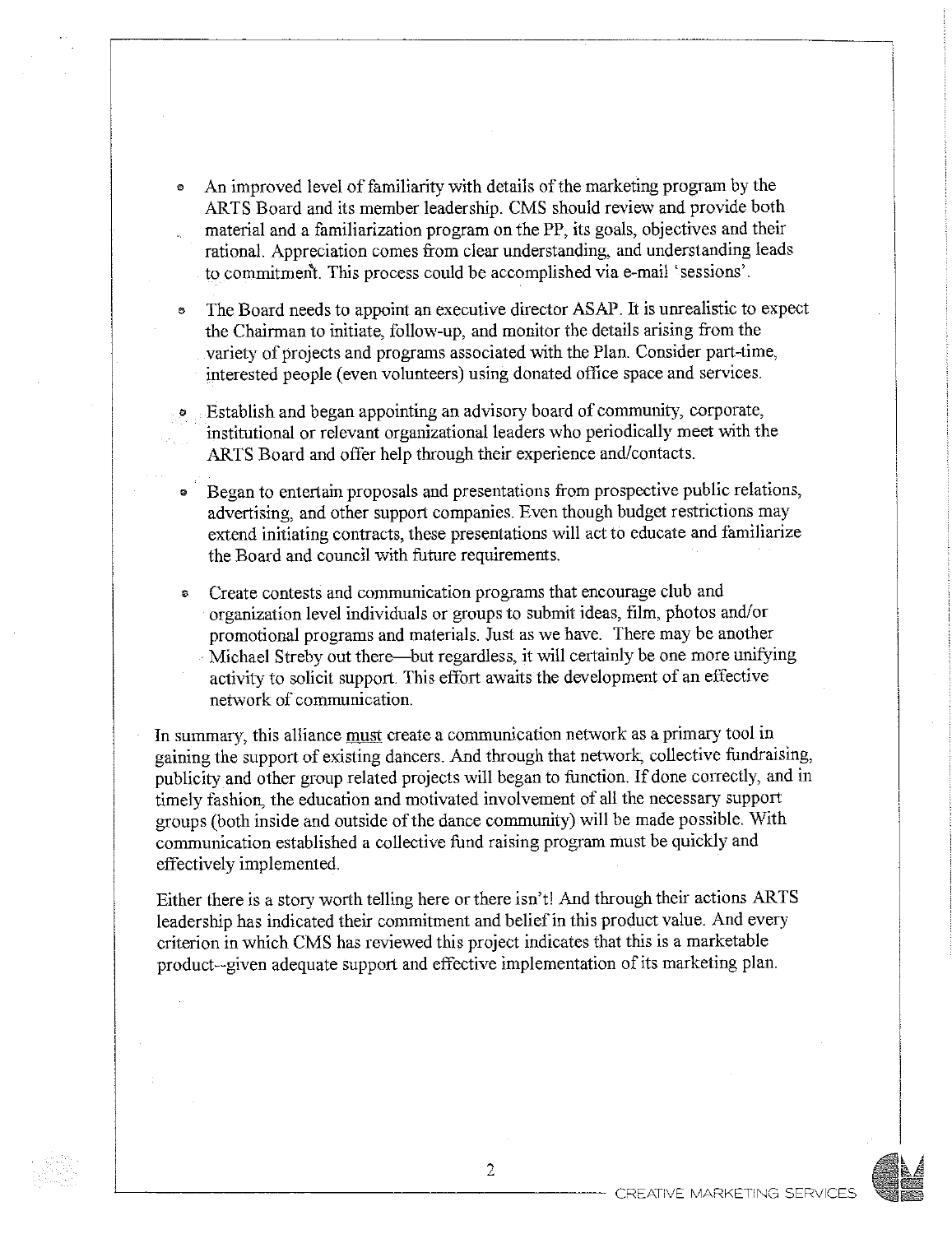## **Research Proposal: ExerciseDance** An alternative Exercise Concept

# Alliance for Round, Traditional and Square Dance

What possible value could there be in researching the social, physical and mental health benefits of a multifaceted, 250 year old family of folk dance activity, with such familiar names as Round, Traditional, and Square Dancing? How could this tradition laden, historical activity, while accurately chronicling the history and values of the "American Story", become an important ingredient in a 'recipe of recovery' for treating some of today's leading health and social concerns?

It's an easy concept to understand. An updated report of the relevant changes within the folk dance community is necessary, as well as an awareness of certain significant health, cultural and social factors that are negatively impacting almost all segments of the American population. By understanding these two seemingly unconnected bits of information the logical link between problem and solution becomes clear.

## The Historical Connection:

Because they are some of today's 'best-kept-secrets', the public has little awareness of the real features and values encompassed within the family of folk dances. They arrived with our immigrant ancestors, high-spirited, fun-filled and joyfully reflecting their European roots. But once in America they took on a new meaning and purpose.

Chronicling the early growth, and later western movement of this nation's history, these dances adapted themselves to almost any available social setting, using a variety of new styles and formats. These healthy, entertaining, social activities easily fit into the average American's leisure and recreational plans. They seemed to reflect the distinct sense of community, cultural diversity, and friendly attitude of open acceptance that this country symbolizes. This newly adapted family of American folk dances helped define this country and its people's sense of healthy play and exercise, and helped to connect it's diverse peoples.

In a pre-high tech era, these interactive, communal dance experiences often became the center of a community's social life, perfectly exemplifying this 'new world's classless society. It gave people an entertaining way to stay in touch, and remain connected with neighbors, relative and friends, as it provided a strong sense of community. They provided a unique opportunity for social interaction as well as mental and physical well being. Those were undoubtedly the values Henry Ford recognized, and hoped to instill in his 'new generation' of workers, when he embraced folk and square dancing during the 1920's, and in the process became a major player in its continued vitalization and growth.

But how does that picture fit with today's "new generations". Marked intergenerational differences, along with distinctive cultural and technical changes, have left a declining array of social, civic and religious organizations-just when the social need for being connected has never been greater. Because of inattention to current marketing concepts communicating the inherent values these groups have watched their membership and attendance decline over the last thirty-year period. So in what ways can a three century's old 'dance' activity provide effective answers for some of today's growing problems in the areas of health and social interaction, and thereby justify serious study and research by a major academic and medical institution?

 $\mathbf{I}$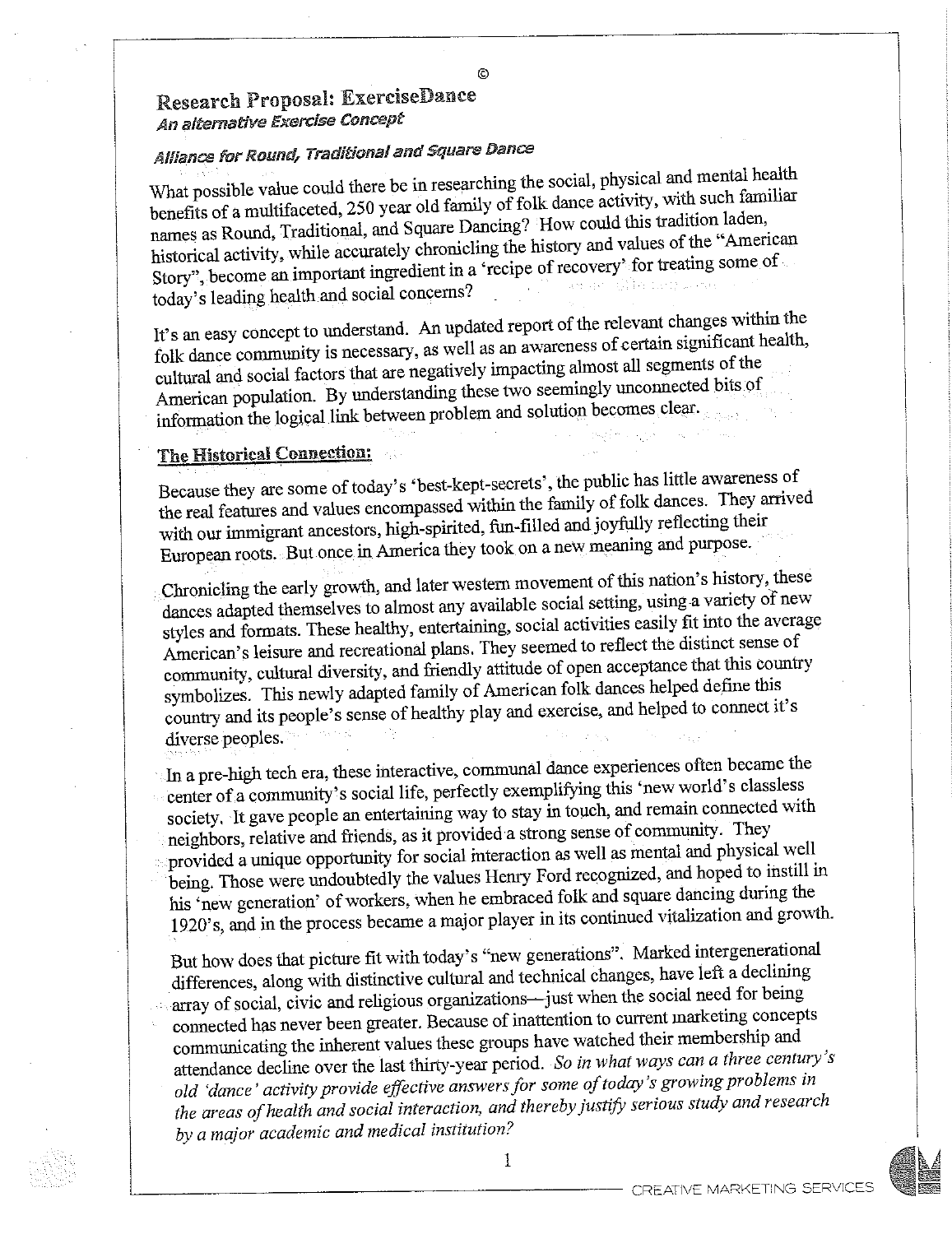#### The ARTS:

The Alliance of Traditional, Round and Square dance (ARTS) represents a variety of dance forms like Line, Round (ballroom), Contra, and Clogging, and others that have evolved over the last half century into an entirely different experience than their longheld image of hay-filled barns and 'hee haw' music. They long ago left the farm and became a 'family' of healthy, politically correct, urban recreational and exercise activities-ones that offer an excellent form of mental and physical exercise, coupled with a unique social interaction experience. Out of these dance forms have evolved almost all modern forms of dance movement enjoyed by millions of Americans weekly.

Today's modern western dance formats could more aptly be called "team, pattern or even contact sport dances, or exercises". Their mentally challenging list of new dances and 'calls', use a variety of modern and popular music, and are guided by a new breed of professionally trained callers or cuers who utilize standardized dance lists. Today's dancers can explore these fun-friendly and heart-healthy activities almost anywhere in the world, as well as in all 50 states, knowing they will encounter the same dance formats, and always in English.

Square Dancing and its family of 'companion' dances have become an exciting, social "contact sport", or the "dances that connect". All these changes come at a crucial time, when the world is rapidly recognizing the importance of mentally and physically challenging exercise, along with new venues for social interaction, and an environment for "re-connecting", as critical health factors in maintaining a long and healthy life. In an America refocusing its priorities after the 9/11 tragedy, finding ways to be connected to each other again is gaining new importance.

#### **Health Factors:**

Without major intervention, nearly two out of three Americans will become unhealthily overweight over the next few decades. Obesity is now the number one correctable health problem in America. And an even larger problem looms on the horizon. The National Institute of Health has recently declared a pandemic والودي والوارون condition of obesity within our population of school children. And unless corrective measures are taken, the likelihood is that America's youth will continue Car Akts this health problem well into adulthood. The resulting mid-century projections of increased health care cost coupled with lost productivity, project devastating numbers and cost factors to our nation! ال<br>المراجع المراجع المراجع المراجع

A growing number of working mothers and single-parent families with less time for after school child care is resulting in an ever increasing population of communatended, 'latch-key' children with a limited array of planned or focused programs for alternative exercise activities. With estimated numbers of around 4 to 5 million today, projections are for an increase of 50% over the next decade.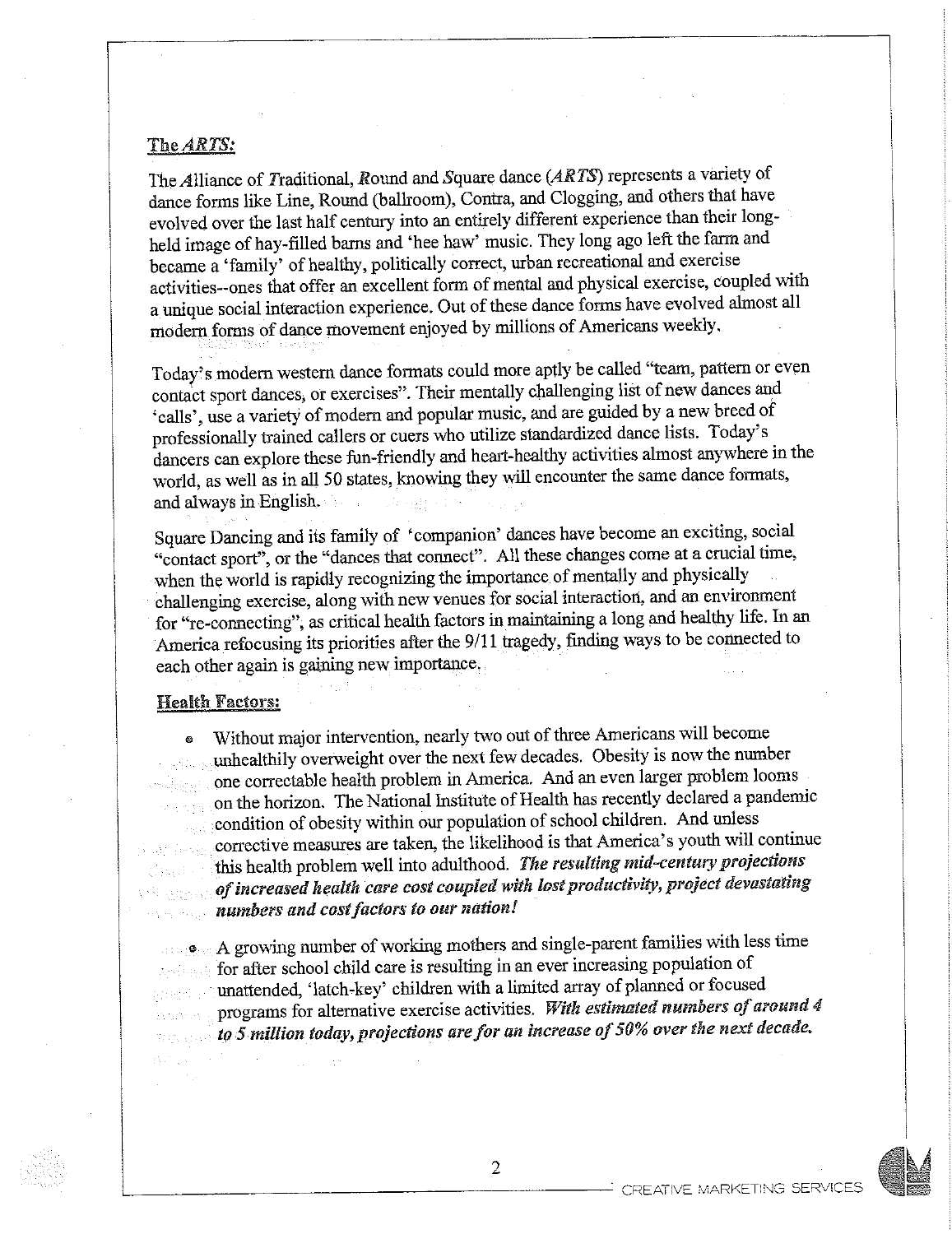e van even een nye<sup>rd</sup>

• Reflecting a growing loss of trust among the general public for the effectiveness and safety of traditional public school programs, "home schooling" is gaining favor with an increasing number of families. The proportionally higher test scores achieved by home-schooled students add to this increase. There will be an estimated 4 to 5 million young people utilizing this alternative school program within the next five years. All home-schooled children are required by state law to participate in at least one hour of planned and monitored, daily exercise.

Conventional exercise formats are failing both the health/exercise industry as well as public school physical education curriculums. They are abandoning conventional exercise programs in an attempt to get school children back to playgrounds, and solicit new members for private health clubs and spas. In its efforts to raise participation in its recess and lunch hour PE program, the Seattle school district is now offering everything from Hip-Hop dance to circus performance, but no traditional exercises. One of the faster growing chain of health clubs in America has credited much of its success to providing nontraditional methods of 'movement' (including dance) to acquire the same end results of better health. Both school and health club administrators point to "boredom" as the principal factor behind both these new programs. As these 'new generations' seek new solutions to their health, recreational and social needs, products and services have to adapt to their perceptions and expectations.

#### **Social and Cultural Factors:**

- Educational programs are beginning to reflect the growing multi-cultural nature of our changing national population base. In seeking to emphasize this important trend, schools, youth and adult centers, as well as a wide variety of organizations and companies are seeking new venues, events and activities through which these cultural differences can be acknowledged and celebrated. Over the next few years, recognition of the value and impact of this country's multi-national origins, will present the arts fields with unusual opportunities to participate.
- Serious research by a variety of sociologists, psychologists and medical centers have outlined the detrimental effect that today's world of diminishing "social contact" has had on both the health and longevity of its citizens. Investing a portion of our time, energy and commitment to social group activities was once thought of as a nice, but non-essential factor in the quality of our lives and health. New medical research advises that this form of "social capital" is as important to our well-being as any other health care procedure.
- Doctors now point out the critical importance of being involved in a social (or civic or religious) group, in a meaningful way that allows you to re-discover a sense of community, and where you can genuinely feel connected, in a personal way, to others within that group, as well as to the group itself. The studies show that the absence of that "connection" within you life can correspondingly have a negative affect on your longevity, as well as the way you do your job, or conduct vour business on a daily basis.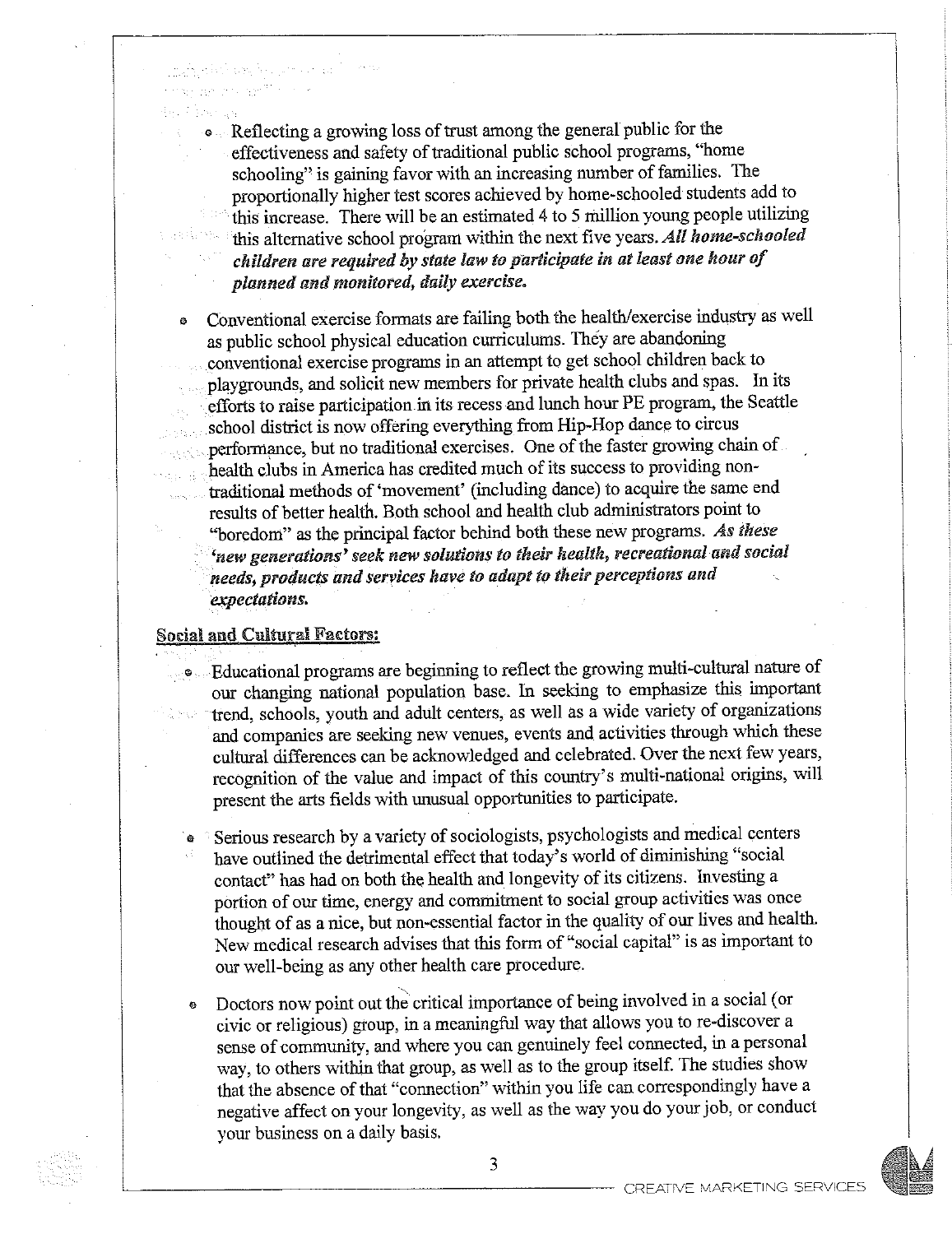- A new field of research is emerging from the pioneering work of sociologists like, Dr Robert Putnam, of Harvard, and others on the deleterious effect on an other wise healthy environment of work or play, when that experience does not include a committed 'relationship' with some group activity outside one's own work or home environs. And this understanding arrives in juxtaposition to a world that is pushing more and more people into isolated and individual activity.
	- Dr Putnam points out in his book, Bowling Alone, the importance of each individual's investment in the "social capital" area of his life. Recent studies are validating that this "investment", just as factors like stress reduction, prayer and an increase of personal trust, can indeed affect the maintenance and/or restoration of good health and longevity.

#### **Link Between Problem and Solution:**

المتحولاتي للمراج

The answer seems to lie in developing an ideal, fun activity that provides effective mental and physical exercise, and at the same time offers a unique social interactive experience that reestablishes important "social links". A kind of healthy, universal 'contact' sport that is time efficient, politically appropriate for all ages and groups, reasonably priced. and presented in a safe, chemical free environment. The portfolio of dance experiences, offered through the ARTS, provides for that "ideal" exercise opportunity, plus it also provides the social interaction and personal contact necessary to help people reconnect.

- For youth groups, the answer to boredom is the creation of a new "DanceExercise" Ò Video. This exercise program will be developed in association with a major university's physical fitness department, providing an alternative physical education tool usable by public and private schools, YMCA centers, Boys and Girl Clubs, and home study groups. The dance exercise program will consist of choreographed dance moves that provide a balanced 30 to 45 minute aerobic and mental workout, coupled with unique social interaction and learning experiences.
- $\bullet$  Over the next decade government and private funding will be invested in seeking solutions for the obesity problem affecting the school age population. Alternative exercise plans utilizing dance video programs (above) not only provides answers to the primary problem but also offers some unique, secondary benefits for teachers, administrators and students.

1. ExerciseDance helps to improve listening skills, attention focusing, and cognitive ability in children. To properly follow the fast, continuous changes  $\leq$  of this type of pattern and team exercise requires focused and concentrated  $\mathbb{R}^n$  is thinking. This offers a stronger growth experience than do normal PE playground, team sports.

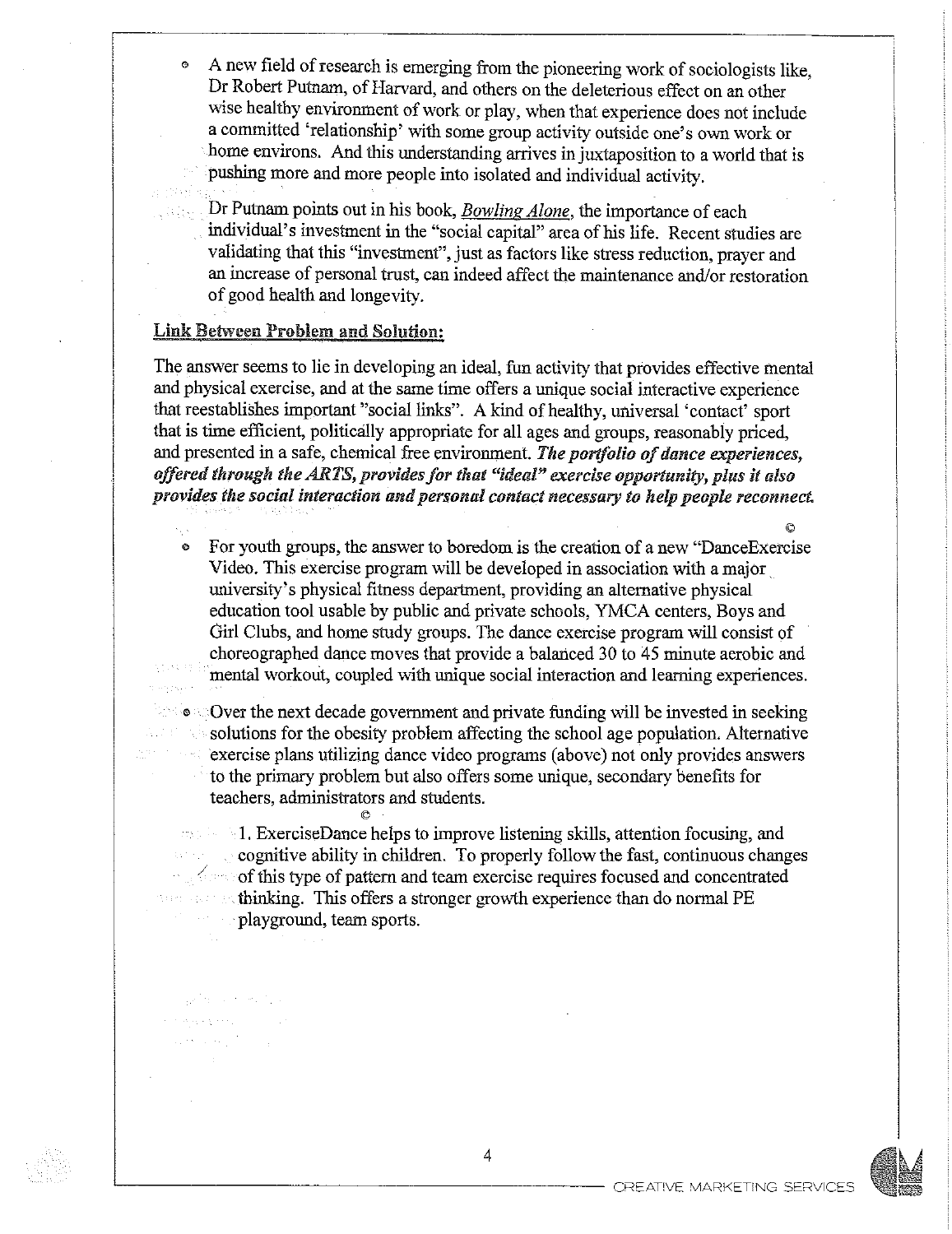2. ExerciseDance teaches often-neglected social skills and a sense of civility as students adhere to the practices and traditions taught as a part of dance format.

3. ExerciseDance trains young people to understand the importance of safe, healthy social interactions, in a multi-cultural setting. And it does so by utilizing native dance materials reflecting the diverse youth population of any area.

- All of the above combine to provide a more interesting exercise format to attract more students, while providing an effective, balanced exercise tool for weight control programs.
- New, emerging social and medical data is validating Square Dancing and its collective family of other folk activities. It is rapidly earning its reputation as the worlds most, "politically correct and healthiest social activity". An increasing body of scientific evidence supports the concept that healthy, long life requires the individual to connect in a meaningful way as a participating member of some social group outside of his family and work associated groups. Today's version of square dancing is emerging as one of the most efficient and effective methods of meeting both the publics social and exercise needs.
- Society has started the process of persuading today's "Baby Boomer" that, for 0 important reasons of health, he has to move away from the computer, at least for a few hours each week to re-connect with a world outside his own. And if we can believe the profile that research shows us, he will look for a fun place to meet those social needs with the minimum expenditure of time and commitment.
- This collective family of dances uniquely answers that search. It combines the best of aerobic and stretch exercise with a challenging mental workout. The even motion, rhythmically flowing movements of square dancing treats the body to a form of exercise that strengthens muscles, decreases stress, and increases mental and physical well-being.
- And it does all of this while providing excellent opportunities for connecting and / socially interacting with other like-minded people, in a safe, chemical-free setting at less cost than going to a movie. Participating in one of these dance activities offers an entertaining way for people to make healthy investments in what social scientists call, "social capital", thereby adding to their longevity, and quality of life.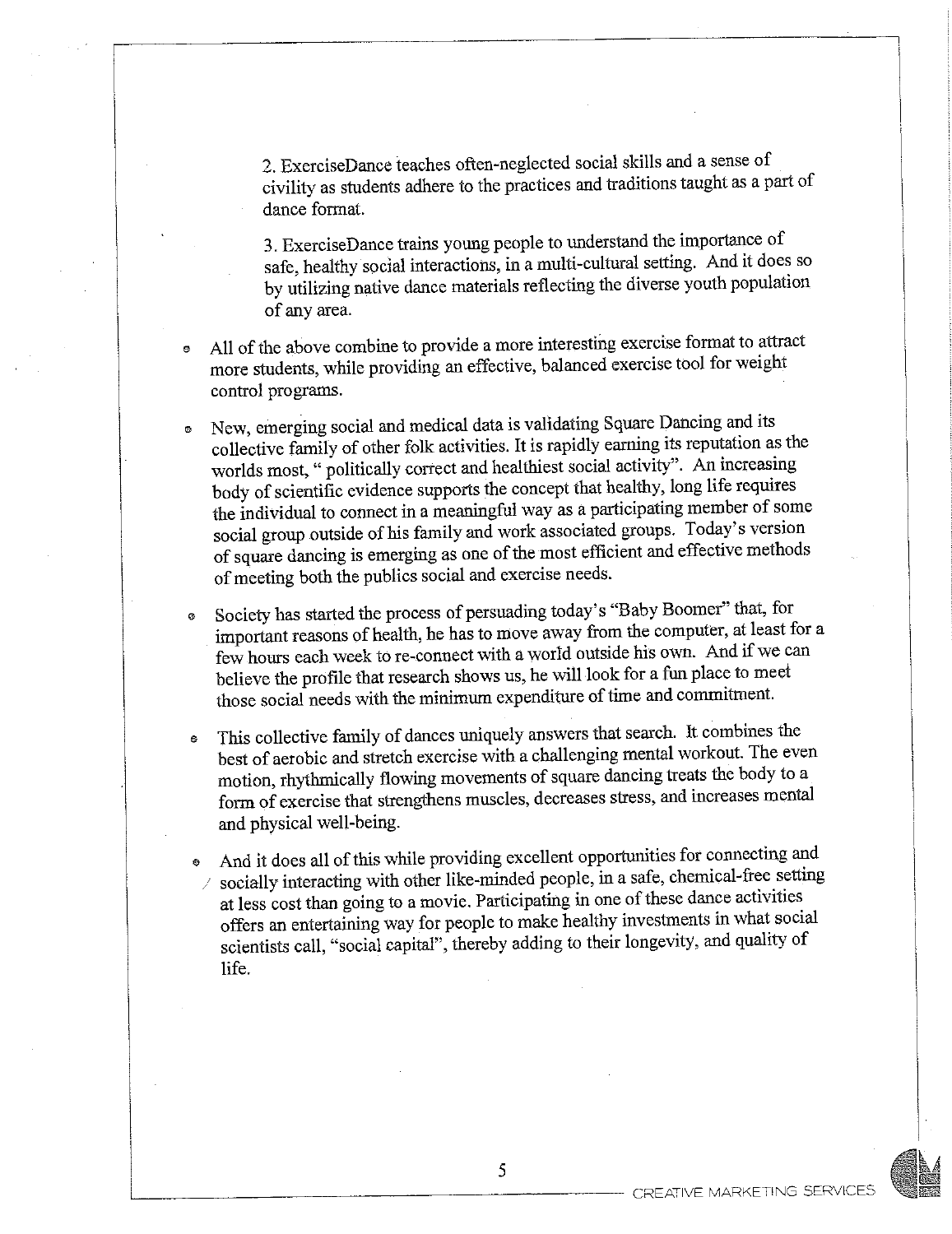The pressure is lower of them derived docks a tight contributions applied and the contribution of C a se se aproximado e a composição de construção de construção de constituição de constituição de constituição story open will

ha a stilished medici delateralnye de skiperet post te kon at amadistic testeboli state to know which is beneficially in part of the second masses. These capital and the data of more and the policy of an oberator and an environmental property a san gomby

- s da provincia a suportable a provincia suprementary and the second section of the state of the state of the s a terra de la companya de la constantina de la forma de la companya de la companya de la companya de la company anterral de la mara-
- We have generally count in publishing a security linear and a complete section ) sapskindere, te galman obspresod militæra 253 mer jen dinama medikon substantial and the climat and most background of the manufacture legion di este al coloni l'anceso al persono del comparto del seguente del contrato del composito the independent of the second below the second service of the nonsetted of let signes signification process that the continuous formulation of the subsequent of the second interest. elgan adalah kalendar yang di sebagai yang mengalam kalendar dan pengangkan ke Althought the University of Althought and the South
- Spallety leavestypist the powers of permediatory copyright styles and illustrated that the is to a provide the set of the result of the second states of production of particles. We'll have concert theoretical convex affine morphone and down from simple 183 point an public for member of an except of the state of a final model complexes a consequence fluide consequence of complexes being example
- adi consistenzi al choso menere struzioni anche la spera consistenza. of the College Representation of the self-off offices of the collection of a de signado para para como sentido a la comunidad e de signales a al contrato de caractería e de la provincia de la construcción de la construcción de la construcción de la construcción de la construcció ad en la colonia van And
- wa katikatiwa ndomo humo njiji aniliniwa ulinioni ilima yali kolino shindi kwa 7. Me teda besarren arra arabiteta egitabetan erki muta eta eta, nerrengan geskuk antification mande permit by more of mortographical in the evaluation and constants are specified was able to a contribution of a collection of any order of the contribution of the  $\mathcal{P}$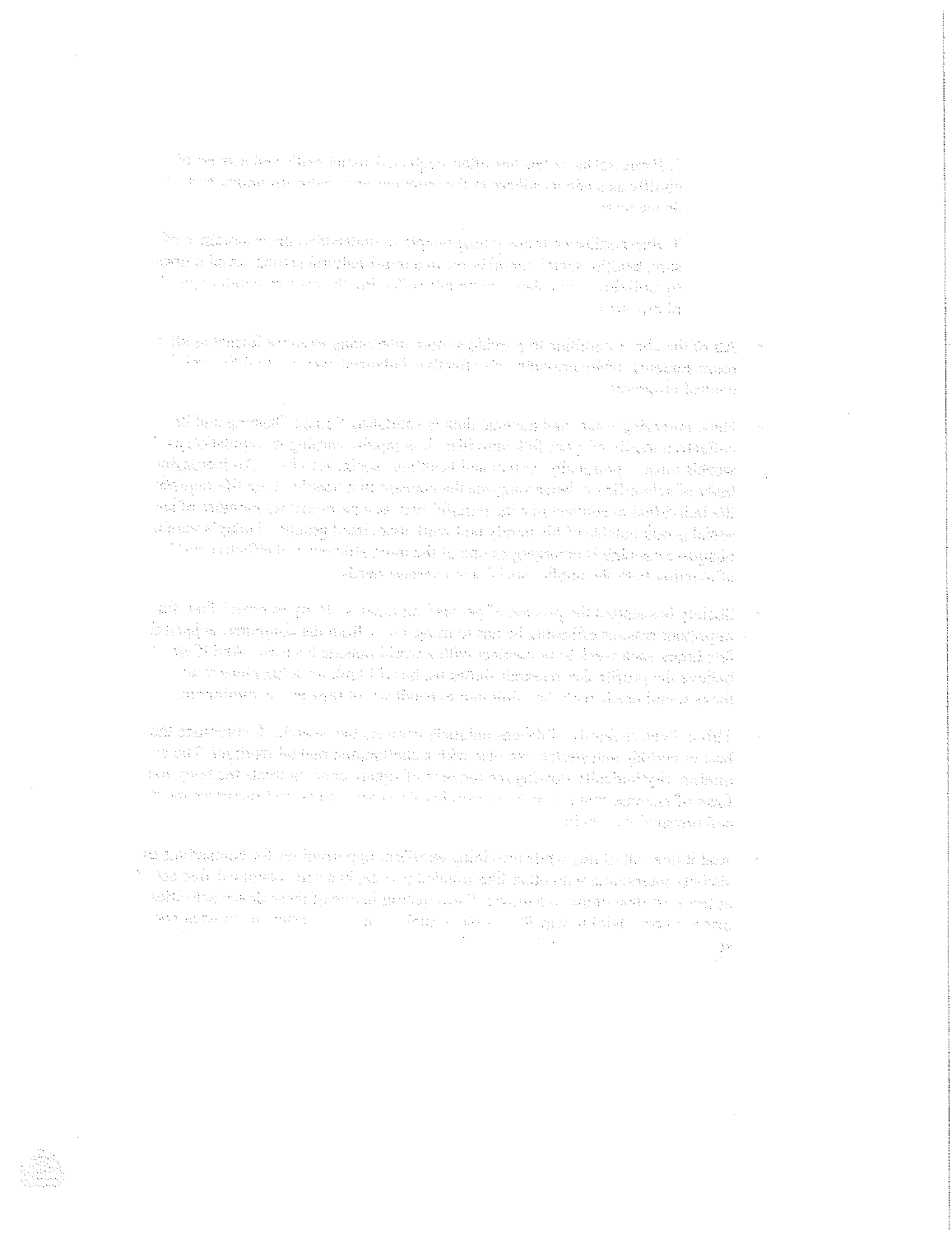## THE ARTS ADVANTAGE

State Germany

#### **TODAY:**

djasje stres

 $\mathcal{P}_{\text{max}}$  The ARTS Dance Foundation is a unifying entity which encourages open exchanges of ideas, programs of support, communication, and recognition of common goals among all dance organizations which have evolved out of

historical folk and traditional dance. It creates, implements, and monitors marketing programs that successfully promote and advance those dance forms. kan a

In presenting these diverse dance organizations as an alliance it provides an e effective tool for strengthening the overall activity while still supporting individual member dance organizations and their goals and objectives:

o It allows for a focused and equal advocacy for all groups, when interacting with other health, recreational and dance related organizations—serving as the spokespersons for each group individually, or for the total activity.

It presents a very diverse activity in a more cohesive and uniform way,  $\Omega$ thereby creating a more attractive 'picture' for prospective institutional in they conf and corporate partners—equally benefiting all dance organizations.

乘時間 It works through existing coalition member organizations to strengthen their existing programs, as an integral part of its program of improving the image of the activity in its entirety. a de provincia de parte de provincia en la propincia

> The ARTS training programs reflects components from the agenda of  $\Omega$ appropriate organizations: RE: Recommendations on caller training in conjunction with CALLERLAB; dance club leadership training will follow the guidelines and literature of USDA; ideas and research affecting long-ranging convention planning would work through NEC, or US West leadership; and research projects for strengthening Round Dance as a new entry route for existing dance forms.

ARTS marketing conferences under dual sponsorship of appropriate national, state or area organizations.

o ARTS will develop and maintain a sophisticated and comprehensive web site and links to support each alliance member's individual message.

It serves as a "clearing house" for the review of all issues affecting the overall activity. Formed as a qualified, charitable 501C-3 NPO, this entity will positively impact such programs and items as fund-raising, grant writing, sponsorship offers, public relations and advertising programs, and any other factors that affects its strategic marketing plan.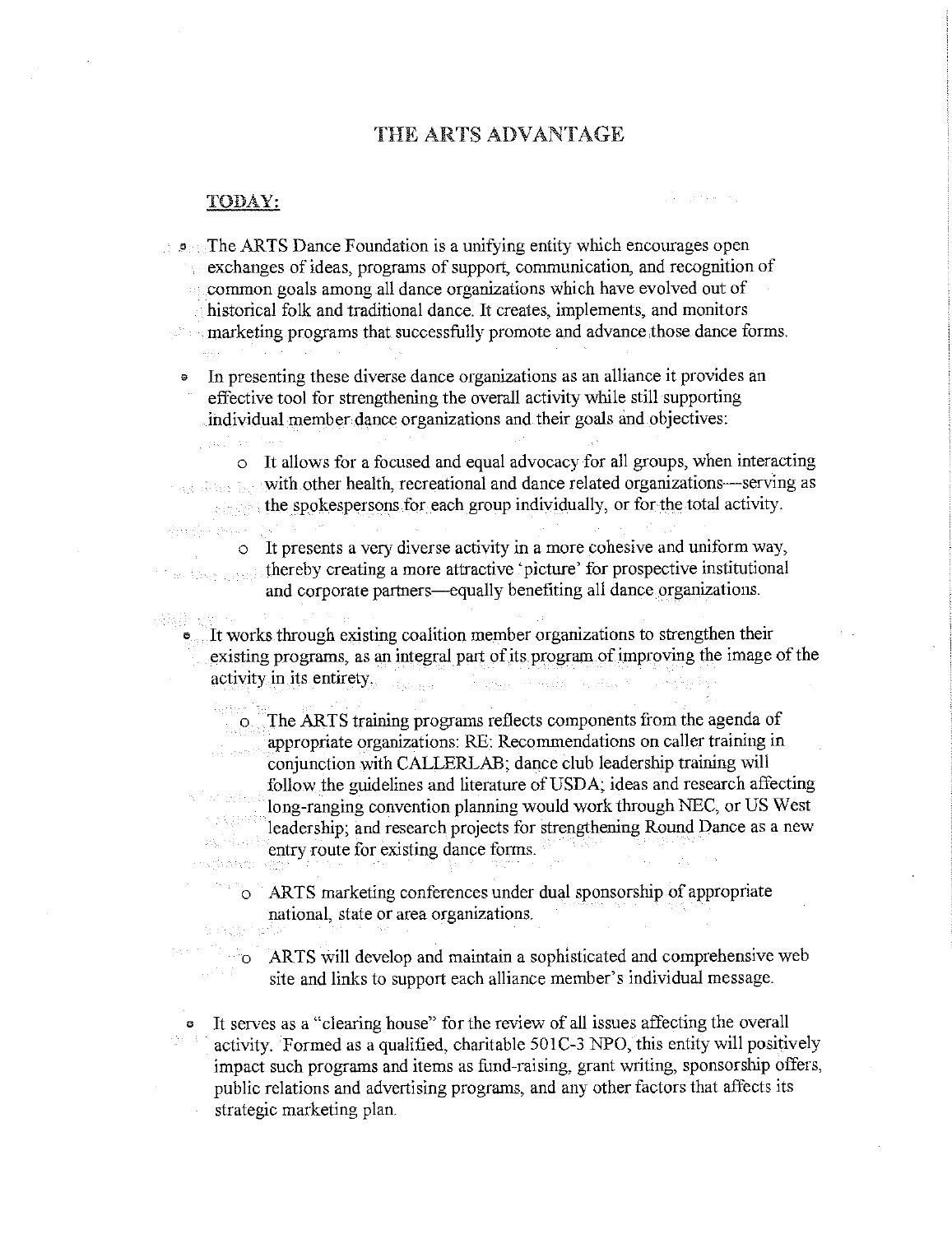#### TOMORROW:

As the success of the ARTS program strengthens its credibility, groups will start to rely more and more on its services, as they recognize the benefits such a centralized entity can provide. They will have experienced the fact that the ARTS has equal motivation and interest in seeking the success of all its members, because only through their collective progress can it complete its own mission. As it eventually begins to play a larger role, the ARTS Dance Foundation will become the source for.

Developing a functioning home office with Executive Director and staff. s.

- Developing and maintaining a central communication repository for a  $\bullet$ comprehensive name database from which any member organization can draw for valid promotional purpose.
- Developing an overall membership program as part of individual club and association membership plans, on a national and international basis.
- Developing an on-going research program capable of assisting each member's special needs and proposals.
- Expanding its electronic communication program as an advertising and public relations tool.
- Expanding its capacity to develop state-of-the art training and merchandising  $\mathbf{a}$ aids for promotion, recruitment and retention of dance students and members.
- Acting in a haison capacity it interacts with, and monitors all major public relations and advertising programs connected with its strategic plans.
- Developing regional districts (Central, Eastern, Midwest, Northwest, Southern, Southwest) for better communication and organizational structure.
- Developing an effective activity magazine and quality newsletters in conjunction with regional districts available to all members.
- Co-developing strong standardized caller-training guidelines along with  $\alpha$ award, grant and scholarship programs, effectively reuniting diverse groups.
- Developing strong program of volunteer and leadership opportunities.
- Co-developing a career services program for callers and other members offering reduced rates for Health, Auto, Liability and Life Insurance as well as retirement and annuity programs...
- Developing a networking service for idea exchanges with other dance e colleagues' world wide—and outgrowth of today's "Winning Ways" program.
- Co-developing educational materials, conventions, seminars, workshops and symposia.

And a host of additional services and programs that will be accomplished as the various different groups and organizations that make up this historical dance activity realize the commonality of their purpose and allow unity to help them reach their goals.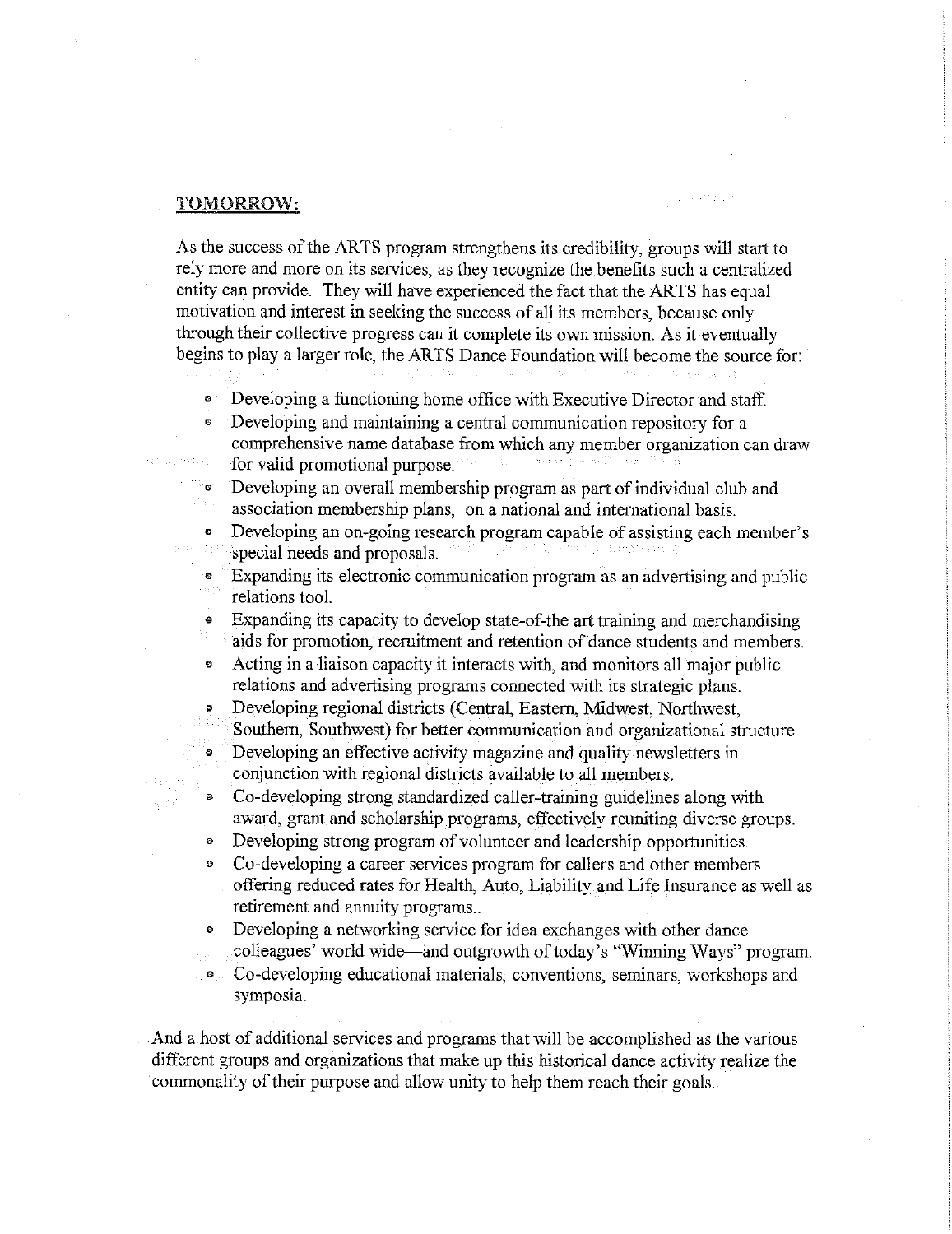| a ugo a va e |  |  |  |
|--------------|--|--|--|
|--------------|--|--|--|

المنتجات المتحادية المحافظ فالمتحافظ المتحادية المتحافين والمتحدد والمتحافظ والمتحال لأنها المتحاول المستقر المرادي

 $\label{eq:2.1} \mathcal{L}^{\mathcal{A}}(\mathcal{A})=\mathcal{L}^{\mathcal{A}}(\mathcal{A})=\mathcal{L}^{\mathcal{A}}(\mathcal{A})\otimes\mathcal{L}^{\mathcal{A}}(\mathcal{A}).$ 

Jim Hensley [cmarkets@earthlink.net] From: ้Thursday, February 03, 2005 12:58 PM Sent:  $\text{To:}$ Alliance (alliance@usda.org) Subject: CMS

## **ARTS Dance Foundation Governing Board**

Last October Jim Hensley resigned his position as Mrktg Director of CALLERLAB's Foundation, and since he was "on loan" to the Alliance from that group, technically it simultaneously ended his temporary position as your marketing assistant. He finished the first phase marketing/research work for them concurrently with the ARTS emergence as a functioning organization. With all of the responsibility for further development and implementation of the Phoenix Plan being focused through the Alliance it becomes the logical entity through which to continue the use of CMS's services, should there be interest in so doing.

Every new organization needs to develop its own leadership and program, and from CMS's perspective the Board and its membership have all have done a commendable job in doing just that. It is never easy to let go of a project or an idea in which one has been part of the creative effort, but Alliance leadership has essentially become the decision maker, and therefore should manage the on-going effort for the 'rebirth' of its family of dances.

Although CMS has by necessity added new clients and staff as it continues to work in its own area of 'concept' marketing, it has not changed its core belief in the viability of the ARTS Dances "product", and the timeliness of its planned reentry into the market place. Consequently CMS is interested in continuing to provide 'end-thinking' or other representative work for the Alliance. It feels its related experience and marketing skills would be beneficial.

The best use of CMS and its resources at this moment would seem to lie with assisting the Alliance in their pursuit of the principal Phase II goals of the PP. These objectives essentially involve the recruitment of qualified sponsors, the procurement of necessary funding, and haison work with public relations companies. In addition CMS could beneficially provide a review resource, especially in the area of long range planning.

It would appear that the next step would be for the Board to first decide whether or not it intends to maintain a CMS relationship, and if it intends to utilize the information and experience that it has accumulated while working on this project over the last 5 years—at which time a more detailed proposal can be issued.

CMS would perhaps best serve the project's goals by acting as a sponsor agency, either independently or in partnership with an existing agency. Compensation for such work usually involves fees and expenses based on an approved contact/presentation work schedule, or through a longer range agreement allowing CMS to represent your group with all prospective fund raising companies and/or corporate or institutional sponsors.

In that arrangement principal compensation is received as a percentage of support obtained, either in funds or in 'kind'. A combination utilizing both of these programs would also be acceptable, i.e. initial expenses only, followed by a percentage of support funding at an agreed later date, or even deferred fees

2/19/2005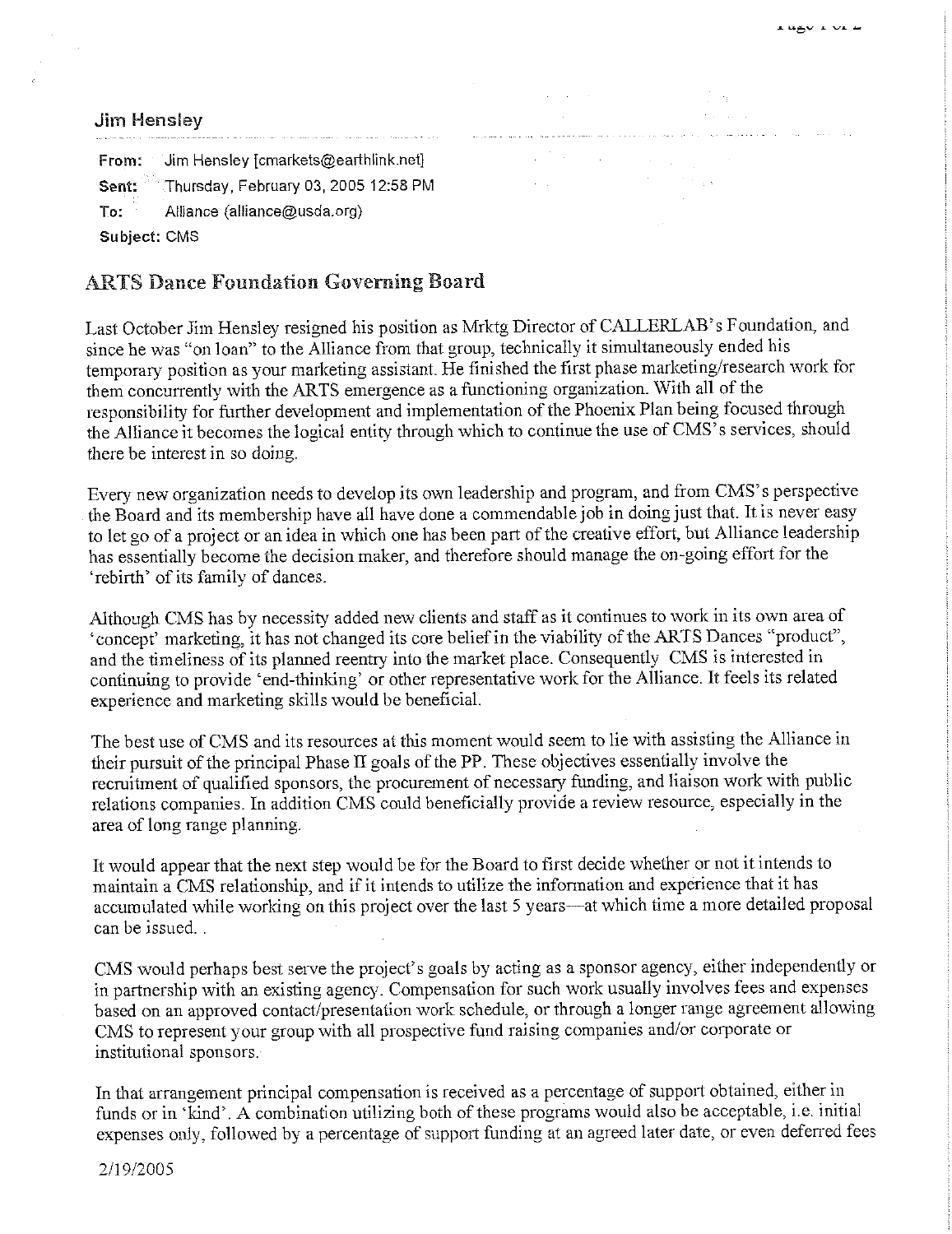based on future funding. Any of these programs could be modified to meet ARTS present low funding position, and replicate CMS's former contractual relationship with CL.

 $1$  agu  $\angle$  or  $\angle$ 

It would be helpful for CMS's own planning if the Board could make an initial decision, either before or during this upcoming meeting, concerning whether or not it plans to retain CMS in some capacity. If there is a positive indication, and if requested, CMS can arrange to be present at that meeting for a brief question and answer period, and to provide a more detailed proposal, as well as an update of key items on phase II of the Phoenix Plan. If not CMS will always be available to help the activity in any way that it can—feel free to ask. Please advise accordingly. .<br>Na matsiki stanovni stanovni stave s 1. stoletje i stanovni stanovni stanovni stanovni stanovni stanovni stano

Thank you for your time and attention.

a satu tertai dalam di sebuah sebuah di sebuah selam persempuran sebuah sebagai sebagai ke sebagai sebagai seb<br>Sebagai sebagai ke tertai di tertai di sebagai sebagai sebagai sebagai di sebagai sebagai sebagai sebagai seba Jim Hensley alim a na sampa barret si delen di anche la presenzione di considerati per la componenza President, CMS (2008) and the construction of the construction of the construction of the construction of the construction of the construction of the construction of the construction of the construction of the construction RETT LETTE LOOP FOR COMPUTER OP DER BRAND BARREL AND ARREST FOR FIRE TO THE T and the state of the state of the state of the state of the state of the state of the state of the state of the

management of the company of the management of the signal contract and the contract of the contract of  $\mathcal{L}^{\text{max}}$  , where  $\mathcal{L}^{\text{max}}$  and  $\mathcal{L}^{\text{max}}$ er van de lande opgestreelde het handels van de veral van de verdere een van de verder van de verderige v e de la provincia de Salda de la Balda Berlín de la Balda de la Reyna de Salda de la Berlín de la Balda de Ber<br>El provincia de la Balda de la Balda de la Balda de la Balda de la Balda de la Balda de la Balda de la Balda d a de la constitución de la forma de la constitución de la constitución de la constitución de la constitución d  $\label{eq:1} \mathcal{N}(\text{Vect}(\mathbb{R}^n)) = \mathcal{N}(\mathbb{R}^n) \times \mathcal{N}(\mathbb{R}^n)$ 

a komercia de la familia media de la comunicación de la comunicación de la comunicación de la comunicación de ding the Augustitis are consistented that in Augustian and the contract of composition of the an di kacamatan San Tanah San Tanah San Tanah San Tanah San Tanah San Tanah San Tanah San Tanah San Tanah San<br>San Tanah San Tanah San Tanah San Tanah San Tanah San Tanah San Tanah San Tanah San Tanah San Tanah San Tanah<br>Sa 

s for the consequence of the best consequence of the consequence of the second state of the second  $\sim$  1200  $\mu$  m  $^{-1}$  . The set of  $\sim$ 

 $\sim$   $\sim$ Alega and the contract of the  $\mathcal{A}$  and  $\mathcal{A}$  and  $\mathcal{A}$  are  $\mathcal{A}$  $\mathcal{L}^{\text{max}}_{\text{max}}$  and  $\mathcal{L}^{\text{max}}_{\text{max}}$ 

 $\mathcal{L}_{\text{max}}$  , and  $\mathcal{L}_{\text{max}}$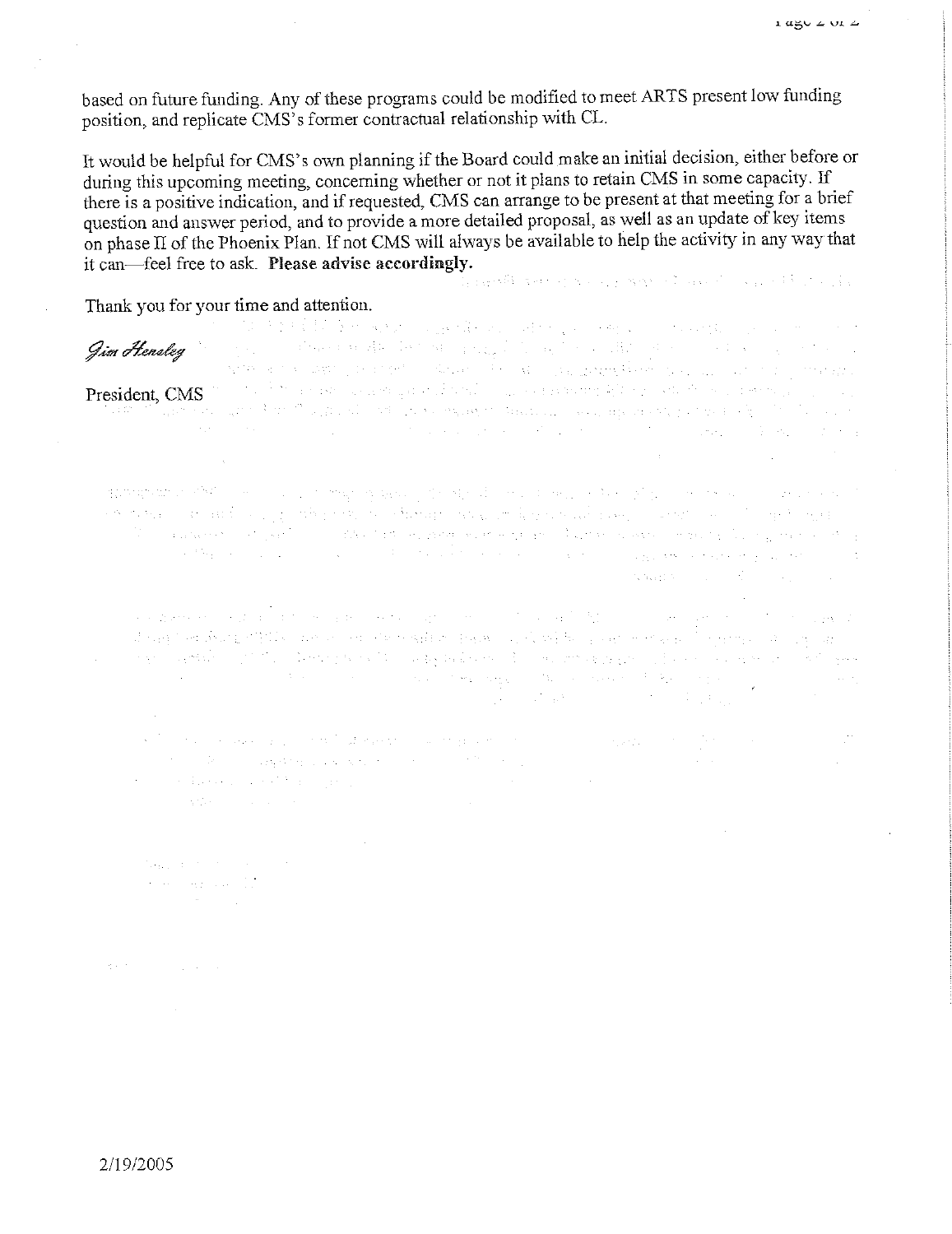## AGREEMENT

02/20/05

**Creative Marketing Services** 

Whereas CMS, an established marketing company located in Southern California, has developed a marketing program, the Phoenix Plan, and who has worked to help establish an alliance of dance organizations; and,

Whereas CMS desires to continue to provide assistance in the implementation of said Phoenix Plan, and retains a strong interest and motivation for completing the goals and directives outlined in that marketing program; and,

Whereas the ARTS Dance Foundation (ARTS) has adopted the Phoenix Plan and wishes to implement its goals and directives as their primary mission and purpose; and, whereas the ARTS will need to utilize the services of professional companies and agencies to accomplish those goals; that therefore,

They retain the services of CMS and its personnel as a consulting firm with primary focus on the following areas of marketing:

- To provide an annual progress report and analysis review, available to the  $\bullet$ ARTS Board 30 days prior to their fall tri-annual meeting.
- To provide liaison and assistance to those 'outside' companies that the ARTS ø. Board elects to utilize in various marketing related areas.
- To act in the capacity of a sponsorship agency, and actively pursue and follow-up on all prospective corporate, private, and institutional leads available to the ARTS, or independently developed by CMS.
- To assist the ARTS in developing concept and long range marketing plans,  $\Theta$ and to assist in developing training programs, etc, for member organizations.
- To provide the ARTS with an advisory and guidance service on all 6 marketing matters when so requested.

CMS will be compensated for these services by a combination of fees and commissions. At such time as the ARTS has developed a satisfactory level of operating income, CMS will receive a fee of \$2000 monthly for 100 hours consulting time. This \$20/hr rate has been reduced from normal \$100/hr rate. A "satisfactory level" of income based on mutual agreement at time of budget preparation, but not later than 18 months from now. CMS may elect to forgo fee for commissioned work.

Until that time CMS will seek compensation by acting as a commissioned sponsorship agency, said commission to reflect the industry average of such fees currently being received by sponsorship companies. A fee level will be established within the next four months, and adjusted to reflect industry changes.

CMS will be reimbursed for all approved expenses incurred while providing the above services. In all of the above proposed activities, CMS serves only at the discretion and pleasure of the ARTS Board. CMS will serve in this capacity for the next five year period or until the Phoenix Plan no longer benefits from his services.

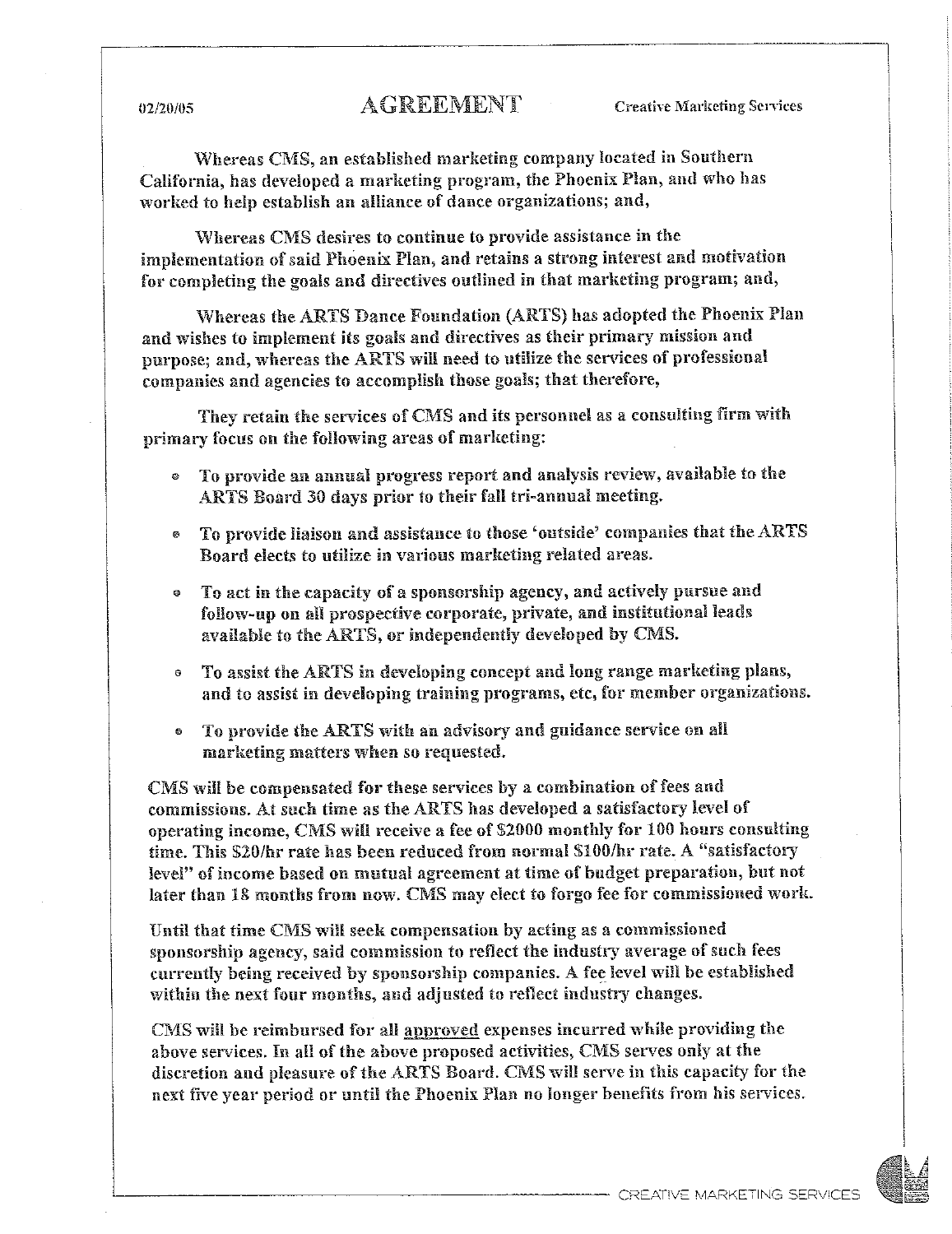and the request of the control of the second sequence of the problem of the second of the company of the world basic process as a process of the company of the company of the company of the company an di kacamatan Indonesia.<br>Kacamatan ing Kabupatèn Sebagai Propinsi Jawa Selatan Sebagai Propinsi Jawa Sejarah Propinsi Jawa Sejarah Prop  $\label{eq:1} \mathcal{O}(\mathcal{O}_{\mathbb{Z}^2,\mathbb{R}^2}(\mathbb{R}^2)) \cong \mathcal{O}(\mathbb{R}^2) \cong \mathcal{O}(\mathbb{Z}^2)$ 

 $\gamma$  ,  $\gamma$  ,  $\gamma$  ,  $\gamma_{\rm{L}}$  ,  $\alpha_{\rm{L}}$  ,  $\alpha_{\rm{L}}$  ,  $\gamma$ 

and the masser of the process of the company of a subset of the parties of dinad yandin kuwaka yina da kacamati Nang adi kacamati huju ya mashari wa tan Faxe is a strength the part of the median compared of the conand the second state of the second state of the present state

awan a Bilaya a shekarar 2012, sa kasanya shi shekarar 2013 - 2013 - 2022 ings beneat moved from the institution of the sign process and only along the the first the company of the company of the company of the company of the company of the company of the company and the police of all the control of the state of the control of the control of the state of the state of the

Conde in the Conde the compact for the police and convergence for an exceptivity and the first construction of the construction of the construction of the construction of the

An International Advanced Constitution of the Constitution of New York Constitution of the Constitution of  $\label{eq:2.1} \mathcal{L}_{\text{max}} = \mathcal{L}_{\text{max}} + \mathcal{L}_{\text{max}} + \mathcal{L}_{\text{max}}$ THE POST OF REPORT OF THE REPORT OF THE REPORT OF THE

There is a present different to a strong part of the distance of a collection of T at the state of the second term of the company of the state of the state of the state of the state of the state of

a denote the straight of the sequence of the second plane of the sequence of  $\mathcal{I}$ Appel compligations (2.2) and low and particle of a series of the same public .<br>เพิ่มที่เป็นรูปไปอยู่หัวหน้ามหน้า และ เลขา ระบาง เป็นการเป็นไป เป็นเป็นเป็นเป็นเป็นเป็นได้รับอุธยาลาย

o technological media protection to the service of and manufacture to be collected in the following of the process and the community of the community of the and and so there.

The companies and the companies are a set of the who the wards of  $\mathcal{O}(\log n)$  . The second part of the second part of  $\mathcal{O}(\log n)$ 

The world was developed as a second control of the control of the second second second second second med at the participant of the survey of the Control of the Control of the Control of the Control of the Control of a Na mnitir mai Acadda caan Agas, acadh na tara ann an gaol na gan an Caracana. Tha an ann an a spongers and the last called thing is considered to appear and constructed the stroke be and a financial comme a financial in the more are the search of the collection of the search of the collection and a subsequential entity of the cost of experimental containing and company of the cost of the containing of

added the power of the state of the state of the state of the state of the state of the state of the e e Santa Cheriotti, e la privolente del cristante del rice del criste del competito de populazione 1889 - Palace Communication of the Palace Section of Theory  $31.33$ 医腹膜肿瘤 医血管细胞 医中间性白血病  $\sim e^{2\pi}$  and  $\sim \omega_{\rm{eff}}$ 

so primeira para la fagore de los composicios de la facta de maneral de moderna. ( All March 2019) ( The Control of Control of Control of Control of All Control of  $\sim 10^{11}$  and  $\sim 20$  $\mathcal{L}^{(N)}_{\mathcal{L}}$  and  $\mathcal{L}^{(N)}_{\mathcal{L}}$  and  $\mathcal{L}^{(N)}_{\mathcal{L}}$  and  $\mathcal{L}^{(N)}_{\mathcal{L}}$  and  $\mathcal{L}^{(N)}_{\mathcal{L}}$  $\sim \omega_{\rm c}$ 

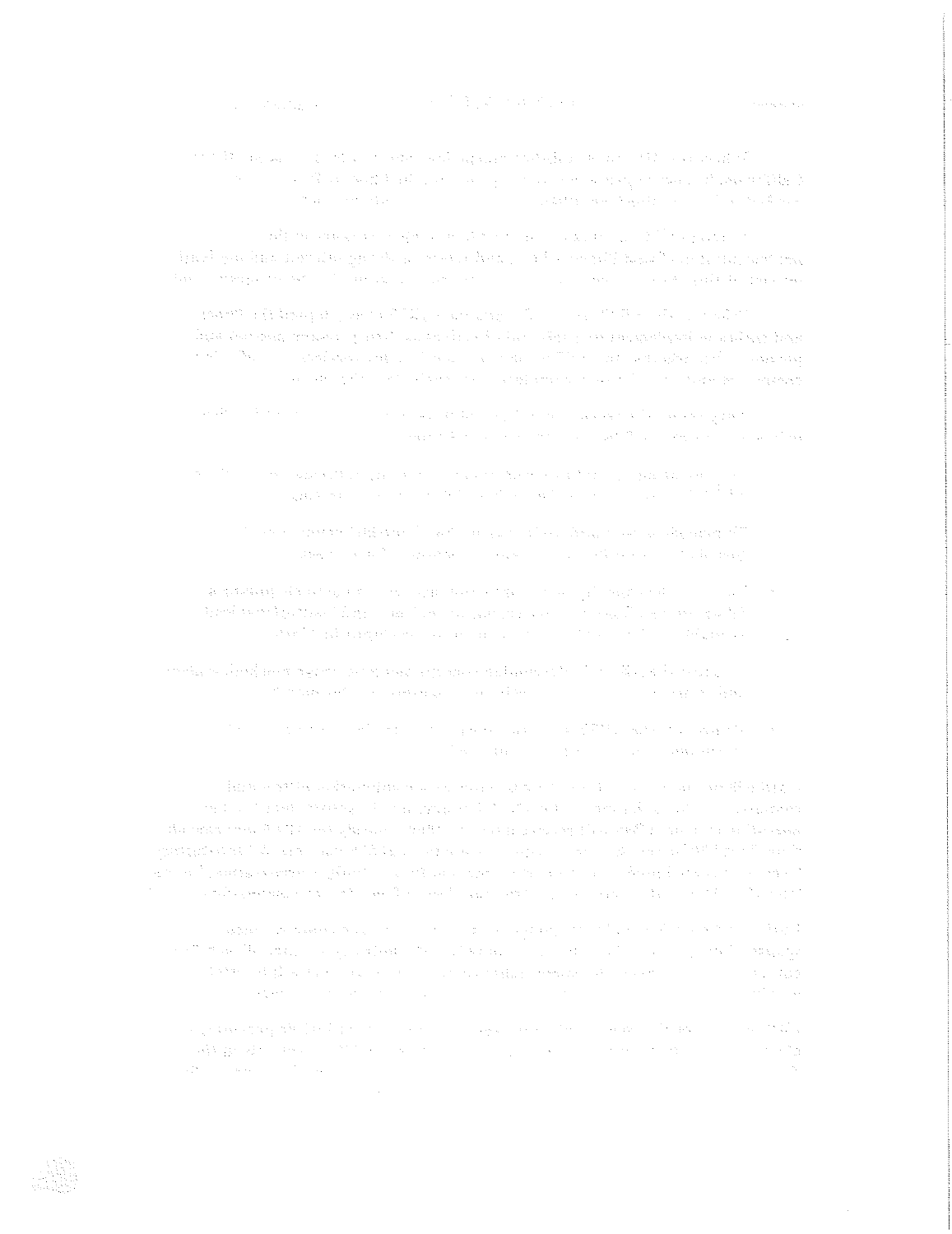(Folk Dance Fed of California) Page 1 of 1

#### Folk Dance Federation of California, Inc

The following information is from Elsa Bacher, Folk Dance Federation of California, Inc

From the Articles of Incorporation the purpose of this non-profit organization shall be:

- A. To conduct research in dance steps and styling from various ethnic cultures; to provide accurate dance descriptions and recommend music.
- B. To research and encourage the making and wearing of folk costumes; to provide accurate costume descriptions and patterns.
- C. To research information in ethnic backgrounds including customs, foods, folk arts and musical instruments.
- D. To publish books, syllabi and periodicals including informational descriptions on A, B, and C above.
- E. To provide educational programs in conjunction with colleges, universities, secondary and elementary schools including teacher training programs, dance institutes, and seminars.
- F. To coordinate the efforts of Councils and local Club/Groups to encourage the dissemination of educational folk art material.

The Federation is constituted of 61 club/groups and 298 associate members; they pay annual dues and receive the monthly magazine Let<sup>1</sup>s Dance. There are over 1800 dancers covered through the USDA program. The types of dance included in the Federation are International folk, American square, Country Western line, Argentine tango, Scottish country, Cape Breton step, Irish ceili, Balkan kolo, Greek, Israeli, Danish, Scandinavian, German schuhplattler and clogging. The Federation has been active since 1942. Its Directory lists over 100 teachers.

Elsa Bacher, Insurance Chair Folk Dance Federation of California, Inc. P.O. Box 263 Fulton, CA 95439 Phone &Fax 707-546-8877

G. To coordinate festivals to be supported by local organizations to encourage the participation in folk dancing and related arts.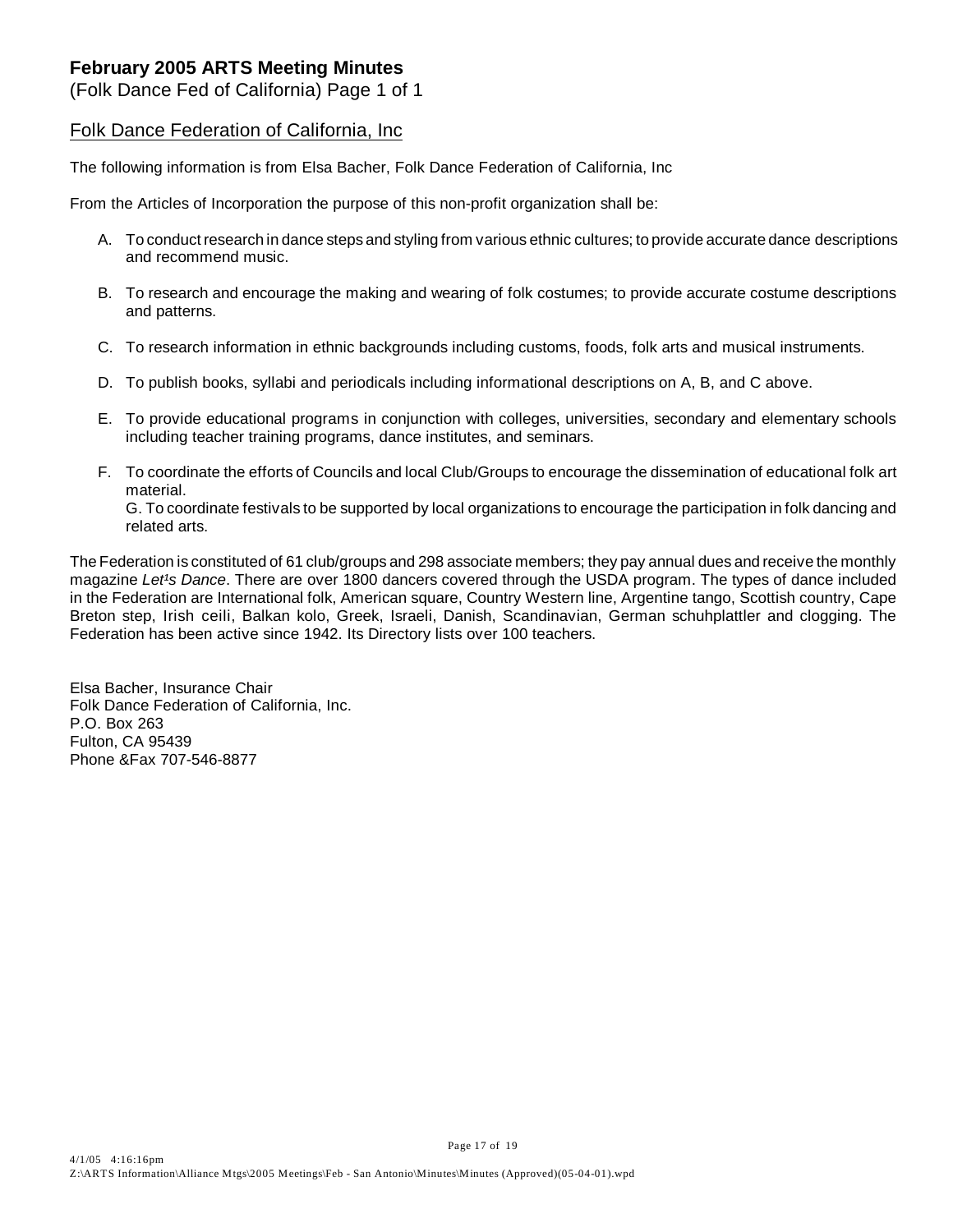(Wrist Band Fund Raiser) Page 1 of 1 From Jim Hensley

10/30/2004 7:25:09 PM Eastern Standard Time

Fund Raising Idea

One of the most successful fund raising items to appear in the last few years is the Lance Armstrong yellow wrist band with the logo, *"Live Strong"* embossed on it. It sells for a \$1 dollar donation in sports stores over this country and several countries abroad. It has raised over 20 million dollars for his foundation in less than a year. Nike has supplied the item at no cost because Lance is one of their spoke persons. They cost .81 cents in small quantities, but less in volume.

I envision a similar wrist band that can be worn any time - even doing dances. It would be a rainbow of the four colors that make up, and represents the ARTS divisions. And it would have embossed sayings like, *"Dance For the Health of It*", or others, perhaps appropriate for each of the three divisions of dance forms. This kind of item would attract immediate and significant attention at any time and under any circumstance. It would be a better question and discussion starter than wearing SD clothing. But because of the notoriety and success of the Armstrong band the timing is perfect to do this now. The public couldn't help but have a higher level of awareness of our activity, see a connection and therefore be more likely to also identify us a healthy activity.

I have briefly talked to Nike and had hoped to have samples for our meeting in Orlando for your consideration. However that department of Nike is 'buried' at the moment, but they have promised to look at our situation should I pursue the issue. Even if we could not find an immediate sponsor to donate the bands, they could easily be seen as a \$2 donation item, and in volume that would still translate into a reasonable per item profit for the ARTS programs.

An item like this can serve both as an easily recognized promotional tool that speaks out to the health and "strong living" of Folk dancing and perhaps more importantly it becomes a quick way to attract dancer involvement. It can become an object around which to 'rally'-- the item that helps communicate our message to each club, organization and dancer, and brings us back for a collective effort.

These are the kind of fund raising items that can serve both financial and promotional needs while helping to promote unity. If there is no interest in my continuing to pursue the idea and prospective sponsors, please let me know \*\*\*\*\*\*\*\*\*\*\*\*\*\*\*\*\*\*\*\*\*\*\*\*\*\*\*\*\*\*\*\*\*\*\*\*\*\*\*\*\*\*\*\*\*\*\*\*\*\*\*\*\*\*\*\*\*\*\*\*\*\*\*\*\*\*\*\*\*\*\*\*\*\*\*\*\*\*\*\*\*\*\*\*\*\*\*\*\*\*\*\*\*\*\*\*\*\*\*\*\*\*\*\*\*\*\*\*\*\*

In a message dated 10/31/2004 9:44:19 PM Eastern Standard Time, jmaczko@san.rr.com writes:

Jim:

It would seem to me that the colorful "Dance for the Health of It" wrist bands would most definitely be of interest to the Governing Board and I would recommend that we include this Fund Raising Idea on the Agenda for the Spring Arts meeting.

We would appreciate your continuing to follow-up on this idea for us and provide additional information.

Thank you providing us with this idea.

Jim Maczko \*\*\*\*\*\*\*\*\*\*\*\*\*\*\*\*\*\*\*\*\*\*\*\*\*\*\*\*\*\*\*\*\*\*\*\*\*\*\*\*\*\*\*\*\*\*\*\*\*\*\*\*\*\*\*\*\*\*\*\*\*\*\*\*\*\*\*\*\*\*\*\*\*\*\*\*\*\*\*\*\*\*\*\*\*\*\*\*\*\*\*\*\*\*\*\*\*\*\*\*\*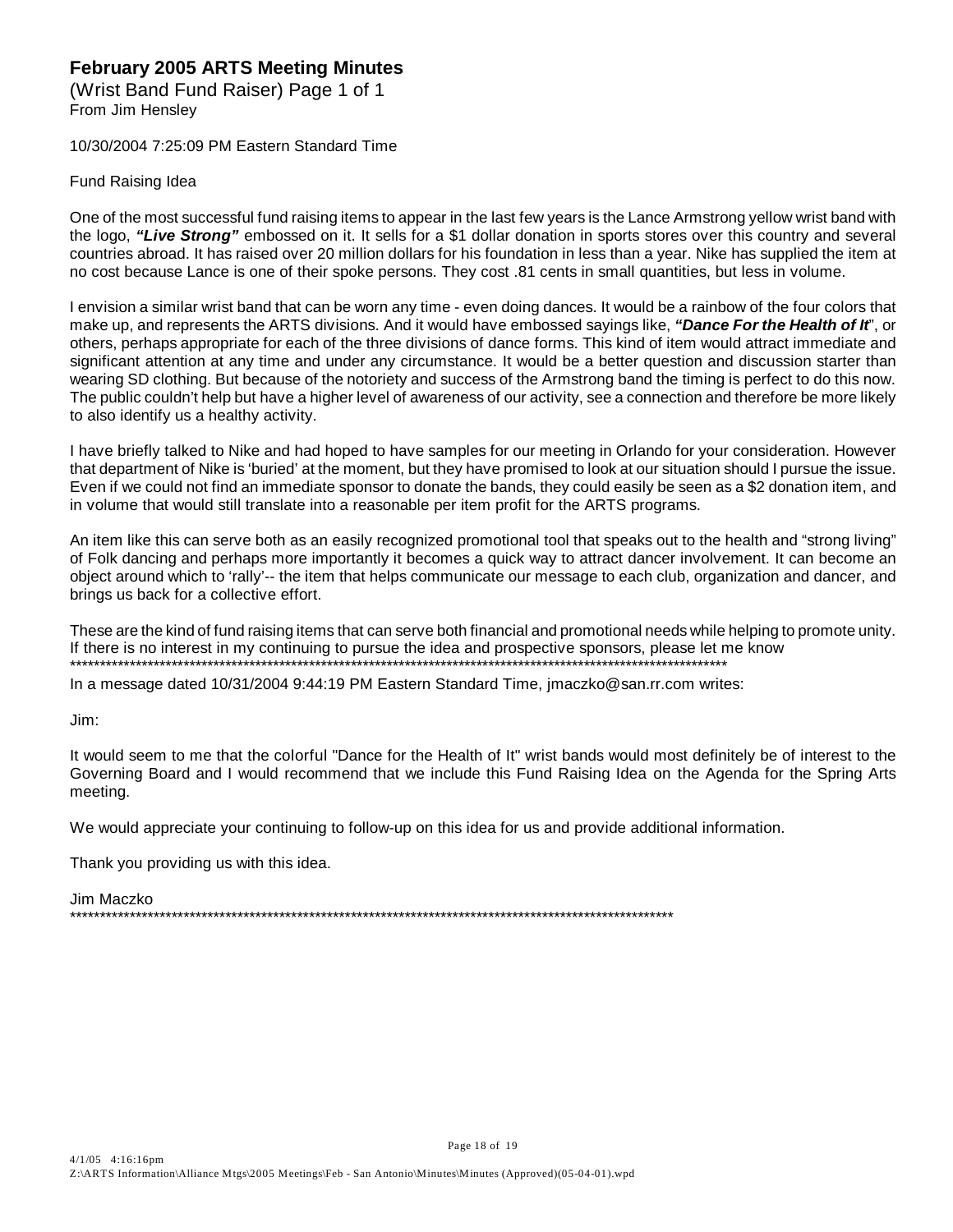(Will Codicil) Page 1 of 1

2/1/2005 9:42:33 PM Eastern Standard Time SampleARTSCodicil.doc (28672 bytes) DL Time (32000 bps): < 1 minute

Jerry:

Sometime ago you had shared with me the Codicil that CALLERLAB was utilizing to facilitate donations into the Foundation. I adapted that Codicil for use by the ARTS. Prior to encouraging dancers to utilize this Codicil I shared it with the ARTS attorney - Chuck Alt. Below is Chuck's response. We should probably share this information with the members of the Governing Board - perhaps at the Spring Meeting.

Jim Maczko \*\*\*\*\*\*\*\*\*\*\*\*\*\*\*\*\*\*\*\*\*\*\*\*\*\*\*\*\*\*\*\*\*\*\*\*\*\*\*\*\*\*\*\*\*\*\*\*\*\*\*\*\*\*\*\*\*\*\*\*\*\*\*\*\*\*\*\*\*\*\*\*\*\*\*\*\*\*\*\*\*\*\*\*\*\*\*\*\*\*\*

----- Original Message ----- From: "Chuck Alt" <CAlt@wehwlaw.com> To: "Jim Maczko" <jmaczko@san.rr.com> Sent: Tuesday, February 01, 2005 5:28 AM Subject: RE: Will Codicil

Jim--It is good to hear from you and I trust things are moving forward with the ARTS. I know the draft codicil is designed to encourage and simplify the giving process, but I believe the organization may be treading on shaky ground. The reason I say this is that some, if not the majority of states, may view the provision of a codicil--even with a disclaimer/warning that it is only a template and the donor's attorney needs to be contacted--as the unauthorized practice of law. If this develops there would be adverse publicity and possible criminal charges (although the latter is not likely). In addition, the testamentary laws in each state differ so there are different requirements which must be followed in each state as to the preparation of a will or codicil.

For example, some states may require two witnesses and a notary while others may not and some states -such as North Carolina--may require the swearing of an oath on the Bible or an affirmation while others do not. If the requirements of a particular state is not followed then at the donor's death his or her will may be subject to attack and the bequest overturned by other heirs. For these reasons, I believe the better practice is to develop a broad giving plan which may comprise an annual giving solicitation or signature fundraising event together with a planned giving plan targeting individuals to make testamentary gifts which will involve some one on one discussions and "asks". At some point, and endowment may be established as well but you may not yet be at that point. realize this is a wordy response to a simple questions, but as you know many times things are not just that simple. Please call me if you wish to talk about these thoughts.

Take care--Chuck \*\*\*\*\*\*\*\*\*\*\*\*\*\*\*\*\*\*\*\*\*\*\*\*\*\*\*\*\*\*\*\*\*\*\*\*\*\*\*\*\*\*\*\*\*\*\*\*\*\*\*\*\*\*\*\*\*\*\*\*\*\*\*\*\*\*\*\*\*\*\*\*\*\*\*\*\*\*\*\*\*\*\*\*\*\*\*\*\*\*\*\*\*\*\*\*\*\*\*\*\*\*\*\*\*\*\*\*\*\*\*\*\*\*\*\*\*\*\*\*\*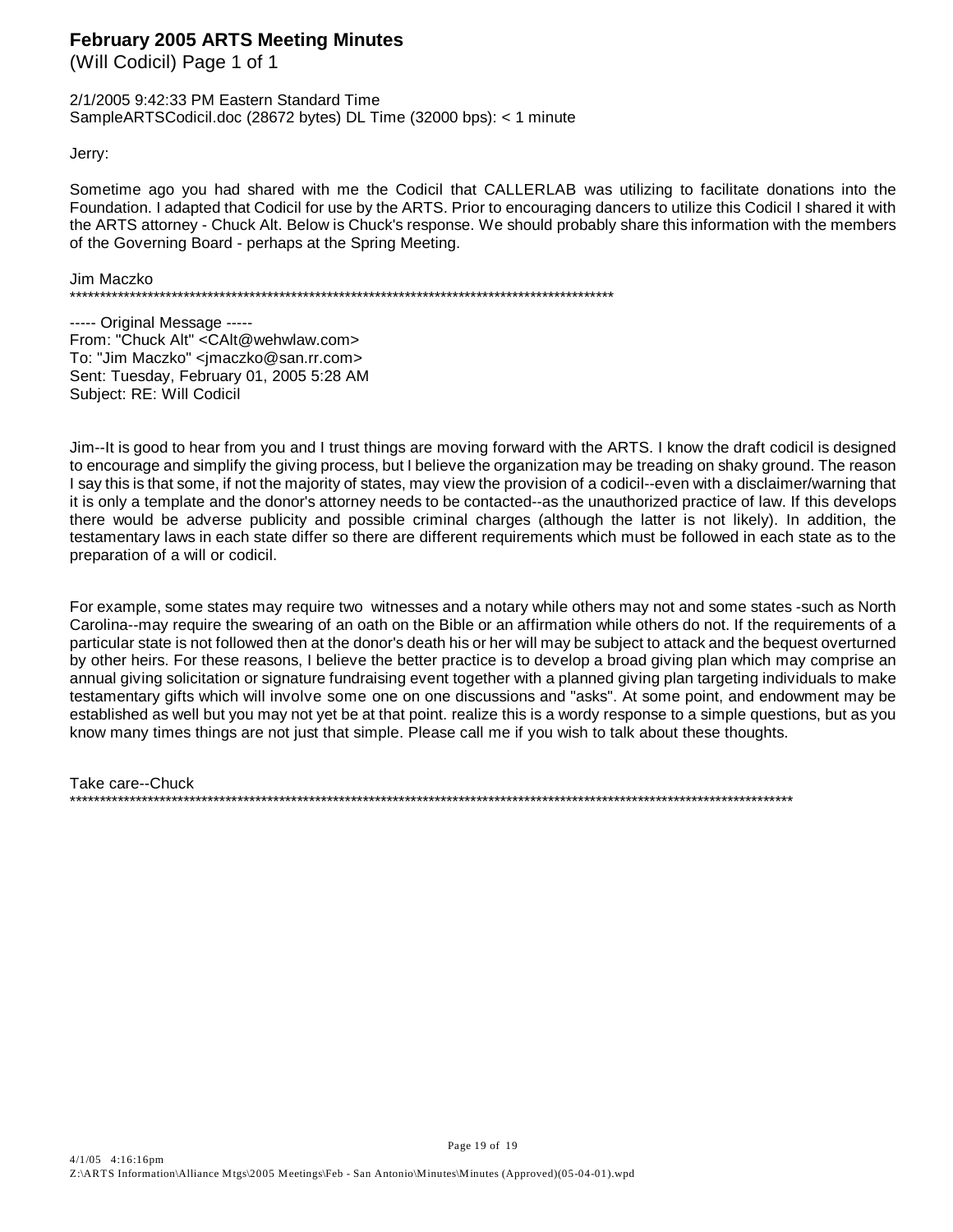Fram JIM HENSLEY

 $\mathcal{F}(Z)$ 

# The Arts Dance Foundation's Charitable Gift Annuity Program

Charitable Gift Planning: Ensuring the future of our dance activities

#### HOW YOUR GIFT HELPS THROUGH A CHARITABLE ANNUNITY PROGRAM

If you are age 65 or over, we invite you to join us for a brighter future! One of the most positive and practical things you can do for yourself and your family is to plan wisely for the future. Over the past couple of years, we have seen interest rates fall. For those who depend on higher interest rates to provide income, this has presented some challenges. A November 7, 2001 article in USA Today reported that CD rates have reached all time lows, with the average 1-year CD rate being just 2.43%, which is below the rate of inflation of 2.6%.

And rates have continued to decline. For this reason, more and more experts are praising charitable gift annuities for providing benefits that help people make their dreams for the future come true. The ARTS Foundation is pleased to offer you this opportunity to establish a charitable gift annuity. An ARTS charitable gift annuity allows you to support the important work of insuring the future of Square Dancing, and at the same time, guarantees you income for life. Here are the many benefits you would experience from a charitable gift annuity:

- $\ddot{\bullet}$ Security: You can transfer a gift of cash or appreciated securities to the ARTS in exchange for a gift annuity and receive income each year for life. Payments are guaranteed, and will always be exactly the same amount for the rest of the income beneficiary's life.
- Excellent Rate: The rate you would receive depends on the amount of cash and/or appreciated securities funding the gift annuity, and the age of the income beneficiary(s) when the annuity is created.

Representative Single-Life Gift Annuity Rates

Age Rate of Return 65----------6.7%  $70$  --------7.2% 75-------- 7.9% 80------- 8.9% 85----- 10.4%  $90$ -------12.0%

Flexibility: You can have the annuity paid to yourself or to another as a single life annuity; you can have it paid to both yourself or to another as a joint and survivor annuity, such as a husband and wife. You can have the annuity payments start during the first year after your gift or you can have them deferred, starting at a later period in your life, such as retirement. Deferred payment gift

annuities offer a higher annuity rate. You can fund the annuity with cash or appreciated secunties, such as stocks or mutual funds.